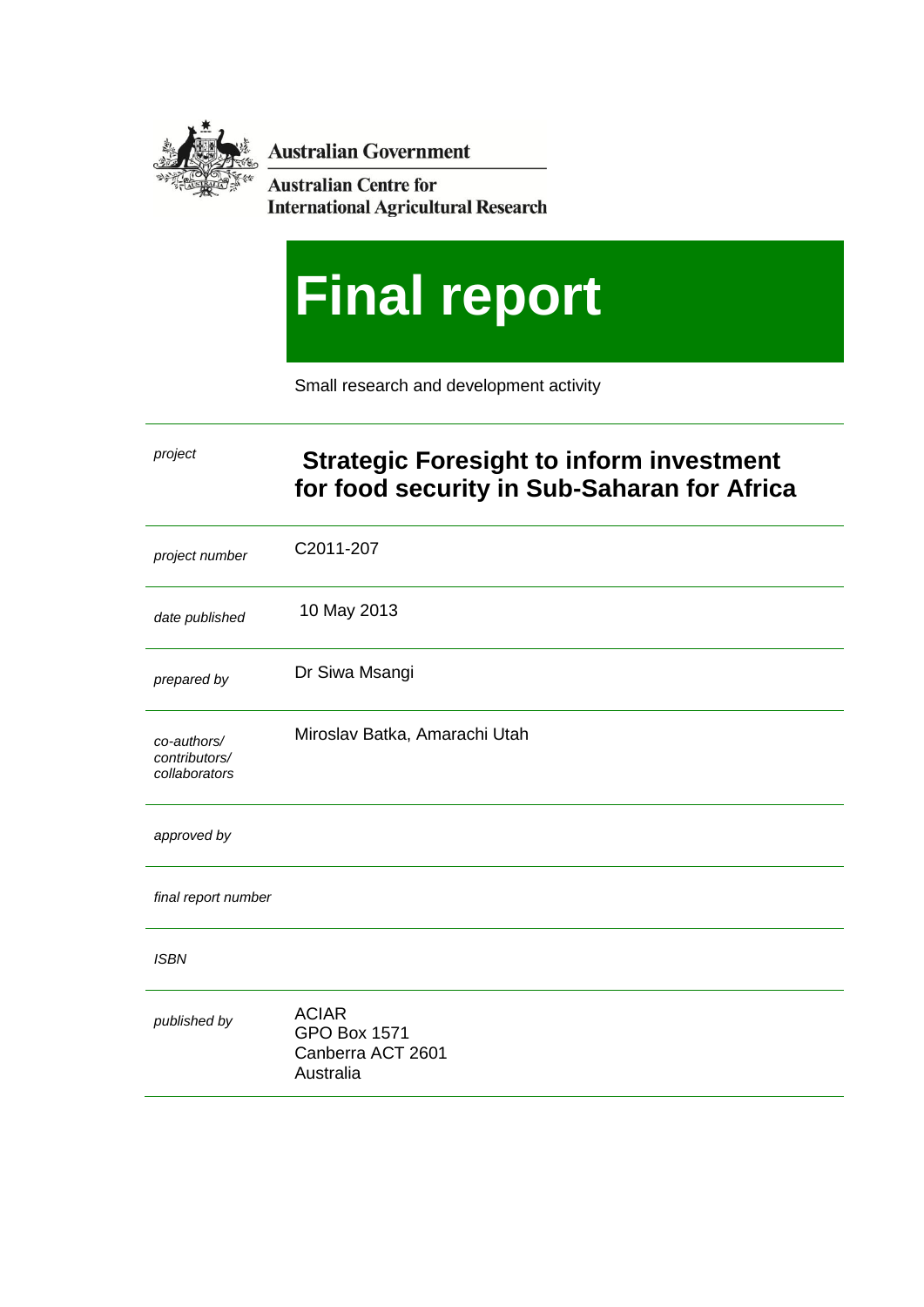This publication is published by ACIAR ABN 34 864 955 427. Care is taken to ensure the accuracy of the information contained in this publication. However ACIAR cannot accept responsibility for the accuracy or completeness of the information or opinions contained in the publication. You should make your own enquiries before making decisions concerning your interests.

© Australian Centre for International Agricultural Research (ACIAR) XXXX - This work is copyright. Apart from any use as permitted under the *Copyright Act 1968*, no part may be reproduced by any process without prior written permission from ACIAR, GPO Box 1571, Canberra ACT 2601, Australia, aciar@aciar.gov.au.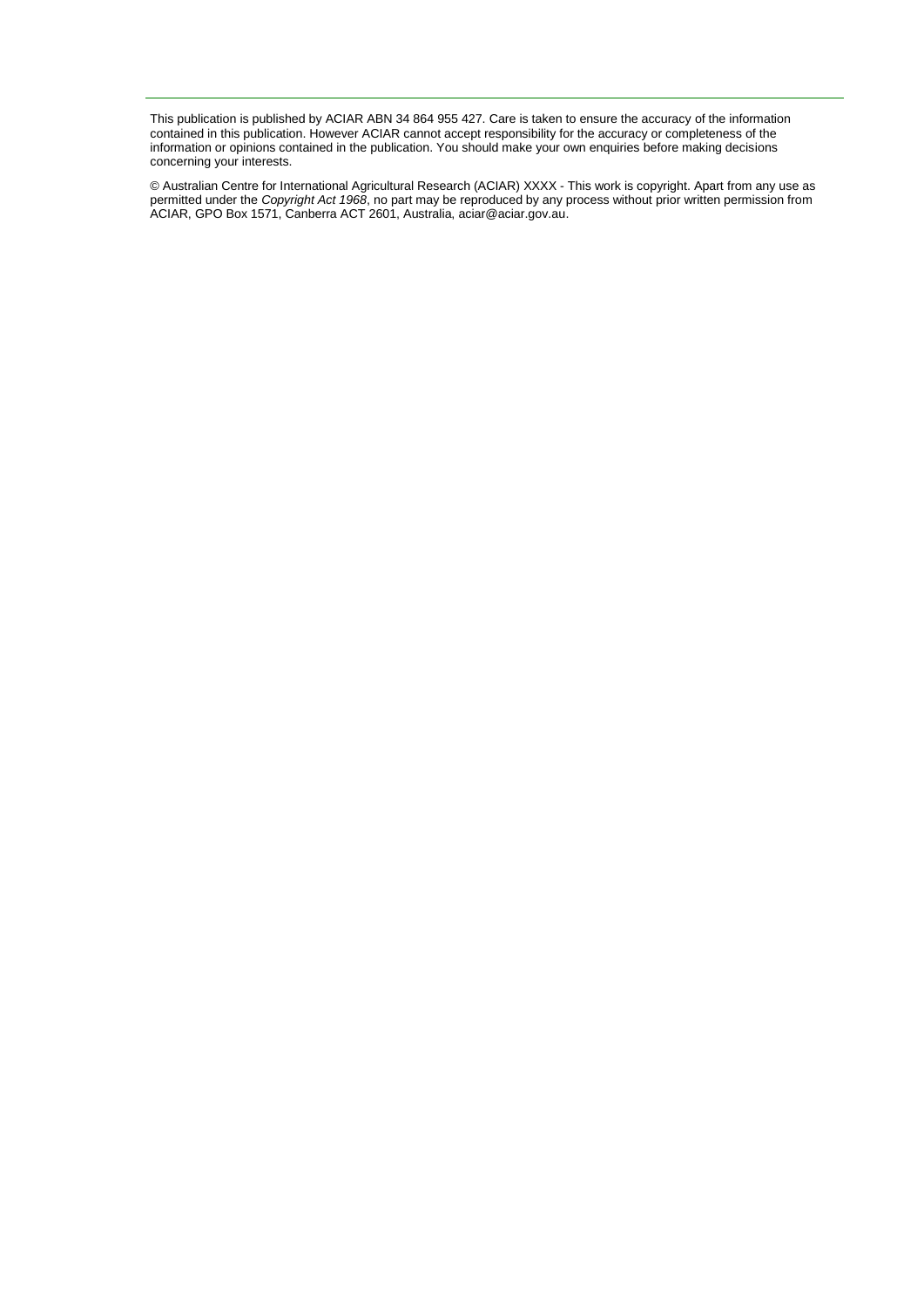# **Contents**

| 1              |                                                |  |
|----------------|------------------------------------------------|--|
| $\overline{2}$ |                                                |  |
| 3              |                                                |  |
| 4              |                                                |  |
| 5              |                                                |  |
| 6              |                                                |  |
| $\overline{7}$ |                                                |  |
| 8              |                                                |  |
| 9              | Promising approaches to improving foresight 17 |  |
| 10             |                                                |  |
| 11             |                                                |  |
| 11.1           |                                                |  |
| 11.2           |                                                |  |
| 12             |                                                |  |
| 12.1           |                                                |  |
| 12.2           |                                                |  |
| 13             |                                                |  |
| 13.1           |                                                |  |
| 13.2           |                                                |  |
|                |                                                |  |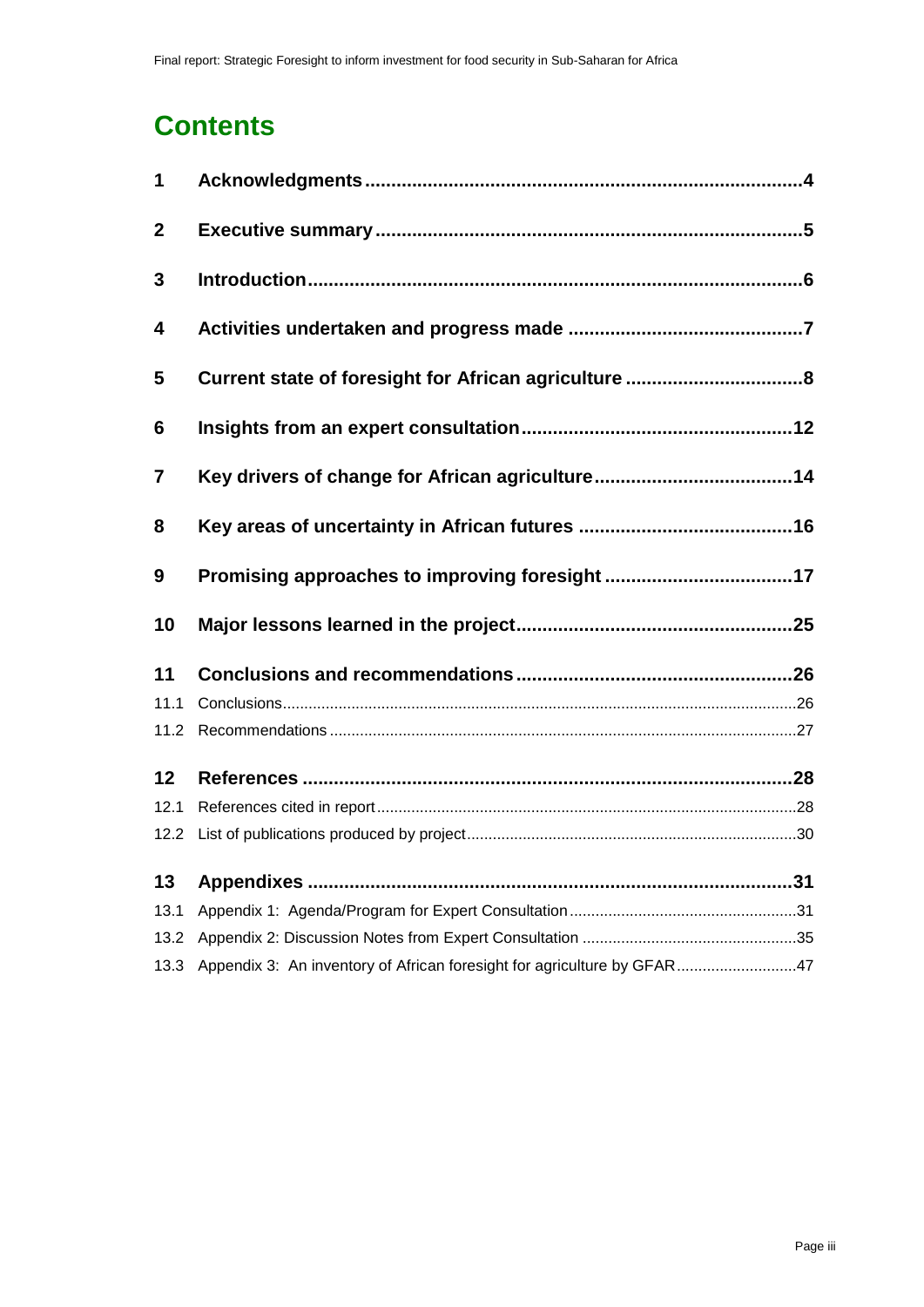# <span id="page-3-0"></span>**1 Acknowledgments**

We would like to acknowledge the support of the ACIAR team in providing guidance and input into the design of this report – in particular, Dr. John Dixon and Dr. Melissa Wood. We very much enjoyed the interaction with them on this, and think that it is a much better product, as a result of this.

We would also like to acknowledge the input of a group of scientists and researchers who participated in a consultative workshop in October 2012, to help inform the key areas that need the input of foresight-based approaches in African agriculture. These were:

(Drs.) Ferdinand Meyer, Lulama Traub, Rhoda Mofya, Leonidas Hitimana, Ismael Fofana

We generated a lot of useful discussion and ideas, in that workshop, which are reflected in the project outputs.

Finally, we acknowledge the support of Dr. Mark Rosegrant, the division director of the Environment and Production Technology Division at IFPRI, under whose umbrella the project was carried out, and the administrative support of Ms. Lorena Danessi.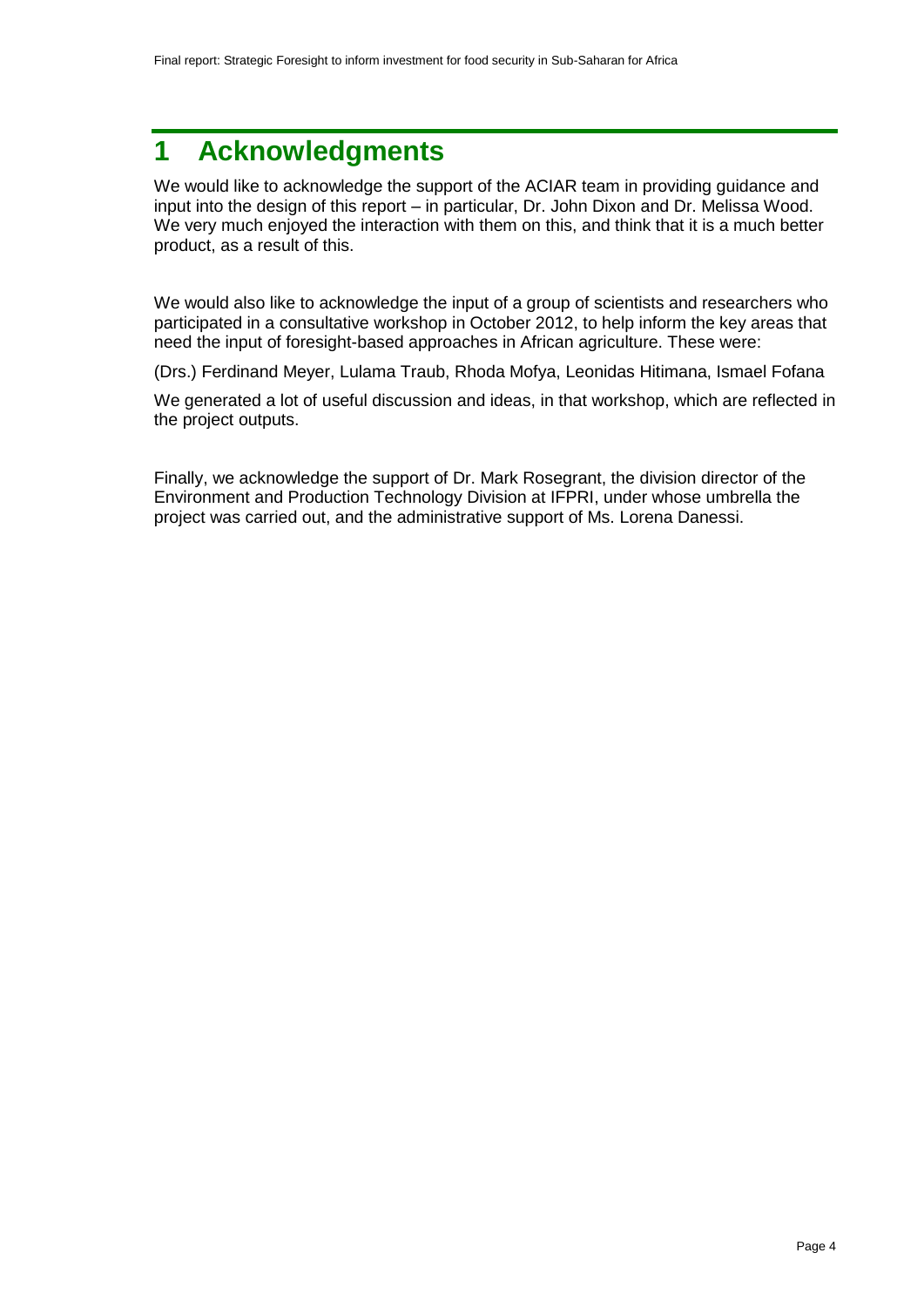# <span id="page-4-0"></span>**2 Executive summary**

In this project, we explored the critical drivers of change that will shape the future landscape of agriculture in Africa. We combined the input of quantitative models of agricultural supply, demand and trade, with the insights of more qualitative assessments of African agricultural potential in order to obtain a comprehensive and internallyconsistent view of how food production, consumption and trade are likely to evolve – and their implications for human well-being. Among the most important drivers of change are those of socio-economic change – namely, population, urbanization and income growth – which have direct influence upon the evolution of diets and food consumption patterns into the future. The dimension of urbanization, in particular, was identified as an important dimension of human and societal change that will shape Africa's agriculture, within the foresight-based assessments that we reviewed. On the supply-side, one of the most important drivers of change is that of technological change in agriculture – which encompasses both the seed technologies that go into crop production, as well as the labor-saving inputs of chemical and mechanical inputs, that can be a significant dimension of transformation within African agricultural systems. The other critical driver is that of climatic change, which has been projected to affect a significant portion of Africa's agricultural output of cereal, livestock and other commodities. Whereas there is still a good deal of uncertainty over the region-specific climate outcomes (i.e. temperature & precipitation change) embedded in various global climate projection models – there is widespread acknowledgement that it will present a serious constraint to future growth potential, and is already being felt in terms of ongoing variability in climatic conditions.

One of the important dimensions that we added to our assessment of African agriculture is that of farming systems, which provided a useful lens for looking at the agro-ecological underpinnings of crop and livestock systems, and how they are distributed over the continent. While there is still much work to be done in differentiating the supply response of large-scale economic market models to fully reflect the heterogeneity embedded in farming systems, we have managed to use the farming system perspective to better guide and focus our consideration of drivers of socio-economic, environmental and technological change and how they might combine with targeted policy interventions to affect the future evolution of Africa's agricultural landscape and its ability to reduce the levels of poverty and malnutrition that persists stubbornly into the medium-term prospectives.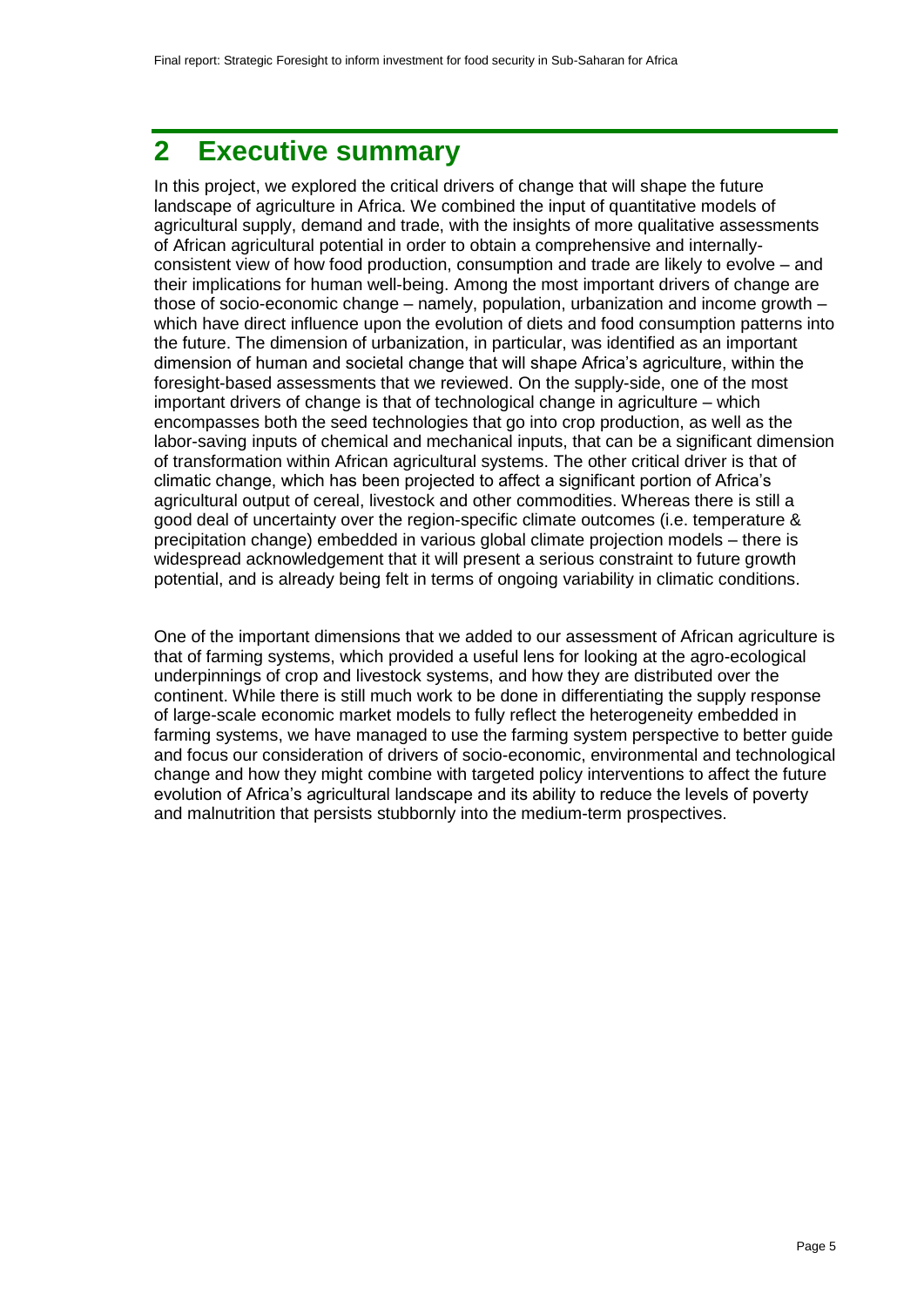# <span id="page-5-0"></span>**3 Introduction**

In this project we set out to understand the key drivers of agricultural futures in Africa and to identify important areas of improvement in both methodology and data that could be applied to foresight-based assessments of African agriculture. This project was conceived as a means of improving the state-of-knowledge of quantitative work on African agricultural growth, and to provide a basis for better integration of knowledge of the biophysical characteristics that underlie African agricultural production – and the important drivers of change that are likely to push the demand-side of Africa's agricultural economies. Among the key elements of that we considered in this project was that of Farming Systems, and the way in which they help to define the overlay of biophysical and socio-economic characteristics on the agricultural landscape. We made us of recent efforts to update the work of Dixon et al (2001) on Farming Systems, and integrated the delineation of farming systems boundaries with the quantitative modelling tools that were applied to the forward-looking assessment of agricultural supply, demand and trade in Africa.

The principle objectives of the project were to:

- Evaluate the current state of knowledge about African agricultural futures and point to the gaps in methodology and data that exist
- To make concrete steps towards improving foresight for African agriculture by making better linkages to the prominent institutes, analysts and researchers that carry out forward-looking assessments within Africa and to draw upon some critical sources of information and knowledge that come from important research efforts such as the *HarvestChoice* project**<sup>1</sup>** , co-led by IFPRI and the University of Minnesota
- To synthesize the insights and knowledge from current qualitative and quantitative foresight efforts on African agriculture, so as to identify the most important interventions and investments that can be made to improve the performance, sustainability and poverty-reducing potential of the sector.

These objectives encompass the overall goal of the project – which is to provide the ACIAR and AIFSC with a better understanding of African agricultural futures, and where the major uncertainties and opportunities for intervention and further research lie.

In the rest of this report, we describe the activities that were undertaken in the course of the project, and the progress that was made towards achieving the project objectives. We will discuss the insights gained from a review of the literature and an expert consultation, the gaps that we have identified in the methodology and data that is applied to foresight for African agriculture, and point to some promising approaches to improve foresight and the lessons that we've learned so far.

*<sup>1</sup>* See: *<http://harvestchoice.org/>*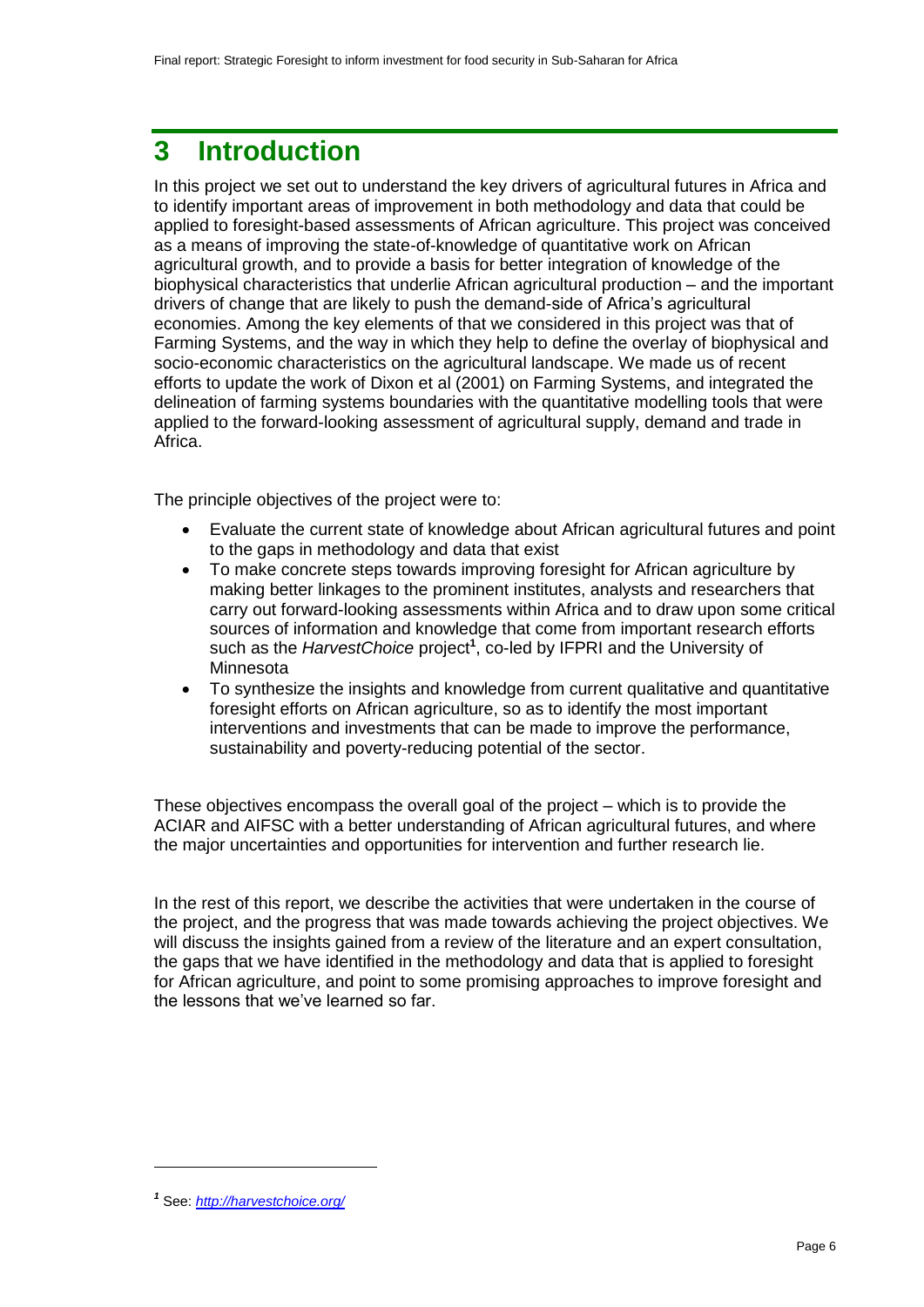# <span id="page-6-0"></span>**4 Activities undertaken and progress made**

In the course of the project period, we undertook a number of research activities in order to achieve the objectives that were described in the previous section. Among these activities were the following:

- A comprehensive literature review of forward-looking assessments of agriculture in Africa that could contribute to our understanding of current trends and future growth potential of the sector
- Establishment of strong links with other researchers and policy institutes doing foresight and forward-looking assessments of African agriculture
- Illustrating the increased analytical power provided to foresight methods by linking a knowledge of farming systems with forward-looking economic models of the agricultural sector

We were able to complete all of these activities and make a considerable amount of progress in realizing our project objectives. In terms of the literature review, we undertook a study of a number of important global and regional assessments of agriculture – some of which are closely linked to environmental or eco-system based studies, such as the seminal Millennium Ecosystem Assessment (MEA 2005). We searched the recent literature for studies which were able to draw upon qualitative and quantitative methods for assessing the performance of African agriculture, and how it is likely to evolve in the medium- to long-term under a plausible set of driving forces. We synthesized this literature into a paper that provided a background for the consultative study that was carried out in October 2012, with a group of experts in agricultural markets, institutions and policies.

The convening of this meeting – over the period 24-25 October 2012 in Pretoria, South Africa – constituted the second major activity of this project. Namely, to establish strong links with other researchers and institutions doing quantitative, forward-looking assessments of agriculture in Africa. Among the groups represented in this workshop were the following:

- The Bureau for Food and Agricultural Policy, based at the University of Pretoria
- The University of Stellenbosch, in Cape Town, South Africa
- The Indaba Institute, based in Lusaka, Zambia
- The OECD Club for the Sahel
- IFPRI headquarter and regional staff

We were unable to get a representative from the Tegemeo Institute in Kenya to attend, due to the compressed time frame within which we had to organize the convening in order to fit within the project timeline. Nonetheless, we were able to get a good representation of policy experience from Eastern, Western and Southern Africa to have a very useful and constructive workshop. The details of the project workshop, are contained in Appendix 1 of this report.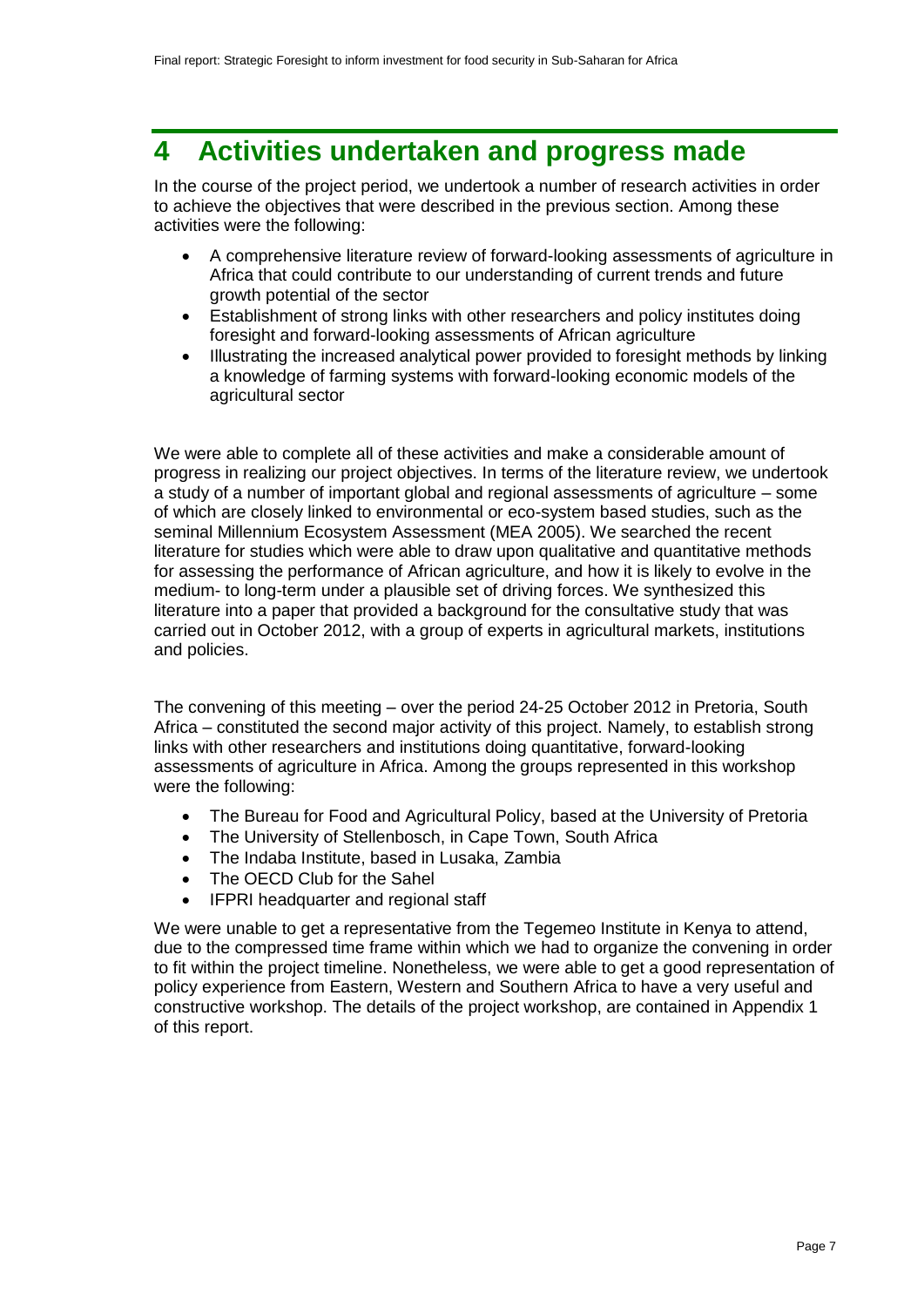# <span id="page-7-0"></span>**5 Current state of foresight for African agriculture**

Many of the major forward-looking studies that have been done in the past, have given relatively coarse treatment to sub-Saharan Africa. This has arisen, due to a number of factors which we will name here. Firstly, the global nature of the assessment tools that are typically used for forward-looking economic analyses tend to require a fairly aggregated representation of regions, in order to maintain computational tractability. This, combined with the fact that Africa tends to have a relatively small share of global trade in agriculture, in terms of value, means that many researchers will want to either leave Africa as an aggregate region, or else combine it with other minor regions within the familiar residual representation known as 'rest-of-the-world'. In some cases, the relatively poor quality of agricultural statistics for individual African countries tends to encourage researchers to 'hide' such problems by adopting large-scale aggregations of the subcontinent, so that the influence of such statistical errors is reduced. In other cases, the attention of researchers is drawn away from Africa due to the fact that consumption growth in regions of East and Southeast Asia have been so much faster, and that the production and export potential of high-producing regions in Latin America has tended to dominate the global dynamics of agricultural markets and trade.

These reasons not-withstanding, there is still some useful information that can be had from existing forward-looking studies of African agriculture, despite its relatively crude and cursory treatment. In the following sections of the paper – we point to such studies and describe their key messages and shortcomings, so as to illustrate and motivate the need for improved foresight studies for the African region. In 2012, the Global Forum for Agricultural Research (GFAR) carried out an inventory of foresight for African agriculture and found that there was very little to be found for Africa (Bourgeois 2012). The details of that inventory are in Appendix 3.

The annual World Agricultural Supply and Demand Estimates (WASDE) published by the United States Department of Agriculture (USDA 2012a), is a shorter-term assessment that provides a comprehensive forecast of supply and demand for major U.S. and global crops and U.S. livestock. Providing a framework for related USDA reports, it is the product of data gathered from a number of statistical reports published by the USDA and other government agencies. While it briefly touches on impacts and projections involving the African region and one or two African countries, it also does not delve into more useful specifics. Primarily it states that global sorghum production is 0.7 million tons higher for 2012/13 with small increases for Australia, the United States, and several African countries, and corn and sorghum food use is higher in the same period for several African countries where these grains remain a staple food. Ending stock forecasts are however not made for the African region. Similar to the OECD- FAO global outlook (OECD-FAO 2012), USDA also shows an increase in global rice consumption of 0.9 million tons to a record 468.6 million, with most of the increase in China, India, and Nigeria, partially offset by decreases for Bangladesh, Egypt, and Tanzania. The assessment forecasts a reduction in ending stocks for Bangladesh and India but an increase for Nigeria. Wheat and soybean and corn ending stocks and are only detailed for North and South Africa respectively with projections for other African nations reported as a group labeled as the Southern Hemisphere or 'African Fr. Zone' with no country detail (USDA, 2012b). FAPRI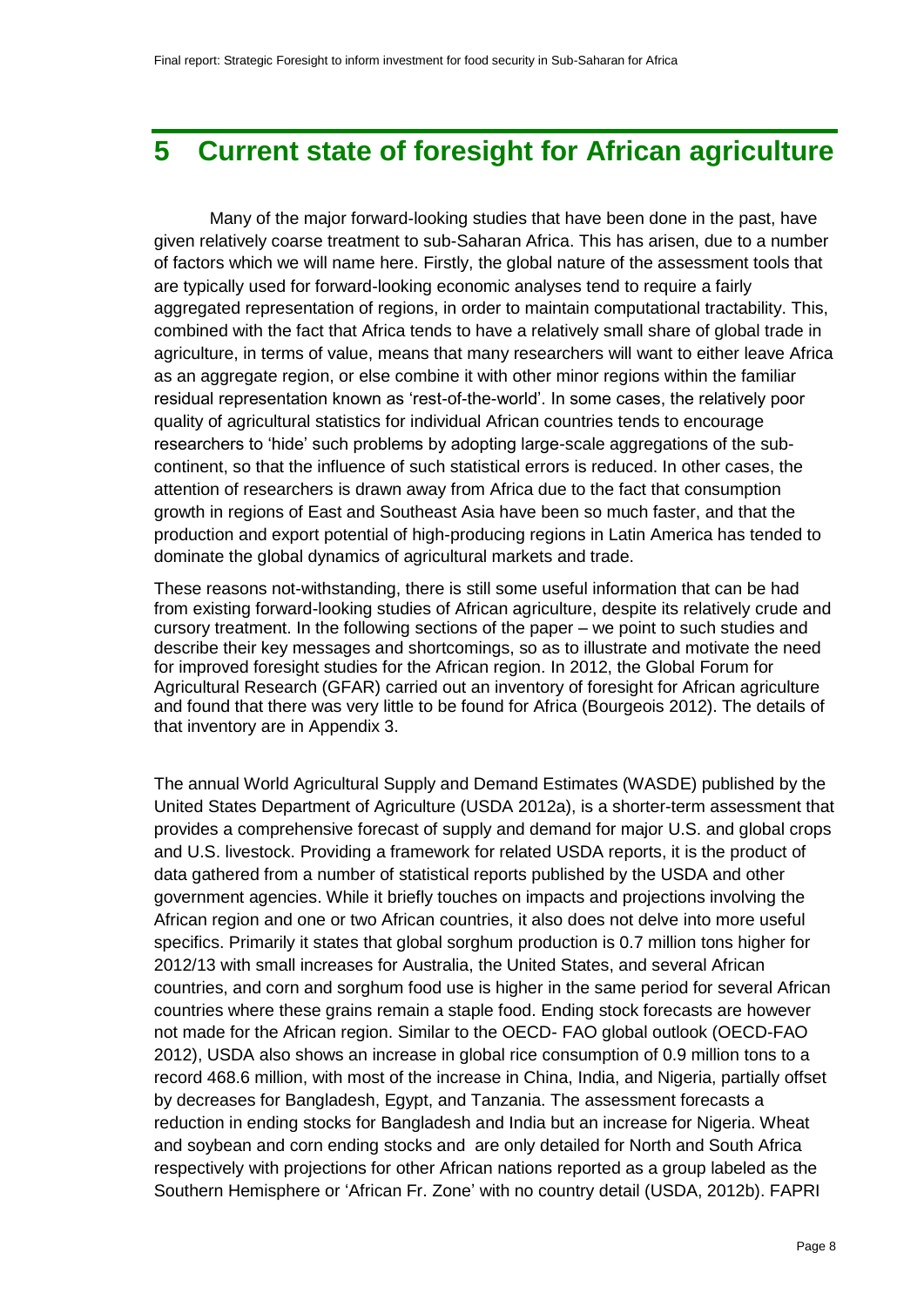is even less detailed short-term assessment that makes broad generalizations with regards to agricultural commodity production and consumption projections in Africa (FAPRI-ISU 2011).

Only one of the underlying assumptions and one trend projection in the OECD-FAO medium-term assessment is related to movement in African agricultural markets. The first is the assumption that growth in developing countries should increase the potential for south-south agricultural trade. This is attributed to the fact that income growth is closely related to population growth which is highest in regions like Africa (around 4% on average), and demand for higher-value agricultural commodities such as meat and dairy is more responsive to the rising incomes in these emerging economies than in mature markets. Therefore high growth developing countries, such as those in Africa, will lead most of the growth in imports of both processed and bulk agricultural commodities. The second is the commodity market trend projection that rice production is set to expand due to rice cultivation promotion polices which are targeted at supporting farmer incomes and limiting rural migration, and national and regional efforts to improve food selfsufficiency. Regardless of increased production and consumption the largest production gains are projected to come from major rice producers such as India, Indonesia, Thailand and Viet Nam (OECD-FAO, 2012).

The longer-term global assessments – i.e. MEA, UNEP-GEO (UNEP 2007) and IAASTD – do a slightly better job in terms of coverage of African agriculture but they are still lacking in sufficient detail with regards to future country level projections for African agriculture. The International Assessment of Agricultural Science and Technology for Development (IAASTD 2009) focuses more on the impacts of past, present and future agricultural knowledge, science and technology (AKST) on the fight to reduce hunger and poverty, the goal of improving livelihoods and human health and an equally applicable as well as socially, environmentally and economically sustainable formula for development. It is a global assessment but incorporates five sub-global assessments that focus specifically on North and sub-Saharan Africa, among other regions; therefore it contains some targeted regional analysis. It points out the great imbalance in numbers of AKST researchers per million inhabitants and that this number is 65 times smaller in Africa than in industrialized countries (IAASTD, 2009). The Millennium Ecosystem Assessment is also a global analysis which focuses primarily on the consequences of changes in the ecosystem on human livelihoods. It is a more scientific appraisal of movements within the world's ecosystem and provides a scientific basis for policy action targeted at its sustainable use and conservation. While the project includes sub global assessments, it only covers the South African region in its examination (MEA, 2005). FAO's "World Agriculture to 2015/2030" report (Bruinsma, 2003), examines global prospects for food and agriculture including fisheries and forestry over the years leading up until 2015 and onwards until 2030. It details the global, long-term prospects for trade and sustainable development and discusses the issues at stake in these areas during the period of study. Its coverage of the outlook for Africa begins with the assumption that the population of sub-Saharan Africa reached 780 million by 2010 and per capita income growth will be approximately 1.8 per cent by 2015. Like the first few studied covered above, the FAO also relates food consumption patterns to increasing population and incomes as well as changes in dietary preferences and further estimates that population in sub-Saharan Africa will continue to grow by 2.1 per cent causing every third person added to the world's population to be sub-Saharan African. This is projected to further increase to every second person by 2050. Also the study points out that it is only in sub-Saharan Africa,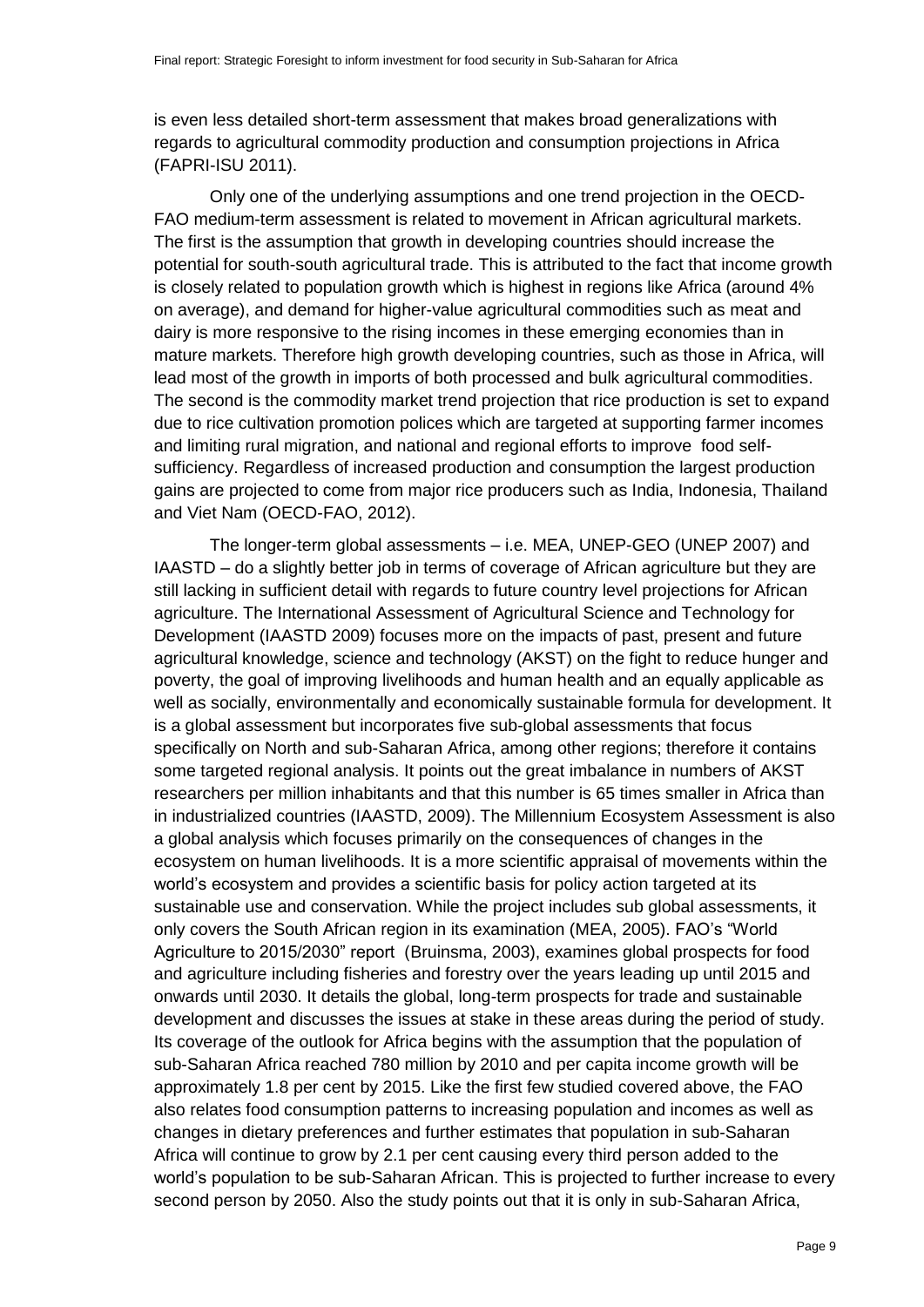where incomes are growing but at a very slow pace, that the number of those living in poverty is expected to rise from 240 million in 1990 to 345 million in 2015 with 2 out of 5 people in the region living in poverty (Bruinsma, 2003). An FAO global outlook to 2050 (FAO 2006) also has similar messages for Africa.

A summary of some of the major trends for Africa that are embodied in these longer-term studies are shown in Table 1 below.

| <b>Consumption</b><br>patterns              | • Coarse grains (maize, sorghum, millet, barley, oats, rye and<br>regionally important grains like tef) continue to serve as important<br>foods in SS Africa, while used mostly for animal feeds elsewhere -<br>and projected to grow faster than rice or wheat in consumption<br>• Cons of roots, tubers & plantains in decline elsewhere except SS<br>Africa. Avg demand projected to rise in developing countries - with<br>sweet potato & potato being important in animal feed<br>• Per capita fish consumption may stagnate or decline in SS Africa (and<br>NENA), with local wild stocks fully exploited and very little aquaculture |  |  |
|---------------------------------------------|---------------------------------------------------------------------------------------------------------------------------------------------------------------------------------------------------------------------------------------------------------------------------------------------------------------------------------------------------------------------------------------------------------------------------------------------------------------------------------------------------------------------------------------------------------------------------------------------------------------------------------------------|--|--|
| <b>Land and</b><br>resource use<br>patterns | Whereas yield improvements will account for 70% of production<br>$\bullet$<br>growth to 2030 (while land expansion is 20% and crop intensity<br>changes are 10%) on a global level - SS Africa will rely more heavily<br>on land expansion, with gradual shift to yield growth in future<br>More than 80% of arable area expansion is expected to occur in SS<br>$\bullet$<br>Africa and Latin America (North Africa, by contrast, has almost no<br>area expansion)<br>Shares of irrigation remain small in SS Africa, in contrast to 14%<br>increase in irrigation water withdrawals by 2030.                                              |  |  |
| <b>Production</b><br>patterns               | Small scale farmers will continue to dominate the land scape for<br>$\bullet$<br>coming 20-30 yrs<br>The fastest growth rates for fertilizer consumption expected in SS<br>$\bullet$<br>Africa - though from very low level. Global consumption expected to<br>grow at avg of 1% p.a. over next 3 decades.                                                                                                                                                                                                                                                                                                                                  |  |  |
| <b>Human well-</b><br>being outcomes        | Average nutrition will fall slowly in SS Africa, with 15% of the<br>$\bullet$<br>population (183 million) remaining undernourished (only 11 million<br>less than 1997-2000 levels)<br>By 2050 18 million of the 26 million added annual to world population<br>$\bullet$<br>will be in SS Africa<br>Climate change risk could depress cereal production by 2-3% by<br>$\bullet$<br>2020/2030 and increase numbers at risk to hunger by 10 million                                                                                                                                                                                           |  |  |

## **Table 1: Summary of messages from long-term assessments**

These global assessments provide an essential backdrop for stakeholders across the agricultural landscape, and although we do get some useful insight on some of the forces shaping African agriculture from these long-term, global assessments – we often don't get sufficient resolution on the diverse regions of Africa. Therefore, there is a need to examine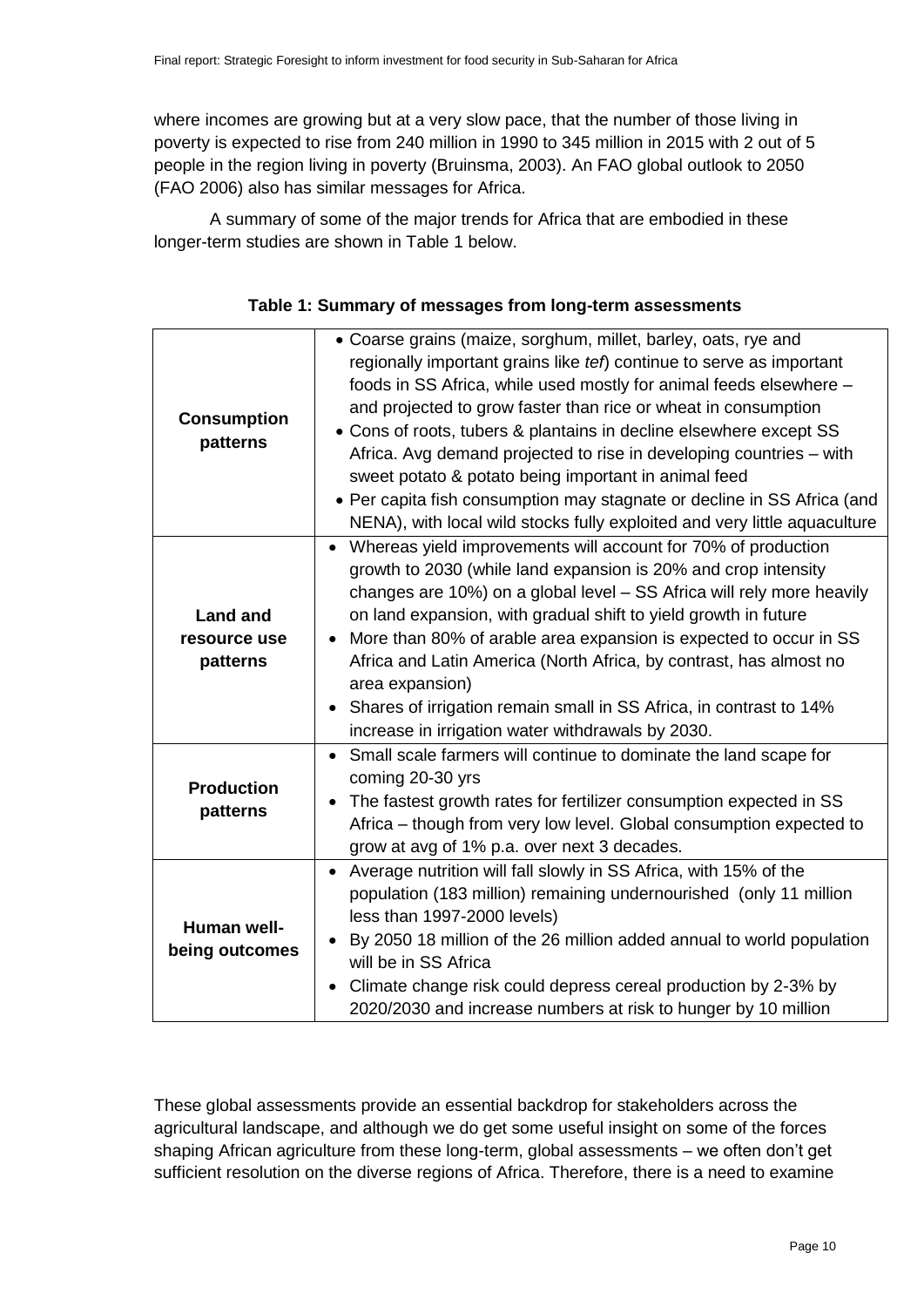assessments that are more specifically tailored to answering questions about what the driving forces are behind Africa's agricultural supply/demand dynamics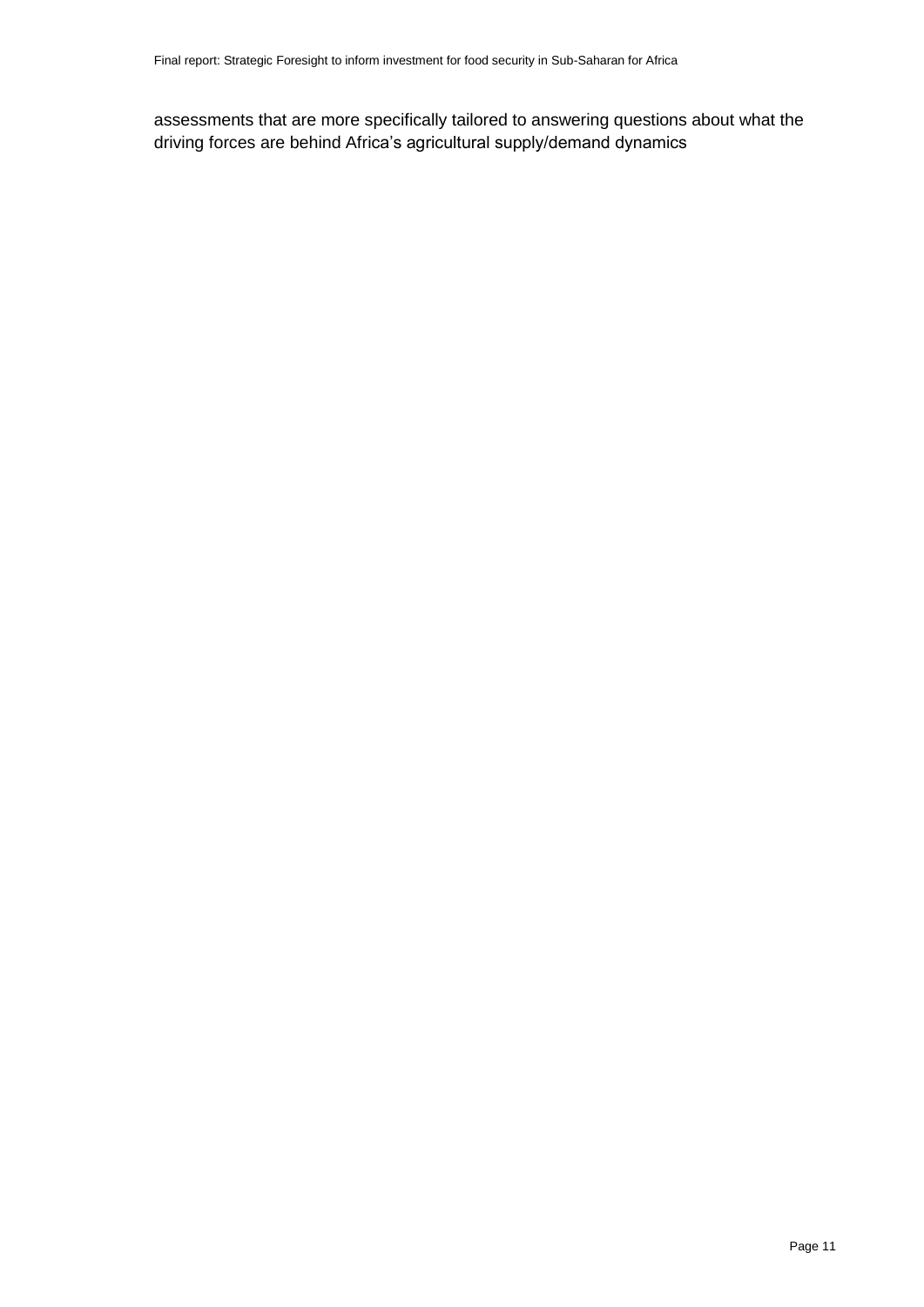# <span id="page-11-0"></span>**6 Insights from an expert consultation**

In October 2012, a small consultation was held to discuss the critical drivers of change in Africa agriculture, among a group of experts who engage in forward-looking assessments of agriculture within the Africa region. Among the main objectives of the meeting was to review the results from various forward-looking studies on African agriculture and to have a deeper discussion about their implications, the empirical underpinnings and the major gaps of knowledge that the address (or which still remain). We felt that it was important to identify the key areas of uncertainty that touch upon the most important drivers of change within the Africa agricultural sector, as those would be the most important determinants of future market evolution

The consultation was an extremely useful way of bringing together regional experts to compare notes on important trends within their respective regions, and to obtain insights from the works of their peers in how they tackle common issues of empirical analysis. We were able to identify some common challenges of methodology and data quality (and availability). Some important themes that tied together the work of the group were identified, and can be summarized as follows.

An important insight from the consultation was that the internal demand dynamics are extremely important for understanding the evolution of African agriculture and food systems in the medium- to long-term horizon. Given the steady rates of growth in population, income and levels of urbanization – the consumers of Africa are exerting a steady influence on how value chains are developing within the continent. From both the West and Southern African regions, especially, where there are large and fast-growing countries – the advent of supermarkets, fast-food chains and growth in value-added industries of agriculture points to the changing landscape of the food systems. The group identified some weaknesses in how these influences are captured in data and modelled, as an important area for research improvement.

A common theme across many of the presentations was that of growing environmental pressures from changing climate conditions, which will affect the production potential of key staple crops in many regions of Africa, and create more demand for improved infrastructure, in the form of irrigation, storage and even roads – which are likely to be hard-hit by heat, floods and other weather-related stresses. The uncertainty in the results from various global climate models make the quantification of regional impacts challenging – and there still exists a serious gap in the way that extreme weather events are modelled. But the expert group agreed that there is a body of evidence that already points to some likely impacts, and these should be supported further by more quantitative research. The gap in how livestock is addressed in these studies, was also cited as a serious limitation that should be addressed in future analysis.

Another important insight which was raised, within the context of Africa's overall growth picture, is the fact that a lot of the important driving forces that can contribute towards the transformation of the African agricultural sector, in future, will need to come from outside agriculture itself. The fact that growing domestic demand for agricultural products – and the processed goods that come from it – tend to be driven largely by the socio-economic development of countries, points to the importance of maintaining the momentum of economy-wide growth that is necessary for achieving the goals of the Comprehensive African Agricultural Development Program (CAADP) as well as for the Millennium Development Goals (MDGs).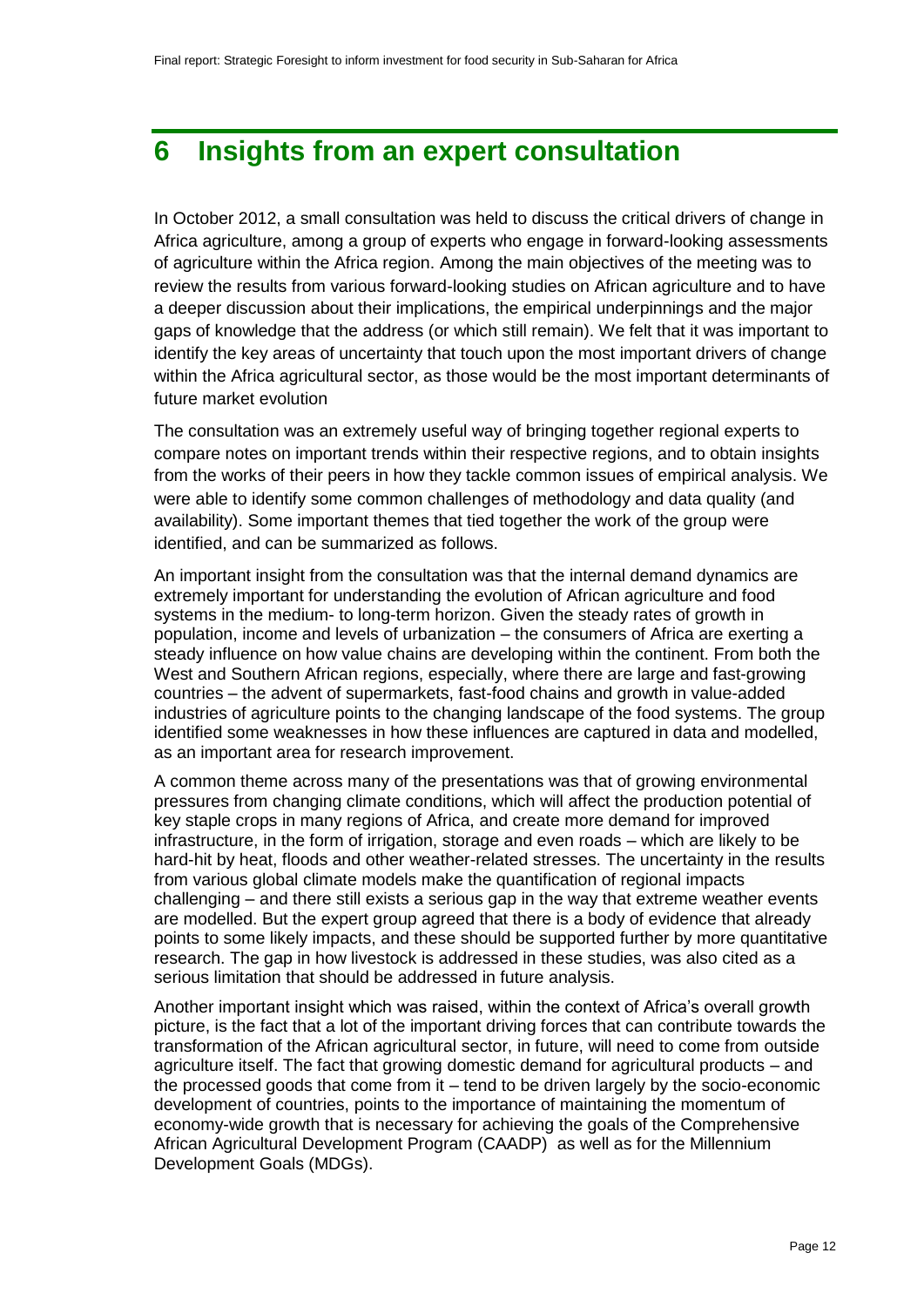In the course of discussing the various approaches that could be used to characterize the future growth of African agriculture, we also identified some promising ways to better embed foresight into the quantitative work that is usually done. The examples provided by the regional assessments of Southern Africa (done by BFAP) or the consultation-driven regional storylines that were generated for African agriculture within the MEA, the GEO-4 assessments and the IAASTD study – all demonstrate how quantitative and qualitative elements of foresight could be combined in an effective and useful way. Although it can be costly to include an elaborate consultative process with every forward-looking study, the previous studies that articulated the medium- to long-term drivers of change in African agriculture could be drawn upon for information that can be built into the quantitative assessments that market and policy analysts.

At the conclusion of the consultation, we had a number of interesting messages that could be distilled for discussion at the November 2012 conference to launch the Australian International Food Security Center (AIFSC), as well as for the discussion of foresight that were going to take place at the second Global Conference on Agricultural Research for Development (GCARD II) in October 2012, within the side-meetings on foresight that were to be held there.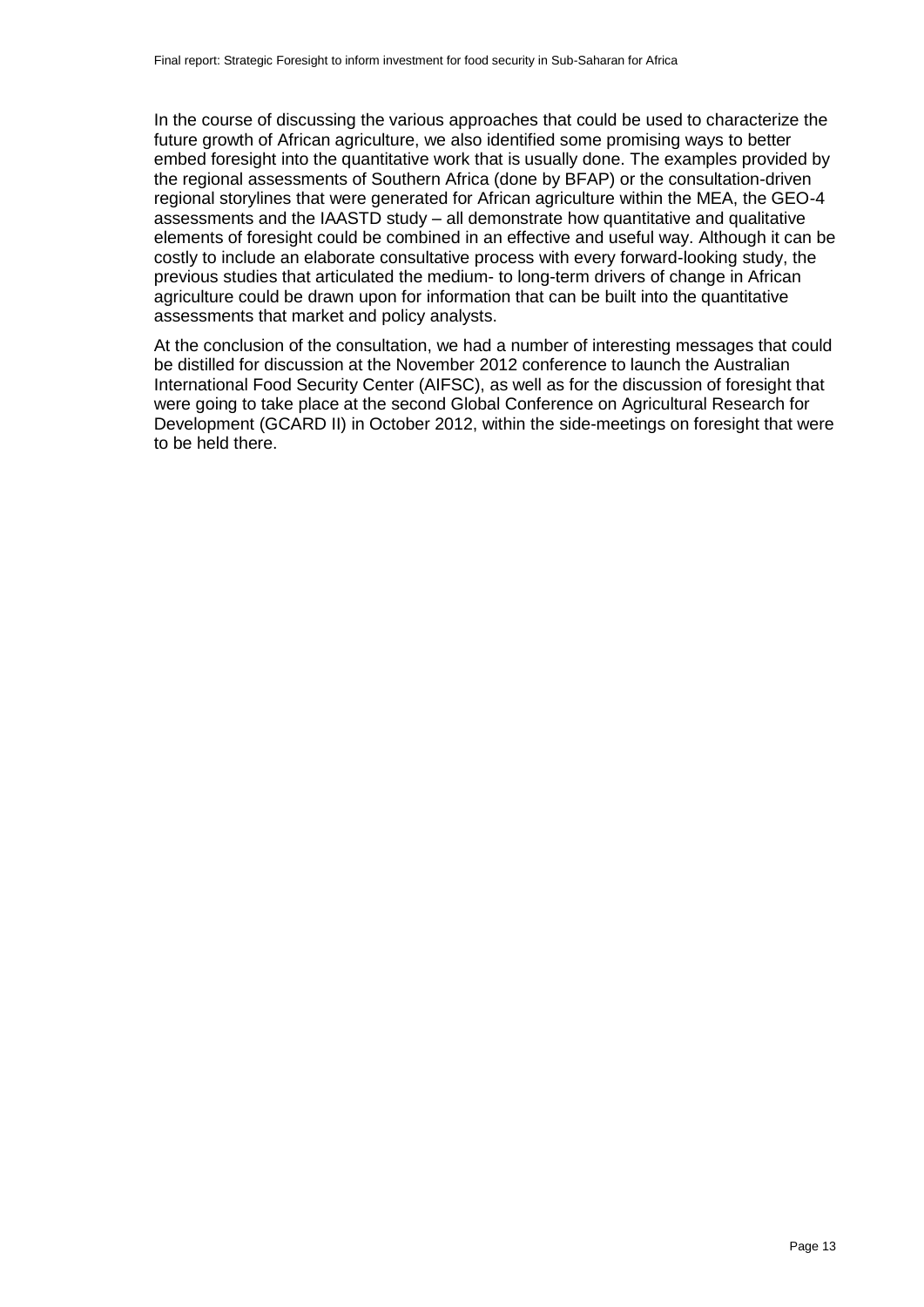# <span id="page-13-0"></span>**7 Key drivers of change for African agriculture**

In this section we synthesize the most important drivers of change for African agriculture,that were identified and discussed in the expert consultation. They each represent an important aspect of change that will exert a 'pull' or 'push' pressure on African food systems --- either from the demand or the supply side.

## *Urbanization*

One of the themes which came out very strongly, during this consultation, was that of urbanization and its implications for food demand in sub-Saharan Africa, and overall socio-economic change. The expert analysis of West Africa, in particular, drew attention to this trend of urbanization, as being one of the main features that's shaping the landscape of agriculture in that region. Although it is sometimes problematic to get a consistent definition of urban and non-urban areas within Africa, sources such as AFRIPOP have made an effort to do some harmonization of information, so that a better view of what's happening in the sub-continent can be obtained. The importance of urbanization is also echoed in the discussion of urban growth and its relation to agriculture, in the recent evaluation of African infrastructure by the World Bank and the African Development Bank (Foster and Briceño-Germendia, 2010). In this study, they point out that the growth of urban centers provides a strong pull from the rural areas that are close to it – termed the 'rural hinterland', by then. They note that almost 85% of Africa's agricultural production comes from this 'rural hinterland' – comprising regions within 50km of an urban center – and points to a close connection between patterns of socio-economic change and the demand for agricultural products from the rural sector.

## *Agribusiness*

Another important driving force in African agriculture, is that of agribusiness investments, and the growing commercialization and value-addition occurring in retails chains all over the African continent. The expert assessments from Southern Africa, in particular, showed the steadily increasing influence of large agribusiness concerns, and the effects that they have on the mix of agricultural crops that are grown in the region, and the levels of productivity and quality that are demanded from suppliers by large agribusiness operations. In other parts of sub-Saharan Africa, the influence of agribusiness-driven concerns is felt mostly through the interest that outside investors have to obtain land and resources to set up large-scale commercial farming enterprises, that focus on particular crops of interest – such as biofuel feedstock crops, or high-value products that can earn high export revenue. Some of the concerns surrounding large-scale land-acquisitions (termed 'land-grabbing' by some in the literature), come from observations of how these outside agribusiness-oriented enterprises have gone about obtaining long-term concessions of land from national and local governments, often without the unanimous consent or prior knowledge of local residents. A great deal of work is being done to look into the actual extent of these type of land acquisitions, so as to better understand the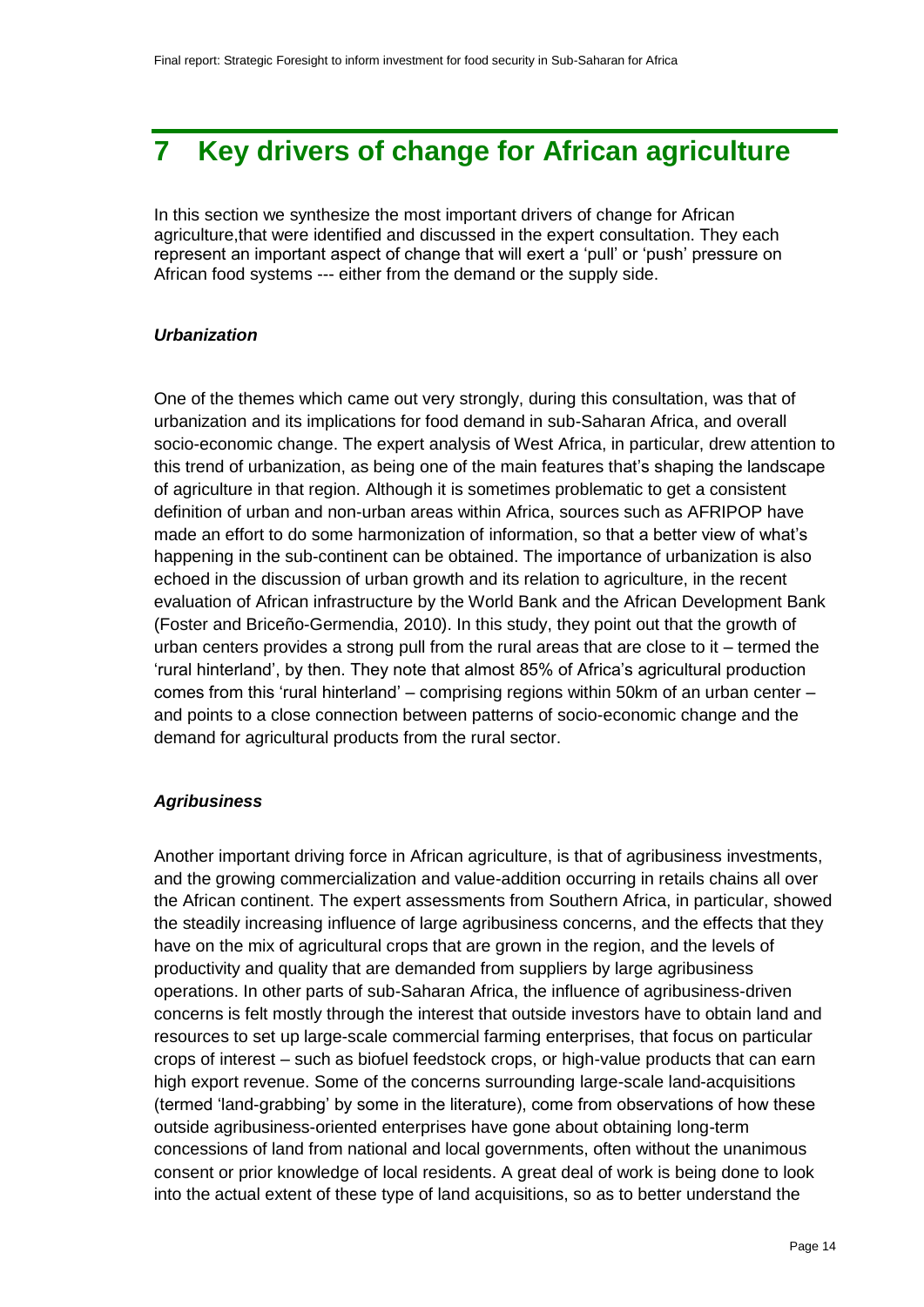origins of the investment purposes, and to determine how much of them constitute real acquisitions, as opposed to investor intentions which have been announced through local or international media.

Within the consultation, there was recognition that more needs to be done to strengthen governance of land (among other institutions) within sub-Saharan Africa, to prevent the loss of resource access by vulnerable people in regions with high investor interest. At the same time, the potential role of agribusiness in boosting the productivity and profitability of the farming sector – either through enhanced retail volume, greater value-added or the beneficial transference of technology, inputs and resources to farmers -- was recognized, and was deemed to be an important dimensions of African agricultural growth in the future.

## *Climate Change*

Within the consultation, a number of experts pointed to the influence and impact that future climate change (and increases in current levels of climate variability) would have on the future of African agriculture. Given the relatively low levels of irrigation investment in many regions, the ability to buffer changes in rainfall levels is relatively limited, and exposes farmers to a high degree of vulnerability. For some regions, the threats of future climate change are manifest in potential decreases of rainfall and increases in temperature. For other regions, the main threat that climate change poses is that of increased frequency of dry weather events – regardless of what the overall seasonal average of precipitation might be. In wetter regions, the possibilities for increasingly strong flood events poses a large threat to agriculture (and other sectors), especially where the infrastructure and capacity to store and control flows of surface water are limited. For this reason, the infrastructure report of Foster and Briceño-Germendia (2010) points to investments in dams and reservoirs as being necessary not only for power generation, but also to manage the flow and volume of surface waters that are expected to be more variable in their streamflow over the coming decades.

Besides these drivers, it was also noted that the rapid penetration of information and communications technology (ICT) is likely to deepen and bring spill-over benefits to agriculture. The infrastructure analysis of Foster and Briceño-Germendia (2010) also pointed to the relative success of ICT in terms of its adoption in Africa, relative to other types of technologies, and that the remarkable rates of usage, even across the poorest types of households. Now that farmers are able to contact trading partners and associates in far-off places, in order to verify the levels and movements of prices, they are better able to avoid middle men and additional transactions costs in sale, and to exploit arbitrage opportunities. This is likely to lead to more integrated markets, and greater benefits for producers, as they are able to capture more of the final value of their goods.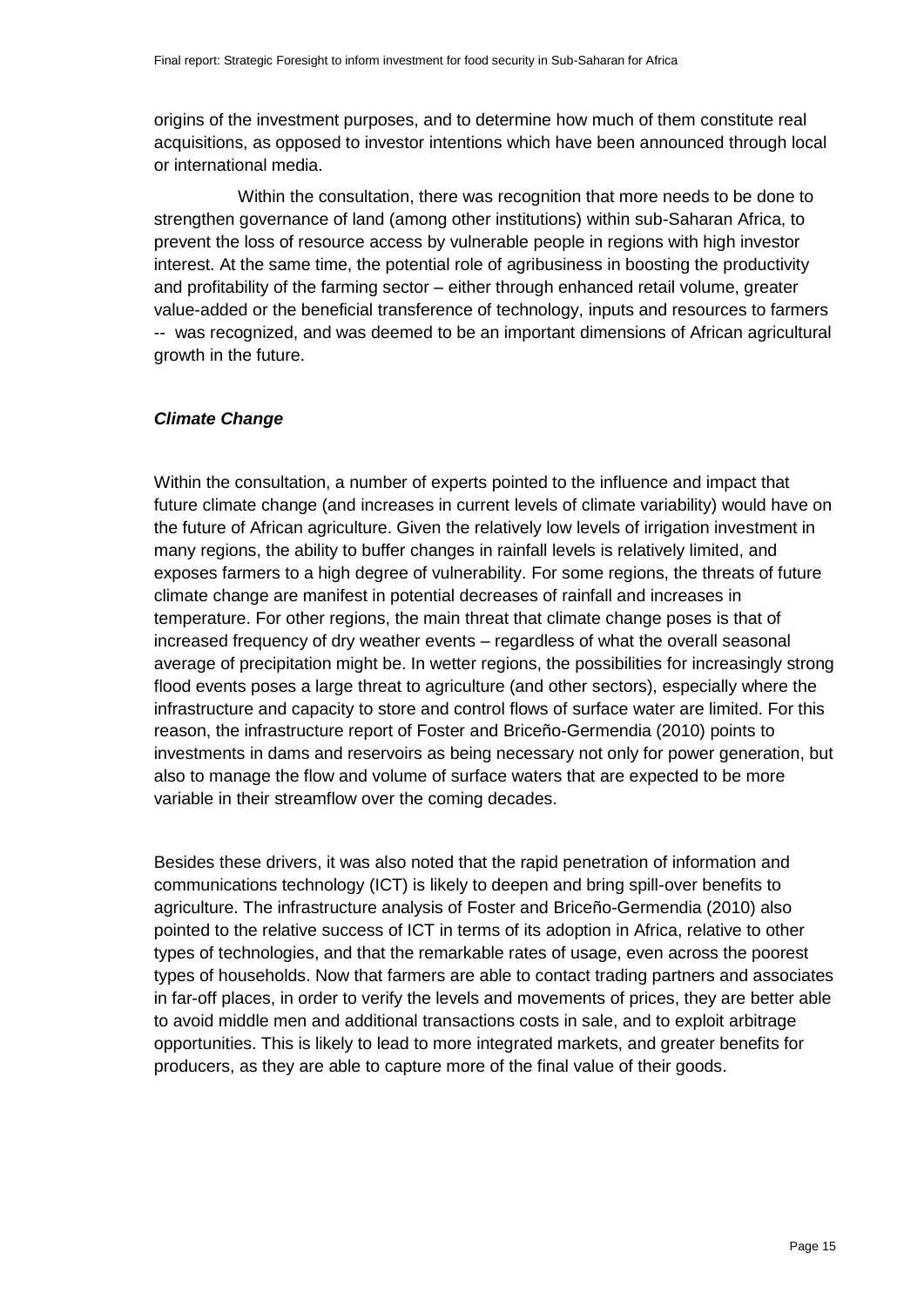# <span id="page-15-0"></span>**8 Key areas of uncertainty in African futures**

While there have been medium- to long-term studies (MEA, GEO-4, IAASTD, FAO projections, etc) that have helped to illuminate some of the broad trends that will shape the patterns of agricultural production, consumption and trade across Africa – there are still a number of important areas of uncertainty about Africa's agricultural future. While we are broadly aware that socio-economic change – in the form of population and income growth – will have important implications for future consumption patterns in Africa, the role that the dynamics of urbanization plays remains somewhat unclear. Much of the migration towards cities, in Africa, results in the accumulation of low-paid workers living on the urban fringe, who are clearly not as likely to contribute towards the growth in consumption necessary for creating backward linkages and boosting agricultural productivity in the rural sector.

The increase of commercial investment interests in Africa also poses an opportunity for growth within the agricultural sector, given that many of these investor interests originate from outside Africa and are focused on producing agricultural products for export. These commercial ventures have raised concerns over the way in which land concessions were made, and have been closely studied by those who wish to understand the implications of these large-scale acquisitions – termed 'land grabs' by some – for local smallholders (Deininger and Byerlee, 2011; Deininger *et al*, 2011). Some have argued that the attempt to create 'super farms' in Africa, on the basis of these types of outsidedriven agricultural investments are not as beneficial as other types of investments and interventions that can boost the on-farm productivity in Africa and create a more organic process of farm consolidation and production intensification (Collier and Dercon, 2009). Some of these commercial interests are more 'home-grown', however, and constitute an increasing level of vertical integration that is occurring in the more advanced agricultural economies of Africa with growing agribusiness operations, such as Southern Africa (BFAP, 2012). The extent to which these kind of agribusiness-oriented investments and transformations of the food value chain will spread across the various regions of Africa, in future, is a point of uncertainty and intense research interest.

Many of the agricultural assessments that we have discussed deal mostly with Africa's trade connections with the rest of the world – but have relatively little to say about the dynamics of intra-regional trade between African countries. The fact that many African countries are land-locked and face high costs of transaction and shipping, mean that they must rely upon their nearest neighbours for their supply of agricultural and non-agricultural goods. Many of the secondary statistics that are available for analysis do not adequately capture the quantities of intra-regional trade that occur in Africa – although individual studies have pointed to their significance, vis-à-vis international trade linkages (Binswanger-Mkhize et al, 2009). This remains, therefore, an often poorly understood dimension of African agricultural trade dynamics in forward-looking studies.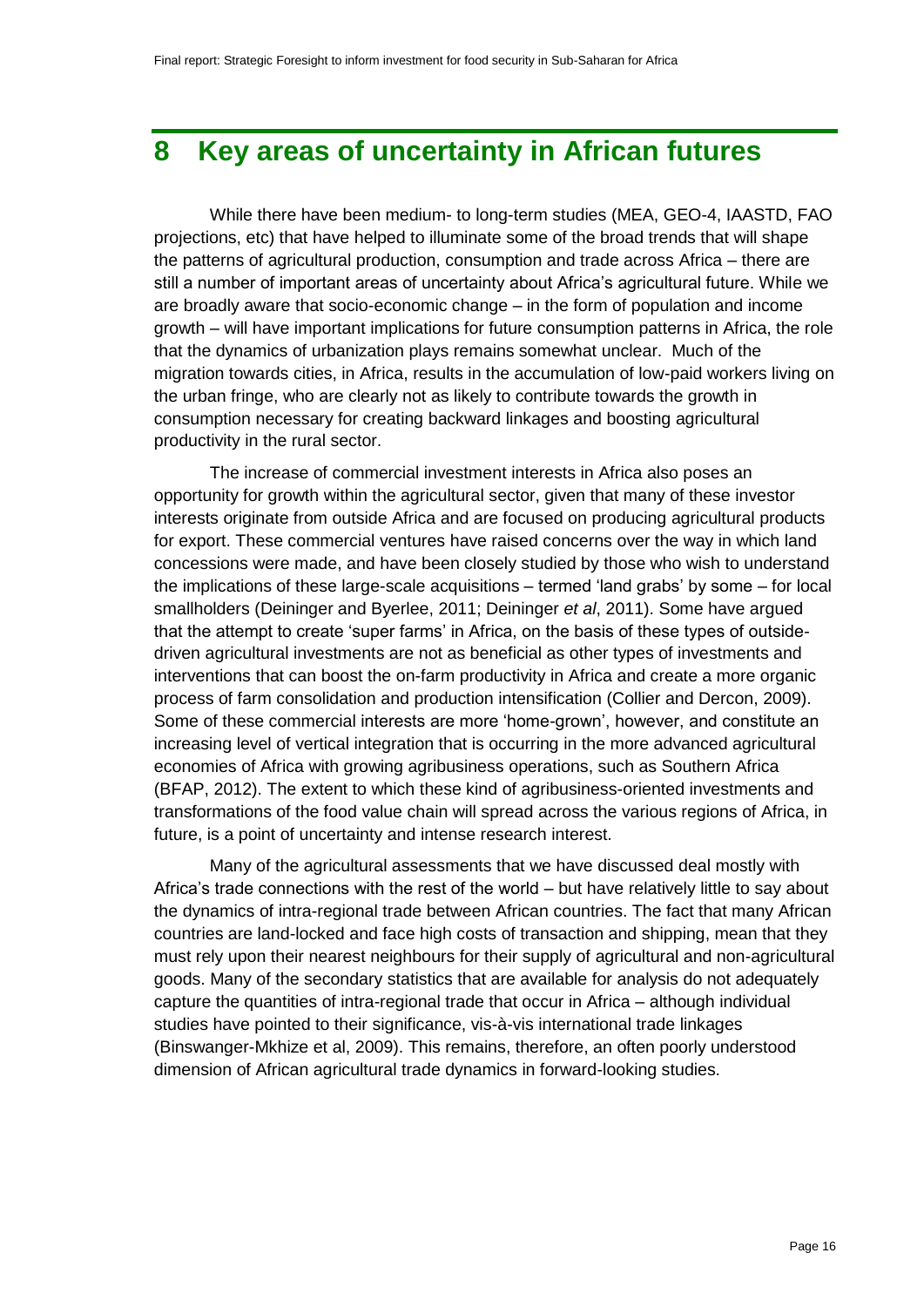# <span id="page-16-0"></span>**9 Promising approaches to improving foresight**

Here we describe some examples of where strong efforts are being made to understand the key drivers of agriculture for specific sub-regions of Africa, and to fill in the methodological gaps and points of uncertainty that were raised earlier. These examples highlight the kind of work that needs to be carried out at a broader scale to better understand the trends and drivers of African agriculture, and to help fill in some of the important knowledge gaps that still exist about Africa's agricultural future.

## *Foresight-guided projections: An example for South Africa*

Some examples of Africa-centered assessment of food and agriculture include the Baseline Agricultural Outlook conducted by the Bureau for Food and Agricultural Policy (BFAP, 2012), and the reports done for the ECOWAS region by the Sahel and West Africa Club affiliated with the OECD (SWAC-OECD 2012; Hitimana 2011a, 2011b, 2011c). These are focused studies on the future of food security in Africa some analysis at the regional and country level.

BFAP presents a projection of South African agricultural production, consumption, prices and trade from 2012 through 2021. Generated by the BFAP sector model, projections are based on a series of assumptions about economic, technological, environmental, political, institutional and social factors. These assumptions are, in turn, generated through a foresight-based approach, in which there is a visioning process involving key stakeholders within the region, that help to outline the broad trajectory over which some of the major drivers of trend might evolve. The baseline as constructed and utilized in the assessment is not intended to be a forecast but a glimpse of potential outcomes based on the assumptions that oil prices will stagnate or decline, global and SA economic growth rates will remain low, there will be a gradual depreciation in exchange rates, markets will experience high world agricultural commodity prices over the medium term with a declining trend in the long run, real gross income in SA within the agricultural sector will show strong growth in 2012 and 2013 but will decline in the long run, there will be increased field crop production despite stagnation in production areas due to increased intensification, there will be consistent intensification and expansion of meat, eggs and dairy however domestic production will likely not meet the growth rates of the past decades, and that horticultural production will remain stable over the study period with growing export parity due to dampened exchange rates (BFAP, 2012).

Some important messages which come out from this study, are summarized in Table 2 below.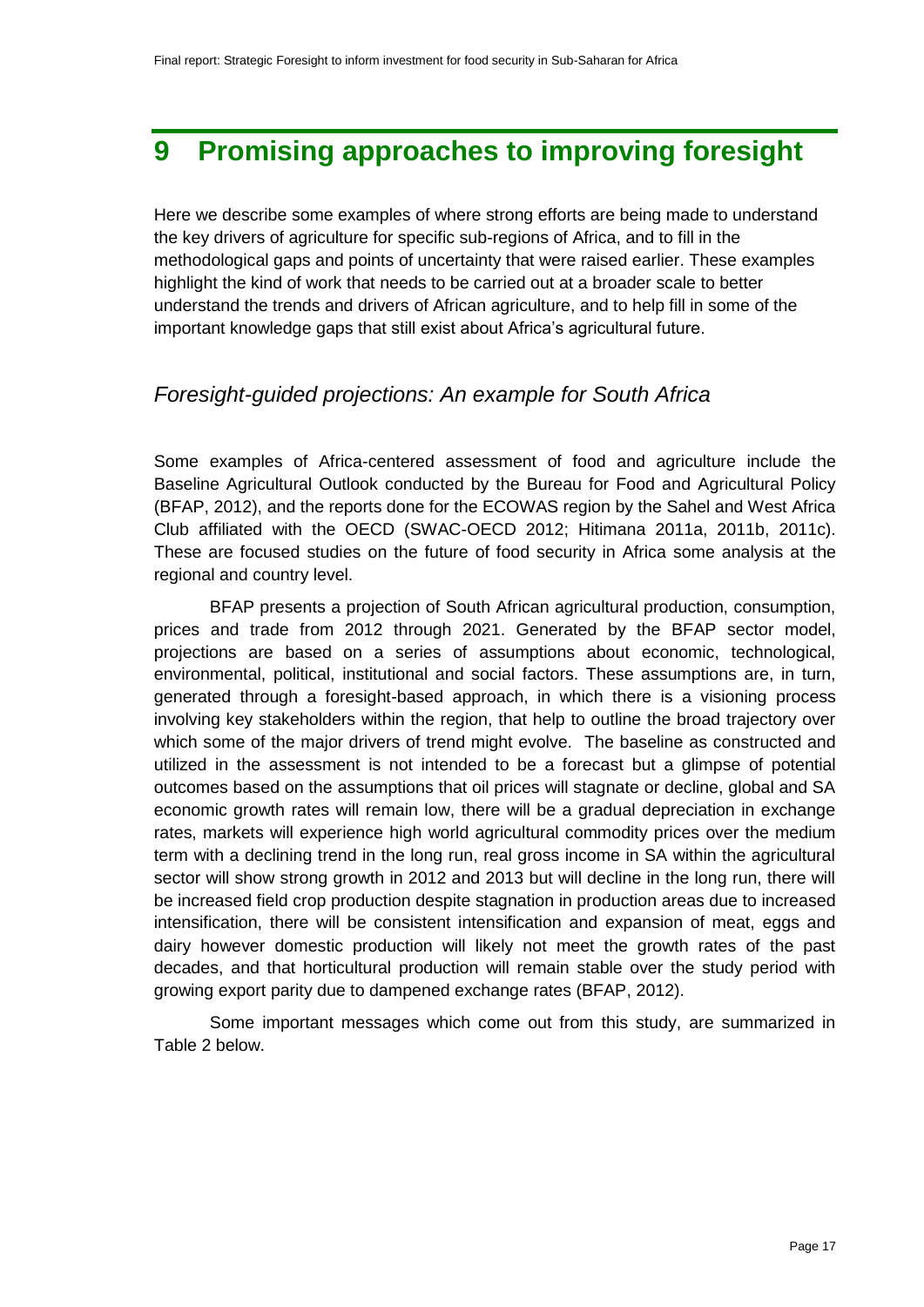|                               | • Consistent demand growth expected from population trends                                                                          |  |
|-------------------------------|-------------------------------------------------------------------------------------------------------------------------------------|--|
| <b>Consumption</b>            | • Demand for potatoes and wheat-based products projected to growth<br>by 18 and 20%, respectively, while that of maize meal remains |  |
| patterns                      | stagnant                                                                                                                            |  |
|                               | • Demand for been expected to grow at annual rate of 3% p.a.,                                                                       |  |
|                               | following incr in real disposable income and livestock production                                                                   |  |
| Resource use<br>patterns      | • Resource constraints will continue to heavily revolve around land and<br>water availability                                       |  |
| <b>Production</b><br>patterns | • Sources of increased production likely to come from intensification<br>and not land expansion                                     |  |
|                               | • Commodity market movements will be greatly influenced by linkages<br>with energy markets                                          |  |
| <b>Market</b>                 | • Slowed domestic and global economic growth will have significant                                                                  |  |
| environment                   | impact on exchange rates – with SA rand remaining strong with very<br>gradual depreciation                                          |  |
|                               | Uncertainty will persist over policy environment with market<br>$\bullet$<br>deregulation and changes in trade tariff regime        |  |

#### **Table 2: Summary of messages from BFAP outlook for South Africa**

Other sources of uncertainty surrounding the South African government's biofuel policy, which whose industrial strategy was first published in December 2007. Given that the current level of biofuel production from agricultural commodities is negligible, it is likely that the government will introduce a mandatory blending rate of 2 % -- however there are no details on when and how this will be introduced.

The example of modelling South Africa's agricultural future within the BFAP framework helps to illustrate the importance of combining quantitative assessment of market dynamics and trends with a solid-understanding of relevant drivers of change, that can be informed by more qualitative, foresight-based evaluations done with the engagement of stakeholders and key informants. For a single-country analysis, where the relevant marketing boards, major producers and agribusiness concerns can be consulted – this could provide an extremely useful way of 'ground-truthing' the analysis and making the results more readily-usable and appealing to those stakeholders.

When trying to do an analysis across a broader region or group of countries – one may have to rely more on secondary sources of data, or on the understanding of market and agro-ecological constraints that come from a wider group of experts. This kind of information is embodied in the next examples that we shall discuss – where relevant information for understanding the constraints and future growth possibilities of African agriculture can be better understood by taking a closer look at the underlying characteristics of its farming systems.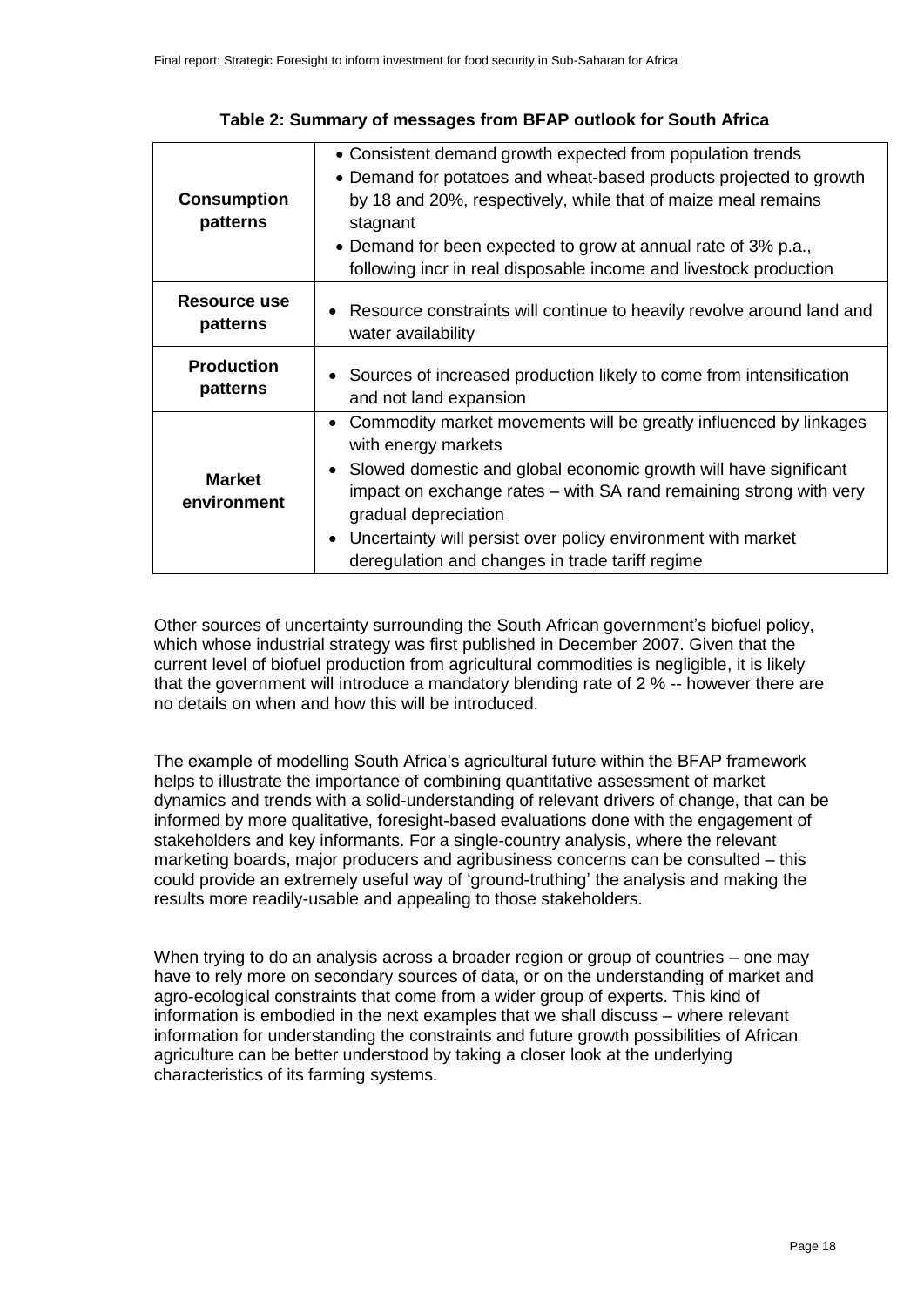## *Adopting a farming-systems perspective*

Many global economic assessments that include Africa tend to treat it as one big region which usually arises from a poor understanding of the region or the lack of comprehensive (and good-quality) secondary data, which forces some to adopt a crude aggregation in order to 'hide' some of these statistical issues. A more nuanced and informed analysis of Africa, however, would see the continent as a collection of very diverse and heterogenous production (and consumption) units. A good example of this, in the domain of agricultural policy research, is that of farming systems – which offer a very rich characterization of the various types of crop-livestock-forestry configurations that are observed across Africa, and how they are conditioned by the terrain, climate, and the complex interactions within highly-varied agro-ecological zones. The work of Dixon et al (2001) was seminal in bringing this perspective to the understanding of agricultural potential and how it maps to socio-economic conditions and food security. There are now on-going efforts to update and expand the classifications of farming systems – as is embodied in the recent work of Garrity et al (2012).





Source: GAEZ-FAO/IIASA,FAOSTAT, HarvestChoice & expert opinion (DRAFT)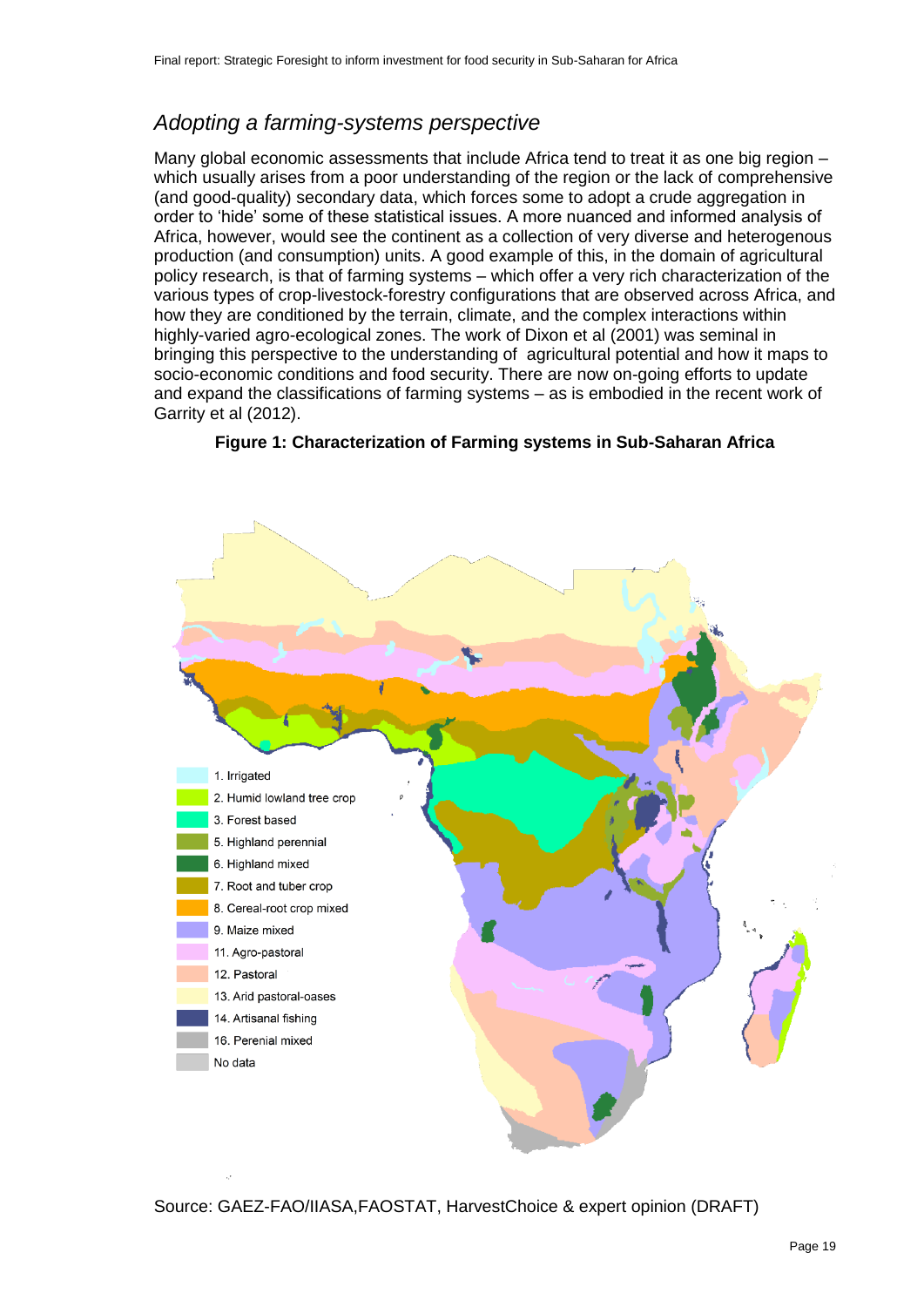Figure 1, above, shows the characterization of farming systems within sub-Saharan Africa as they are currently being revised, by a group of experts across various domains of crop, animal, soil and social sciences. The study of Garrity et al (2012) has been carried out in parallel to this foresight study, and has helped to enrich the thinking around how the characterization of future potential and the evolution of underlying drivers of change could be refined and further disaggregated across the relevant socio-economic and agroecological domains represented in the farming systems classification. It was not possible to fully implement a quantification of future market dynamics with respect to these farming systems, within the time frame of this project – although work is currently underway that will enable this link to be better integrated in future work.

The primary virtue of bringing a farming-systems perspective to the forward-looking analysis of agriculture, is that it allows the analyst (or group of analysts) to think more systematically about how localized drivers of change (or constraints to future change) are linked to the bio-physical environment, as well as to the prevailing agro-ecological and market conditions. In Table 3, below, we show how the potential for transformation within a broad characterization of farming systems was envisioned within the analysis of Garrity et al (2012, p 12).

|                       | Intensification | <b>Diversification</b> | Increased<br>farm/herd size | Increased off-<br>farm income | Exit from<br>agriculture |
|-----------------------|-----------------|------------------------|-----------------------------|-------------------------------|--------------------------|
| Maize mixed           | $+ + +$         | $+ + +$                | $\ddag$                     | $+ + +$                       | ┿                        |
| Agro-<br>pastoral     | $\div$          |                        |                             | $+/-$                         | $++$                     |
| Highland<br>perennial |                 | $++$                   |                             | $++$                          | $+/-$                    |
| Cereal root<br>crop   | $+ + +$         |                        | $+ + +$                     |                               | ┿                        |
| Highland<br>mixed     |                 | ┿                      |                             | ┿                             | ┿                        |

#### **Table 3: Characterization of transformation potential within farming systems**

Adapted from Garrity et al (2012), p 12

The "+" symbols indicate the increasing potential for transformation and productivity improvement, with varying degrees of strength, while the "-" symbols denote the limited potential for change (or the possibility of negative change) – that summarizes the discussion given by the authors in their description of future market transformation across various regions. This qualitative representation of positive and negative forces for change could be translated into a more quantitative representation of productivity growth or structural change that can be embedded within a modelling framework, and used to project how future trajectories of socio-economic and agricultural growth might look in these regions. While this has not been done in this study, it could be undertaken as an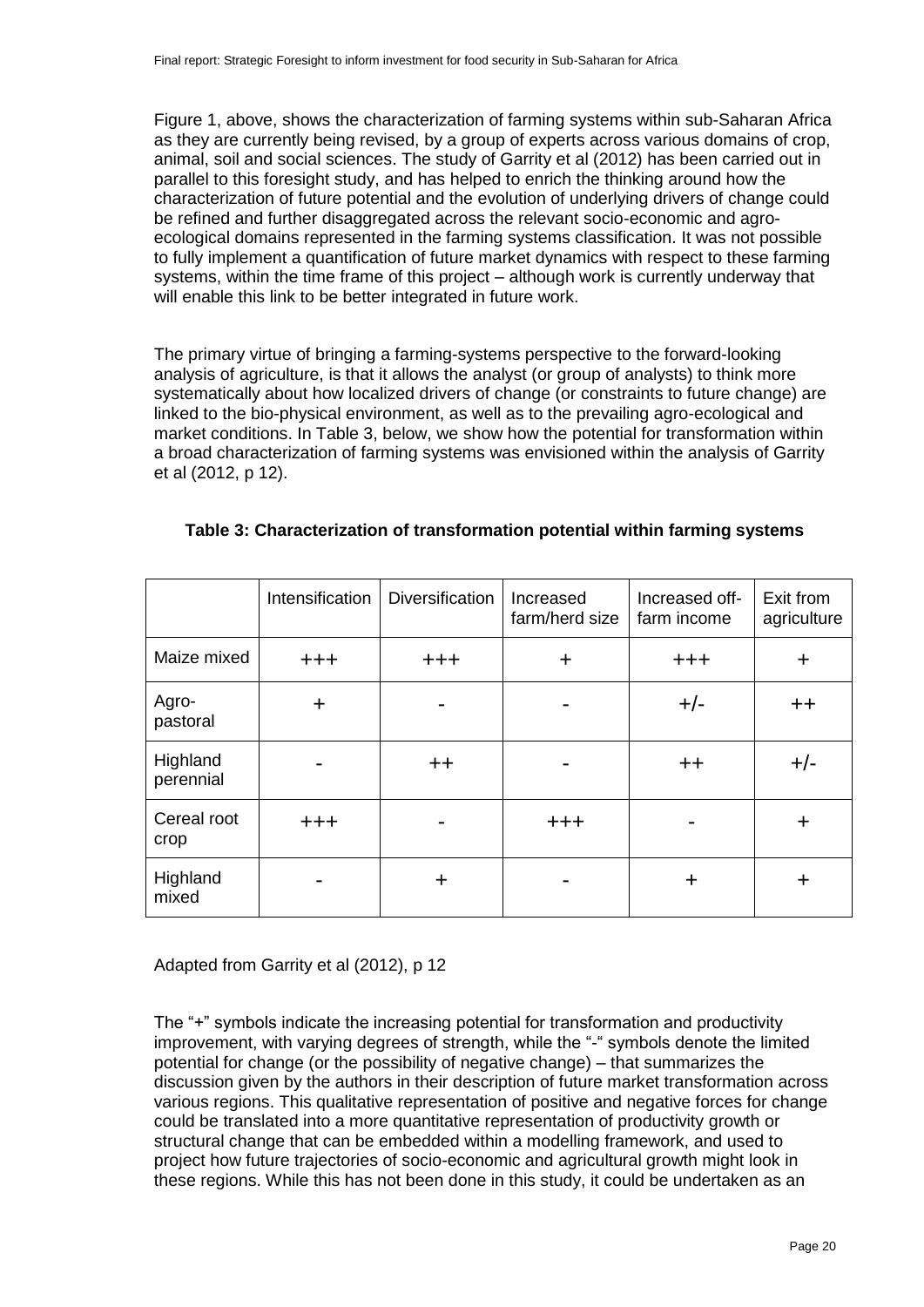exercise that engages a wider group of stakeholders in characterizing the strength and direction of system drivers in these regions.

Within the broader study of drivers of change within crop-livestock systems, that was carried out by the CGIAR systemwide livestock program (SLP) – there was a research component on the drivers of change in crop-livestock-energy farming systems (CLEFs) from biofuels and bioenergy growth (Dixon et al 2010). This research activity used the definition of a number of characteristic crop-livestock systems in various parts of the world that could provide biomass for bioenergy, as well as for livestock – such as: the maizebased CLEFs of Kenya, the Wheat-based CLEFs of Turkey, the Cassava-based CLEFs of Nigeria, the sugar cane-based CLEFs of Brazil and the Sorghum-based CLEFs of India. The experts that were working on various aspects of livestock, water and crop interactions across these regions took the implications of forward-looking, global and regional modelling scenarios (mostly from the IFPRI IMPACT model), in order to imagine how the various drivers of change that would come from a low- or high- rate of biofuels expansion in the OECD countries would play out across these different crop-livestock-energy systems. Much of the attention in this study focused on the income effects of higher crop and biomass prices, due to biofuel expansion, and the possible tradeoffs between removing residue from the land for use in  $2^{nd}$ -generation biofuel processes, versus making it available for livestock feed or to provide additional organic matter to soils. While these drivers were heavily focused around bioenergy-related scenarios of change – the way in which the implications of drivers were treated across the various crop-livestock systems is a very good example of how the rich source of information that is embedded within such a characterization of farming systems.

Although there are a number of useful dimensions that are embedded within the farming systems perspectives – there are other aspects of political economy and socio-economic characteristics that might be missing and highly relevant to the way in which drivers of change evolve in different parts of Africa. In this next sub-section, we discuss an example of a typology that tries to connect agricultural potential with other indicators of socioeconomic relevance, in order to come up with a useful typology for understanding the dynamics of growth in Africa.

## *Some useful typologies for African Growth*

## *Typologies relevant to African Growth*

In this approach, we try to think more broadly about which kinds of African countries might be able to achieve economic growth and development goals more quickly or easily – and how this is related to a number of key characteristics. Thorbecke (2009) provides a useful typological classification of African countries, according to several key characteristics that are relevant to their growth potential – that of agro-ecological suitability and agricultural potential; the degree to which countries are 'resource-rich' or 'resource-poor'; and, finally, whether the countries are land-locked or not. A summary of the classifications he proposes is given in Table 4, below.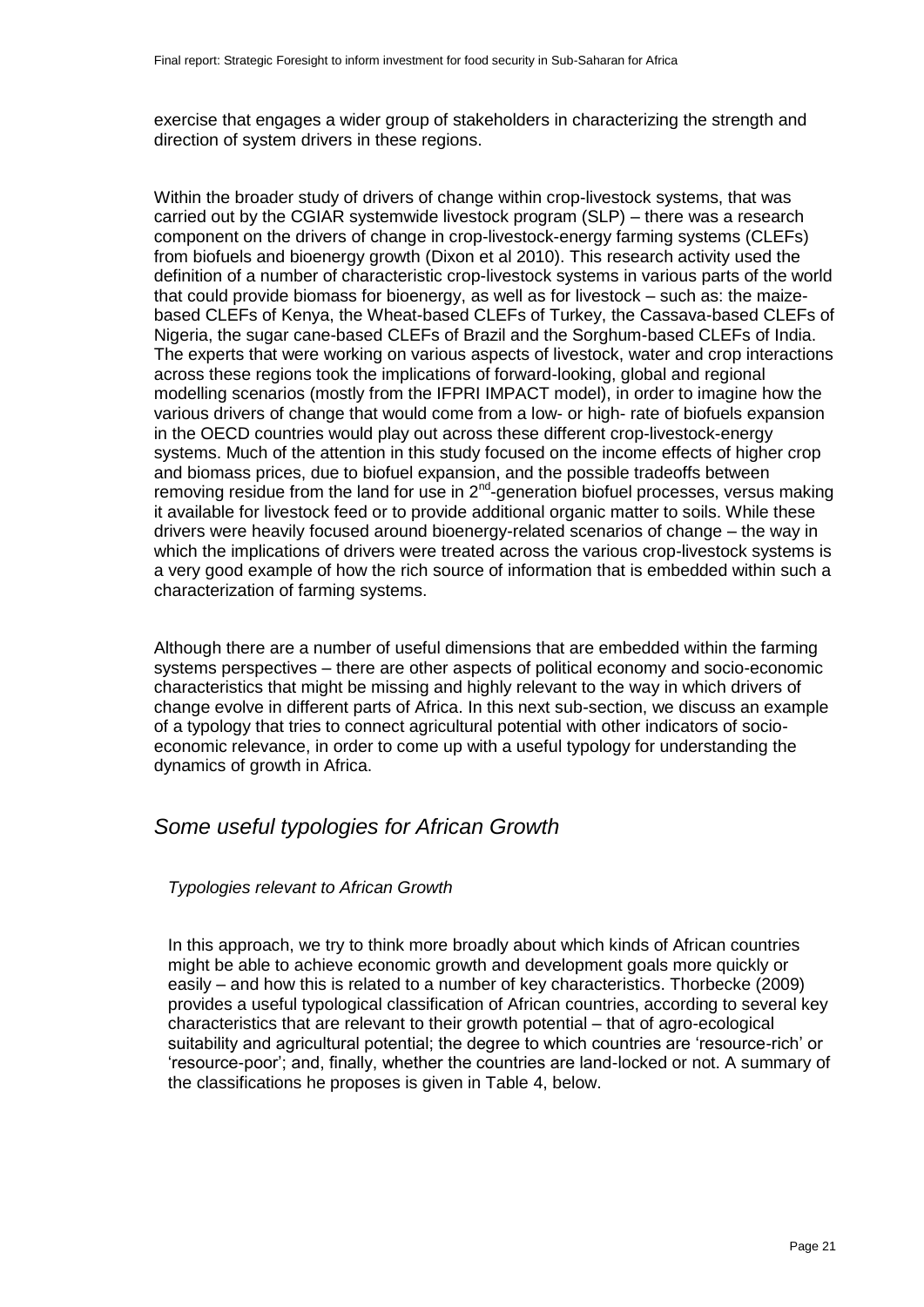

## **Table 4: Growth typologies of African Countries**

Southern Africa: South Africa, Namibia, Lesotho, Swazi, Botswana

Failed States: Somalia, Sudan, Zimbabwe, Chad

In addition to grouping countries according to those 3 basic criteria, he also groups two sets of countries in their own type of categorization. The first, consists of those countries in Southern Africa, which are in close proximity to (and including) South Africa – due to their particular history of development and the special characteristics and potential for growth that they share, as a result of their geographical and historical proximity to such a large, advanced and vibrant economy. The other category of countries that he keeps separate from his more general typological classification is that of 'failed states, for which he feels no meaningful set of policies is relevant or able to affect growth, without addressing some of the very basic questions of governance and restoring rule of law and civil order. Since the time that he created this typology, some countries identified as 'failed states' might have graduated (or have begun to merit reclassification) such as Zimbabwe – whereas others might be on the verge of falling into a similar category. While we could try to re-think or re-create this classification, for now we can merely use it as a convenient framework within to organize our thinking of how drivers of growth in agriculture might evolve differently across the African continent. While doing that, we remain cognizant of some shortcomings of the typology – such as the fact that it is mainly restricted to Sub-Saharan Africa, and leaves out the North African region.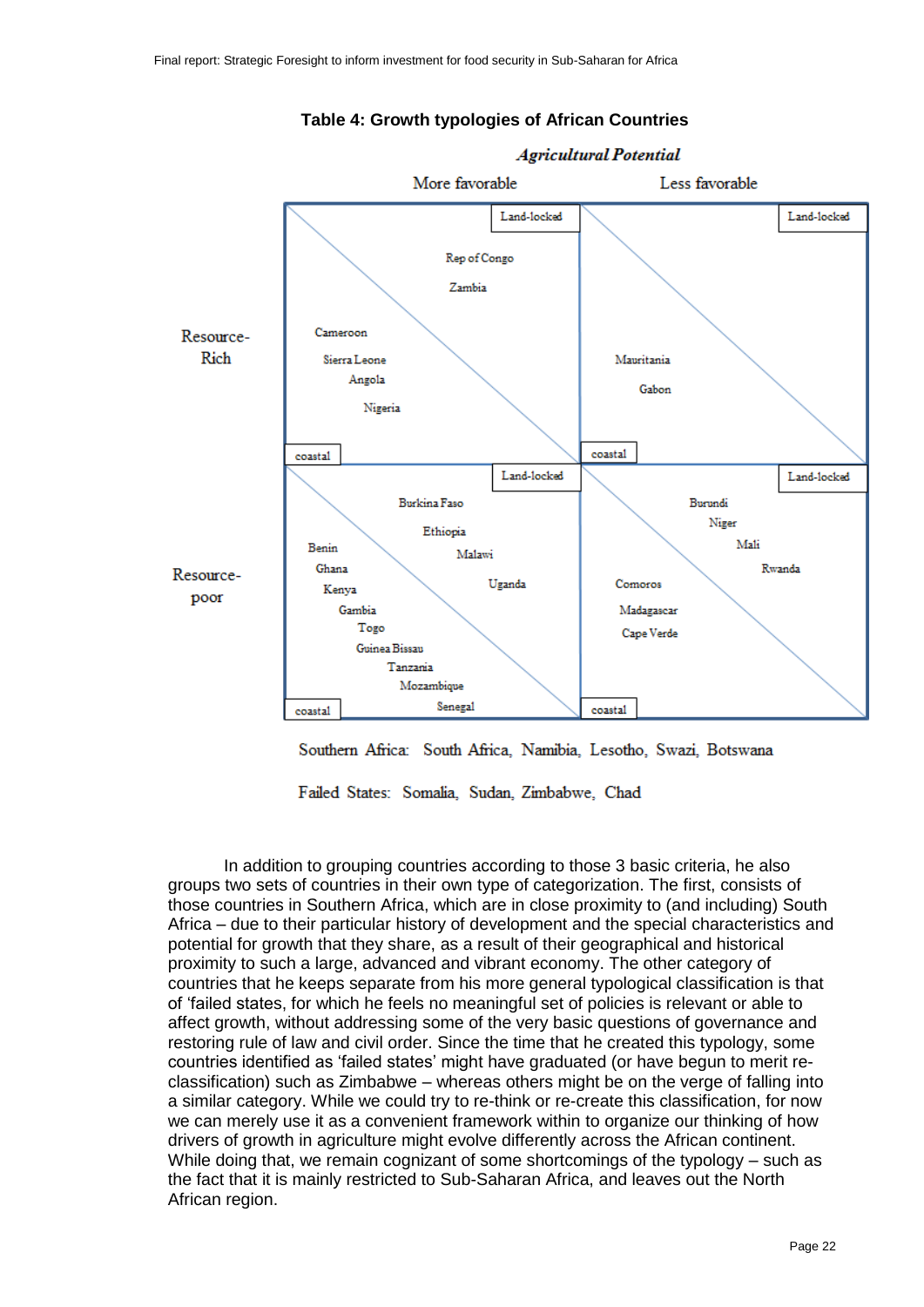The countries that fall into the category of land-locked countries face a special set of challenges in terms of maintaining access to world markets and keeping open channels of communication and commerce. The infrastructure diagnostic for Africa (AICD) noted, in particular, that the key challenge of maintaining the competitiveness of land-locked African regions on world markets is in maintaining their infrastructure – as well as that of the neighbouring countries on which they depend (Foster and Briceño-Garmendia 2010). The countries that fall into the category of 'resource-poor', in which case they don't necessarily have the challenges of political economy that arise when rents from fossil- and mineral-based resources are captured by the elite to exert influence and leverage – but have a different set of challenges in meeting their national development goals. The efforts at re-greening are particularly important in maintaining the resilience of the natural resource base in these countries, given that they lack the bounty of other exploitable resources that more resource-rich countries can fall back on as sources of national revenue.

South Africa, which was put into its own category by Thorbecke's typology could otherwise be classified as coastal, resource-rich and having a favorable environment for agriculture. The fact that a great deal of economic value-added also occurs within the South African economy – as opposed to just exporting its raw resources and minerals, like other resource-rich countries do – is also a good example of how best to create jobs that provide decent work to laborers beyond just that which is available in the mineral and resource sectors, which tend to have limited employment prospects and impacts on the wider economy.

To summarize – we see that the greatest challenges to attaining sustainable agricultural growth to these various categories of countries lies in the following areas:

- (1) That resource-rich countries will tend to face issues of political economy around resource rents – which leads to capture, poor management and investment, limited society-wide benefits, and unsustainable and environmentally-harmful rates of resource extraction. These will tend to worsen with openness to trade
- (2) That countries with favorable agricultural potential but which practice poor methods of agricultural production might tend to degrade their potential more quickly when exposed to market incentives to grow more of their product, and gradually lose their competitiveness on world agricultural markets over time. An example of cotton in Burkina Faso can show how conscientious reforms could be made in the cotton sector to revitalize growth, restore incentives and establish strong farmer associations that can disseminate improved technologies and knowledge of improved cultivation practices (Kaminski et al, 2009). This could also apply to the coffee markets of Ethiopia and Uganda, or to other cash-crop (or even food crop) sectors of other countries in the categories of 'more favorable' agricultural potential, and which are opened up to global markets and trade.
- (3) Land-locked countries face challenges in maintaining competitiveness on global markets, due to the higher transportation costs that they must face. Therefore improvements in infrastructure which can lower these costs – as well as improve energy efficiency and reduce the generation of emissions from transport (e.g. by using rail instead of road) – can contribute towards the greening of the economy. Since all populations in those countries would face the same high transportation costs – any benefits that come from lowering those transactions costs with markets would be inclusive of all sectors of the population.
- (4) The failures in governance that plague many countries (including those under the 'failed state' category that Thorbecke proposed) work directly against the ability to achieve sustainable agricultural growth.

While we cannot provide an exhaustive account of the universe of policy interventions and institutional concerns that face all African countries, we have synthesized a set of insights that can apply to a broad typology of countries and the challenges they face to reach a sustainable future for their agriculturally-based economies and environment.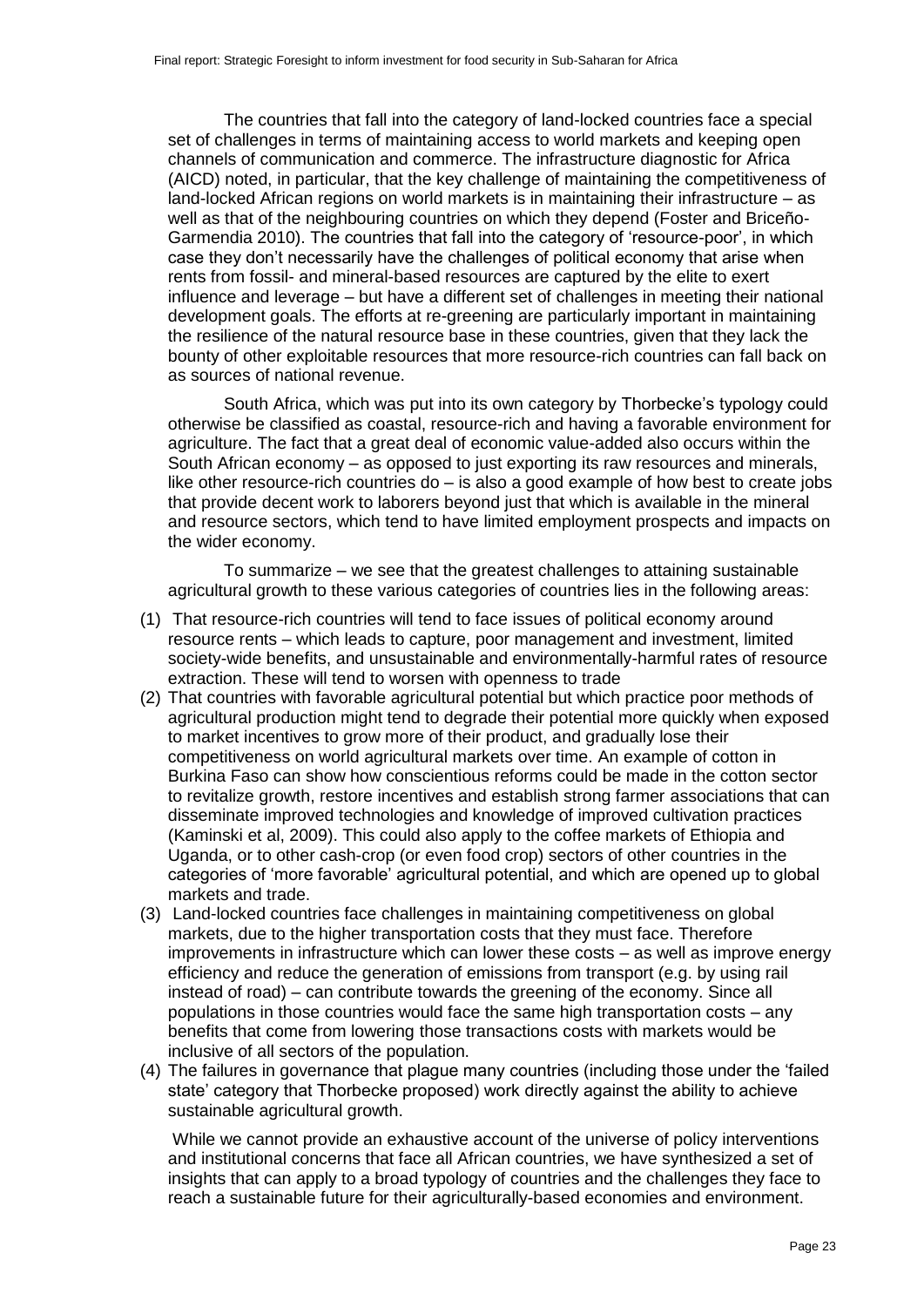## *Synthesis*

Based on these various approaches that we've discussed, we can now try and reflect on what insight can be gained from them. The example from South Africa showed that there is great value in making use of qualitative 'stories' to inform the design of scenarios that can be illustrated with model-based, quantitative methods. The study of BFAP (2012) combines these qualitative and quantitative elements in a way that is similar to how the global environmental assessments like the Millenium Ecosystem Assessment (MEA 2005) and the UNEP Global Environmental Outlook (UNEP 2007) were done. The global assessments had a more elaborate modelling structure, and pulled in the input of a much wider array of scientists, specialists and stakeholders – but did not have as rich a perspective on the particular dynamics within African markets that the country study of BFAP was able to do. There could be great value to scaling up the BFAP approach to a wider group of countries within Africa, and bringing in additional stakeholders and experts to develop the qualitative elements that could be used to quantify the trajectory of important drivers of change.

The example of farming systems illustrates that there is a great deal of value in making use of the bio-physical understanding that we have of the African agricultural landscape, and the characterization of the vastly heterogeneous character of various farming systems. This helps to inform the analyst of the key characteristics and interacts to focus on (crop vis-à-vis livestock or forest, etc) and the constraints to change that are embedded in those systems. It might also be useful, however, to combine this with a broader typology that can also take into account the socio-economic and even politicaleconomic dimensions of the African landscape, which might be highly relevant to agriculture and its potential for growth. This can only help, in our opinion, to further refine the conceptualization and quantification of important drivers of change that would be needed for forward-looking analysis, and improve the insights that are gained. The 'landlocked' aspect of the Thorbecke's proposed typology, in particular, is particularly important for the marketing potential of African agriculture, and is one of the key features that makes the improvement of infrastructure in Africa so important. It is one of the few continents that contains such a high proportion of countries that are completely land-locked, and this fact makes the coordination of regional bodies (ECOWAS, COMESA, SADC, etc) so critically important to allowing the market access of land-locked agricultural economies to the rest of the world. This is a particularly interesting aspect – that of political regional cooperation (or lack of it) – that could be explored further in scenario work.

All of these approaches present an productive and useful way in which to engage with stakeholders and experts in the region, and to focus discussion and thinking about agricultural futures in the light of the various constraints (and opportunities) that are present across highly-varied landscapes – and which can ultimately lead to better foresight for African agriculture. These approaches also provide a way of permanently breaking the notion of Africa as one, large, homogenous region – in the way that it is often modelled in multi-regional or global models. Whereas some analysts feel there is relatively little (or poor) data with which to characterize Africa's intrinsic heterogeneity – these examples show ways in which both physical and socio-economic data and information can be leveraged in a very fruitful way.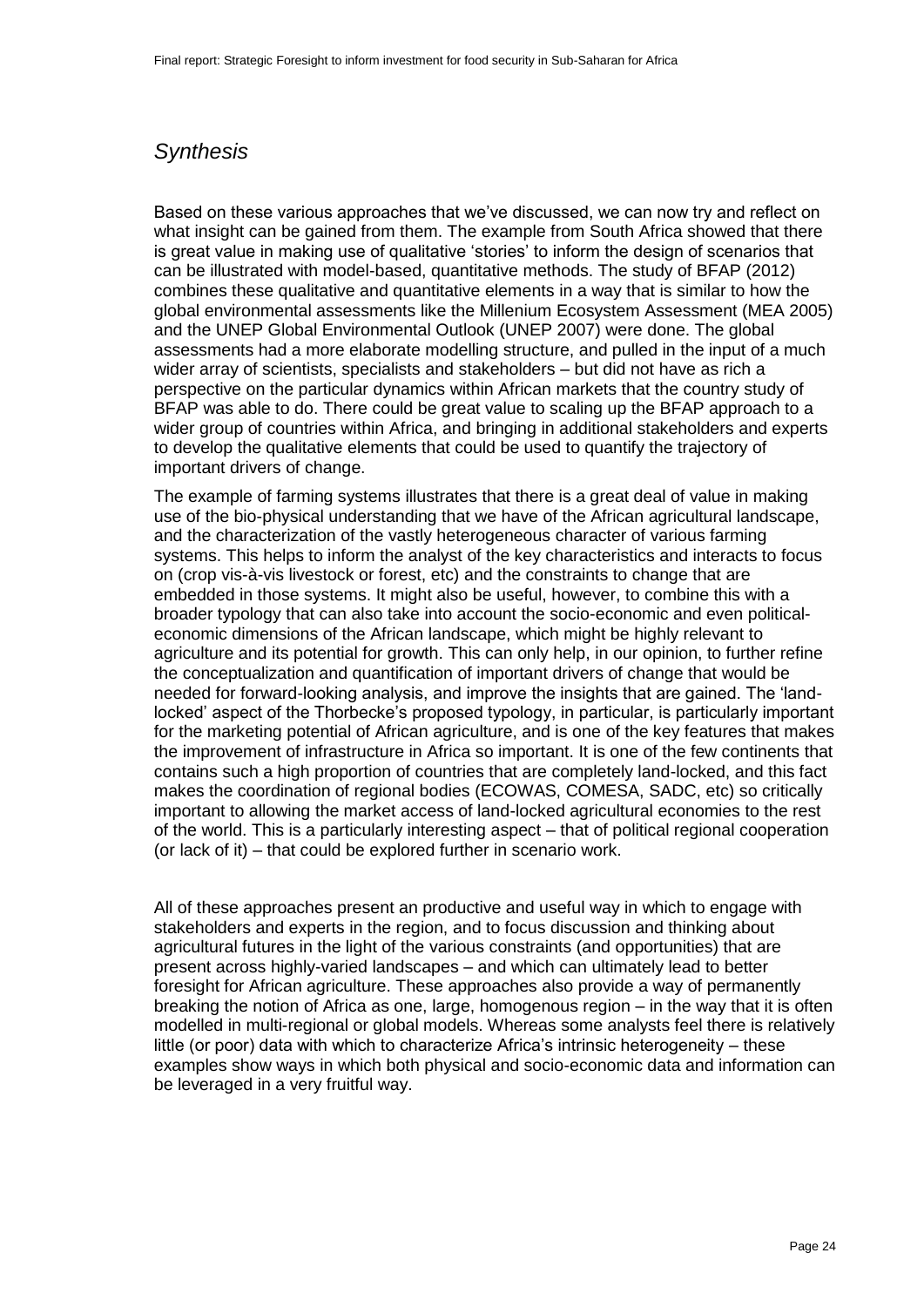# <span id="page-24-0"></span>**10 Major lessons learned in the project**

In the course of this project, we discovered some important aspects of building better foresight for African agriculture that we found to be valuable in setting priorities for future research and foresight activities. The first lesson was that improving foresight for African agriculture requires combining elements of qualitative visioning with quantification of drivers, supply & demand responses, market feedbacks and well-being impacts. The examples we've seen carried out in Southern Africa by the BFAP research teams shows that blending a rigorous analysis of market dynamics with scenario-based explorations of key points of uncertainty can yield a great deal of useful information

Another important lesson that we have learned in this project has been that typologies can be useful – both in terms of describing biophysical characteristics that define production potential and resource availability as well as key socio-economic features that describe how demographic and political-economic features of the landscape shape market access and wider economic growth potential. While there are a number of useful typologies available for looking at growth potential, there still needs to be more work done on combining important elements from different domains (socio-economic, geographic, environmental) to generate a more complete picture. Many of these typologies are also fairly static in nature, since they are generated on the basis of data drawn from a particular point in time. While some features of the landscape may not change over time, the socio-economic characteristics would most certainly shift in the future, as populations expand and market-access changes. Therefore, a more dynamic way of changing the boundaries of these typologies might be useful for improving foresight for agriculture, as it may give rise to a significantly different picture of where agricultural potential will be situation on the landscape, in the medium- to long-term horizons.

During the course of this project we have also confronted the challenge of data quality and availability that is typically encountered when doing empirical analysis of African agriculture and the wider economy. There has been a great deal of effort put into improving the quality of secondary bio-physical data (through efforts of groups like *HarvestChoice*, the soil maps for Africa, land cover databases) – but not as much on the economic side, which is needed for parameterizing the responses of market supply and demand drivers and the distribution of different producers and consumers across the landscape. In time, better use can be made of household-level information so that it can be used to characterize producer and consumer response in more macro-scale models. Recognizing this – we have elected to impose more 'structure' on our modelling, where disaggregated data is not available, so that we achieve internal consistency within our overall analytic framework. An example of this is in how we use information on animal feed requirements to re-balance FAO data, to maintain consistency between the production and resource availabilities.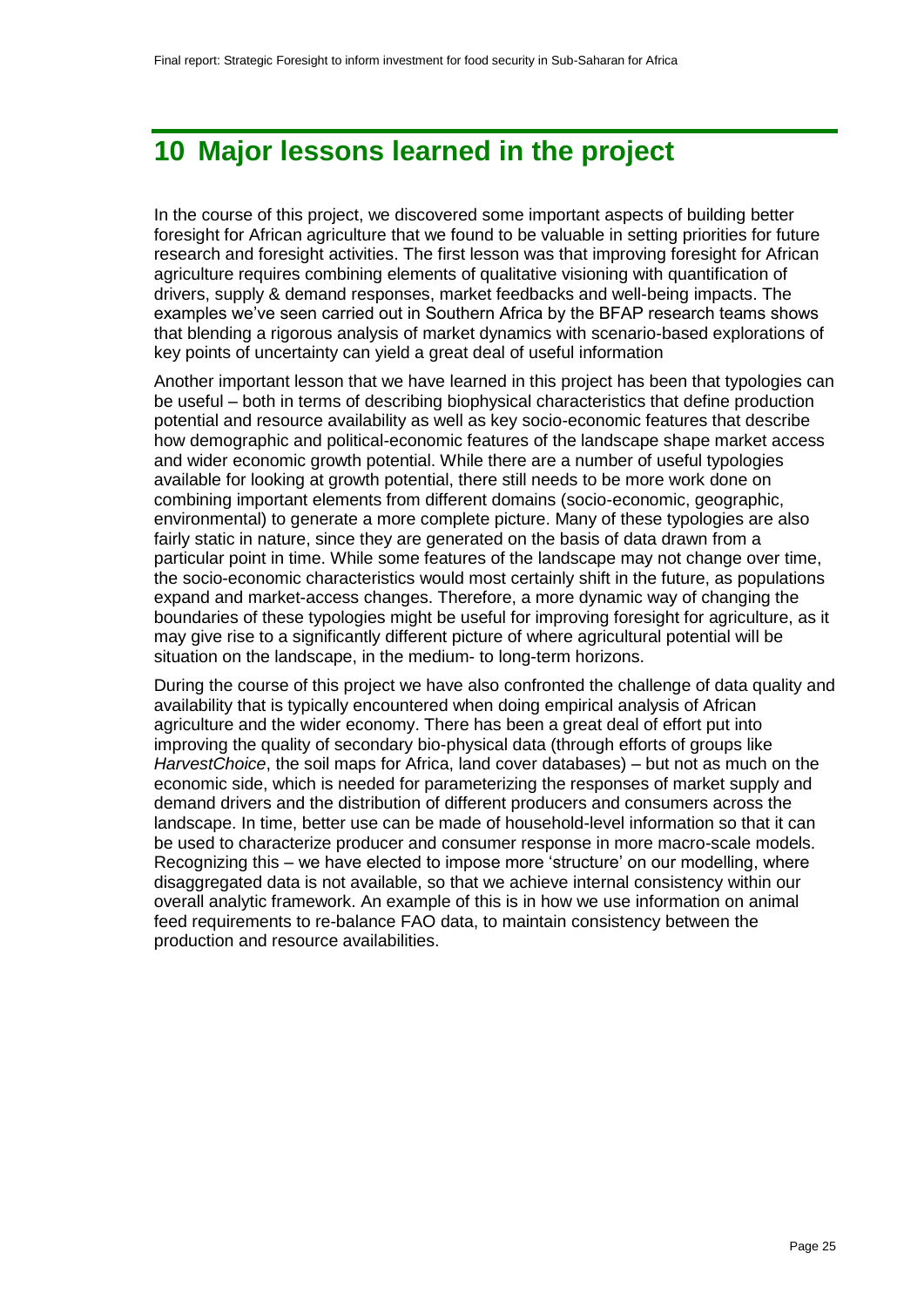# <span id="page-25-0"></span>**11 Conclusions and recommendations**

Now we can summarize the various insights that we have gained In the course of carrying out this project, during which we undertook a literature review and an expert consultation on foresight for African agriculture – and even did some of our own quantitative work. We think that these carry some important messages and recommendations for ACIAR and for how it (and the various clients that it works with in Africa) might want to make use of agfocused foresight studies.

## <span id="page-25-1"></span>**11.1 Conclusions**

An important finding from our study was that quantitative projections of agricultural futures can be greatly enhanced with the use of foresight approaches which apply both qualitative and quantitative approaches to describing how the major drivers of change are likely to evolve over time. The application of foresight is most useful, in fact, when it is used to illustrate the range of uncertainties that may exist over a number of those key drivers – and allows the analyst(s) to explore the implications of variations across the range of outcomes that can evolve over time. This approach has been useful in drawing out the different 'storylines' that were used to illustrate the alternative futures explored within the MEA, GEO and IAASTD studies on a global scale – and which were also applied to the Africa region. In our opinion, more work should be done to focus on the particular aspects of Africa's development pathway that are unique and challenging, so that the influence of the most important drivers can be explored over a range of possible outcomes. This would likely require its own type of foresight effort – in which the various sub-regions of Africa could be explored in detail.

It is precisely this level of sub-continental detail that is often missing from forward-looking assessments of African agriculture. Within the larger global studies, Africa is often treated as a single region, with little effort given to draw out the sub-continental variation in conditions and driving forces. The expert consultation that we carried out for this project was meant to draw out some of the major differences across Africa, so that a clear focus could be brought upon the particular forces of change that are important in each region. Our consultation was relatively short, and could not bring out all of the key facets that characterize the agricultural future of each sub-region of Africa – but helped to illustrate, nonetheless, that there is a sufficient range of issues that could be explored in more detail, in future studies.

We also explored the way in which sub-continental typologies of biophysical and socioeconomic characteristics can be useful in illustrating the potential pathways of change for the important drivers of African agriculture. The farming systems perspective brings the particular agro-ecological characteristics of each sub-region in Africa into a clearer focus, and shows how the nature of crop-livestock-forest interactions vary across the continent to form a highly varied landscape of agricultural productivity and potential. This type of characterization is particularly useful when carrying out quantitative assessments of crop yield potential, which require a particularly rich characterization of biophysical characteristics in order to be operationalized. There is a body of work that is underway to use the farming systems characterization to illustrate the growth potential of African agriculture, so that it can be combined with economic market models to give a more detailed view of how supply, demand and trade of agricultural products might evolve in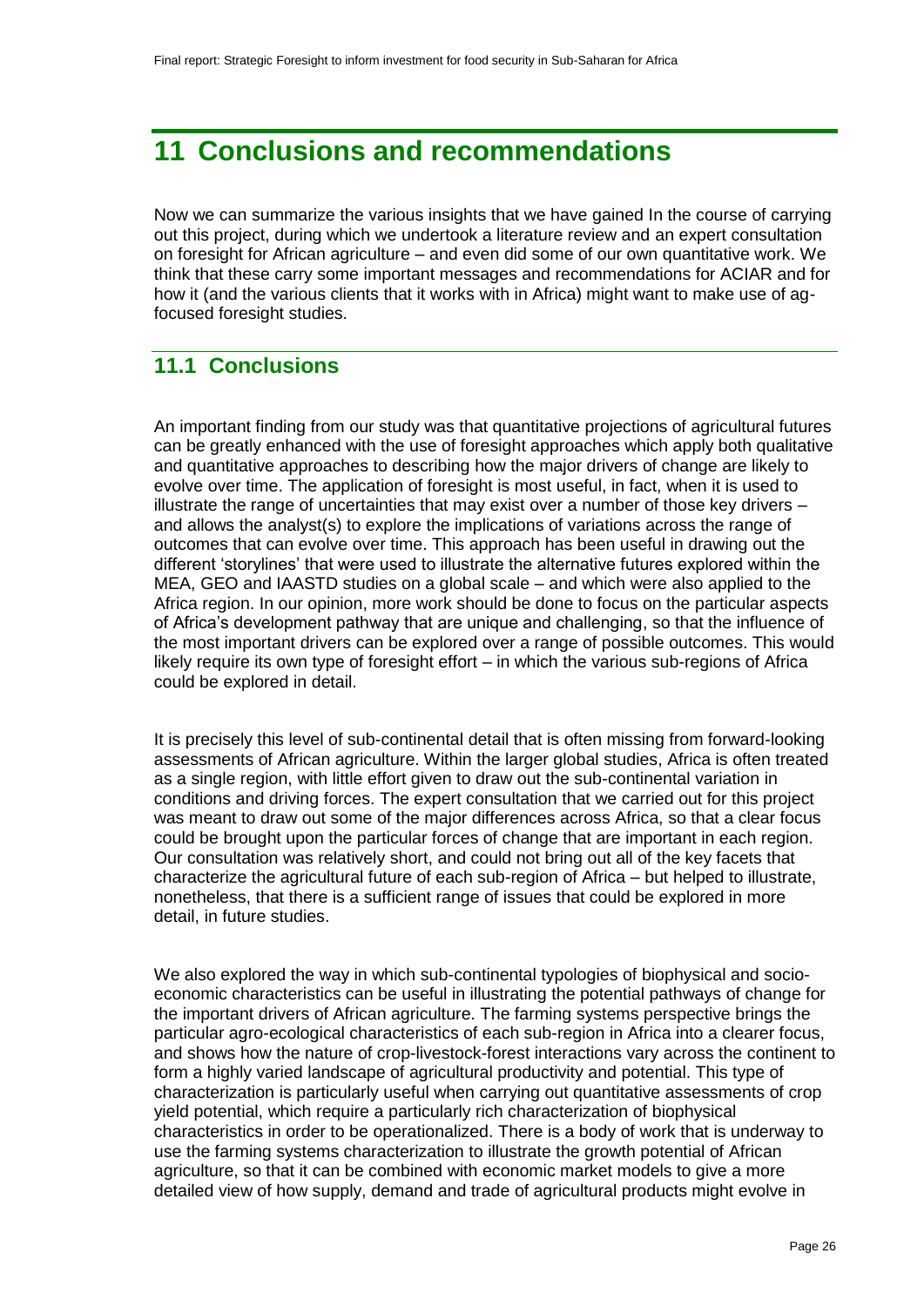future. The inclusion of other types of growth typologies – like the one proposed by Thorbecke (2009) – might also help to understand the socio-economic drivers of change that will shape the future of African agriculture (and economy-wide growth) and could potentially be 'overlaid' with the Farming system-based typologies to give a more complete map of how the landscape of African agriculture could evolve, and which are the key points of intervention that technologies or policies could make. This is an area that warrants future research, and needs more interaction between the agricultural scientists and those who bring more of a political-economy perspective to the analysis of growth in Africa.

## <span id="page-26-0"></span>**11.2 Recommendations**

Based on the analysis that we have done, and on an examination of the strategic priorities of the new Australia International Food Security Centre – we make a number of important recommendations that we feel will allow AIFSC, ACIAR and the wider body of stakeholders to both improve and benefit from the use of foresight and forward-looking assessments of agriculture for Africa.

Our first, and most important recommendation is that AIFSC adopt a priority-setting framework that can make use of foresight and forward-looking assessments in a systematic way, so as to challenge assumptions about future research needs and explore the implications of alternative allocations of resources to different research program areas. By being able to identify the key points of uncertainty around the key driving forces of change in different farming systems and regions of interest in Africa, the AIFSC can be able to isolate the most important questions that a scenario-based, forward-looking assessment needs to address, and use the results to gauge the 'leverage' that can be exerted by the centre's efforts and the most promising entry-points for interventions.

Closely tied to this first recommendation is a second one – that the AIFSC establish some in-house capacity to make use of foresight-based studies from various sources, and to be able to distill the critical implications that relate to the areas of AIFSC's research program. The in-house person (or team of people) might even commission new types of studies to be done which focus on particular aspects of future uncertainty that are worth exploring, given their importance to the programmatic goals of AIFSC. This internal capacity can also be used to mobilize stakeholders in Africa (and other regions, as well) around new research efforts aimed at improving the understanding of important trends and drivers of transformation, and how they relate to the physical and socio-economic environment of the target regions, as well as the interventions that might be possible and effective.

While these would consist of some long-term efforts – there are some short-term partnerships that could be formed to help the process along. ABARES and CSIRO might have some in-house expertise that can help in this (as well as other institutions of excellence within the Australian university system) – and there could be other groups in the Asia-Pacific region or elsewhere that might also be potential partners. Making stronger ties along these lines will provide very high rewards, and will help put AIFSC closer to the center of strategic thinking on agriculture, nutrition and food security within the region and the wider international development policy community.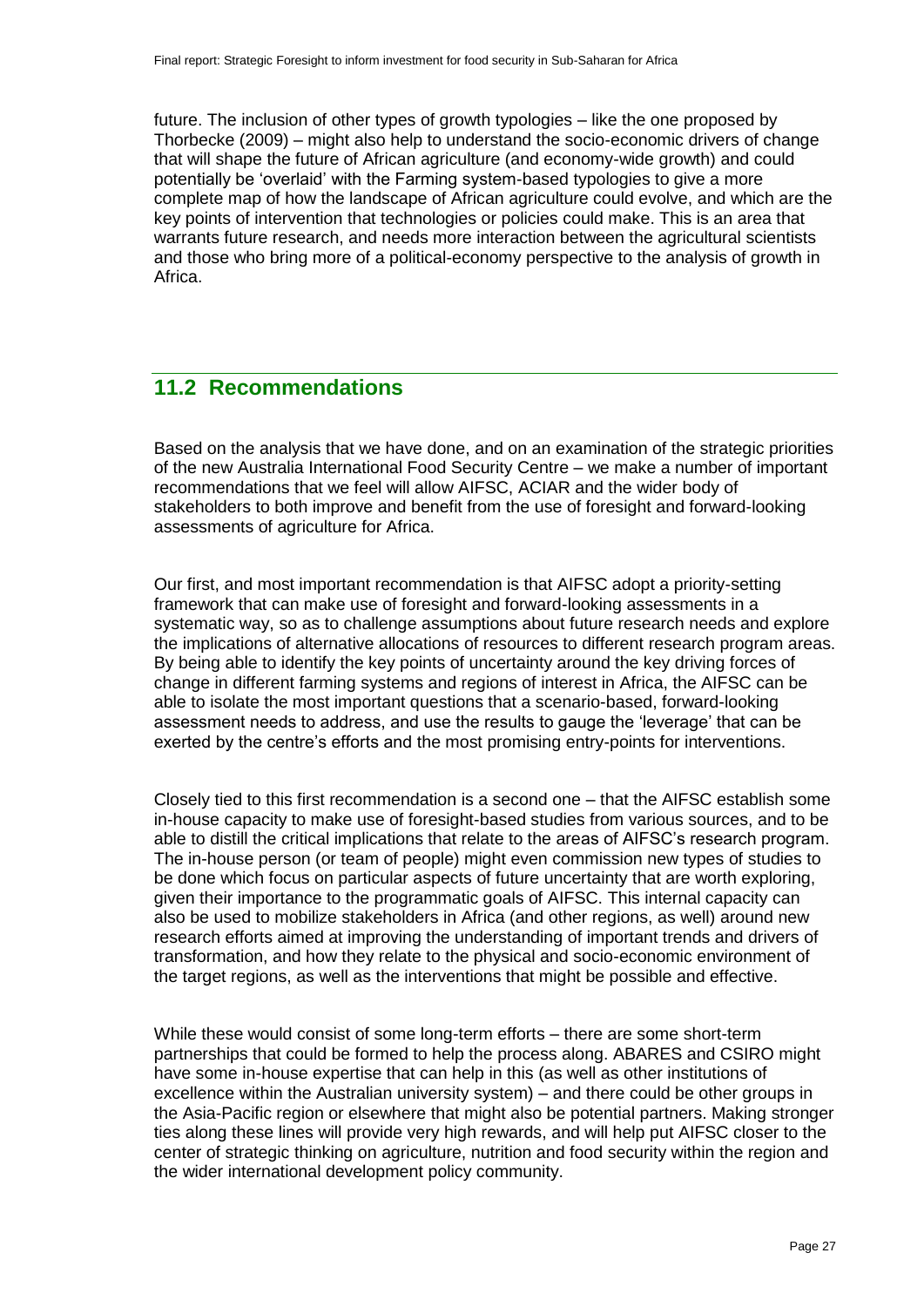# <span id="page-27-0"></span>**12 References**

## <span id="page-27-1"></span>**12.1 References cited in report**

Binswanger-Mkhize, HP, AF McCalla and P Patel. 2009. Structural transformation and African agriculture. Paper written or the Africa Emerging Markets Forum, 13-15 September 2009, Western Cape, South Africa.

Bourgeois R. 2012. The state of foresight in food and agriculture and the roads toward improvement. Part 1 of a Foresight Report to GCARD II (September 2012). Global Forum for Agricultural Research (GFAR), Rome. Accessible at: [http://www.fao.org/docs/eims/upload//305471/State\\_of\\_foresight\\_%20SectionF1\\_Edited%](http://www.fao.org/docs/eims/upload/305471/State_of_foresight_%20SectionF1_Edited%20DO.pdf) [20DO.pdf](http://www.fao.org/docs/eims/upload/305471/State_of_foresight_%20SectionF1_Edited%20DO.pdf)

BFAP. 2012. *Baseline Agricultural Outlook 2012-2021.* Bureau of Food and Agricultural Policy, Pretoria, South Africa. Available at: <http://www.bfap.co.za/BFAP%20Baseline%202012.pdf>

Bruinsma, J (ed.). 2003. *World Agriculture: Towards 2015/30*, *an FAO Perspective*, London: Earthscan and Rome: FAO.

Collier, P and S Dercon. 2009. African agriculture in 50 years: Smallholders in a rapidly changing world. Paper written for *How to Feed the World to 2050*, proceedings of a technical meeting of experts, 24-26 June 2009, Rome, Italy.

Deininger, K. and D. Byerlee. 2011. "The rise of large farms in land abundant countries: Dothey have a future?" *World Development forthcoming*.

Deininger, K., D. Byerlee, J. Lindsay, A. Norton, H. Selod and M. Stickler. 2011. *Rising global interest in farmland: Can it yield sustainable and equitable benefits?*

Dixon, J., A. Gulliver, and D. Gibbon. 2001. *Farming Systems and Poverty: Improving Farmers' Livelihoods in a Changing World.* Washington D.C. and Rome: Food and Agriculture Organization and World Bank.

Dixon J, X Li, S Msangi, T Amede, D Bossio, H Ceballos, B Ospina, R Howeler, BVS Reddy, R Abaidoo, J Timsina, C Crissman, V Mares, R Quiroz, C Leon-Velarde, M Herrero, M Blummel, F Holmann, M Peters, D White, M Qadir and J Szonyi. 2010. *Feed, food and fuel: Competition and potential impacts on small-scale crop-livestock-energy farming systems.* CGIAR Systemwide Livestock Programme, Project Report. SLP, Addis Ababa, Ethiopia. 114 pp.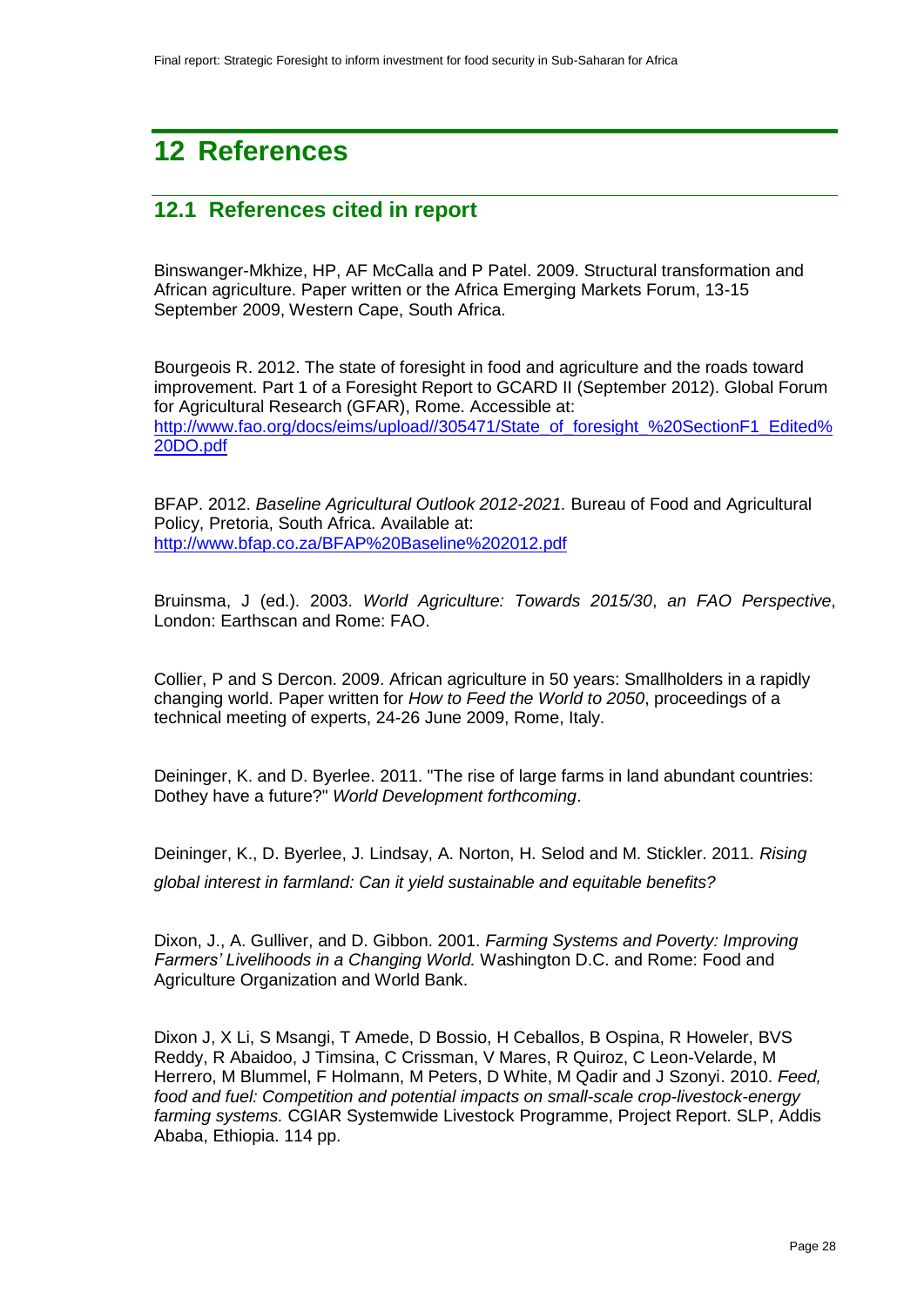FAO. 2006. *World Agriculture: Towards 2030/2050: Prospects for Food, nutrition, agriculture and Major Commodity Groups*. Food and Agricultural Organization of the United Nations, Rome.

FAPRI-ISU. 2011. *World Agricultural Outlook*. Food and Agricultural Policy Institute (FAPRI) and Center for Agricultural and Rural Development (CARD), Iowa State University. Accessible at:<http://www.fapri.iastate.edu/outlook/2011/>

Foster, V and C Briceño-Germendia. 2010. *Africa's infrastructure: A time for transformation*. World Bank, Washington DC.

Garrity D, J Dixon and J-M Boffa. 2012. Understanding African Farming Systems : Science and Policy Implications. Paper prepared for conference on *Food Security in Africa : Bridging Research and Practice* (29-30 Nov 2012, Sydney).

Hitimana, L., Heinrigs, P., and Tremolieres, M. 2011a. West African Futures: Settlement, Market and Food Security. SWAC-OECD. WAF No 01. June 2011, Organization of Economic Cooperation and Development, Paris.

Hitimana, L., Heinrigs, P., and Tremolieres, M. 2011b. West African Futures: Settlement, Market and Food Security. SWAC-OECD. WAF No 02. July 2011, Organization of Economic Cooperation and Development, Paris.

Hitimana, L., Heinrigs, P., and Tremolieres, M. 2011c. West African Futures: Settlement, Market and Food Security. SWAC-OECD. WAF No 03. August 2011, Organization of Economic Cooperation and Development, Paris.

International Assessment of Agricultural Knowledge Science and Technology for Development (IAASTD). 2009. *Agriculture at a Crossroads*. Island Press: Washington, DC.

Kaminski J, Headey D, Bernard T. 2009. Navigating through reforms: Cotton reforms in Burkina Faso. In *Millions Fed: Proven successes in agricultural development* (Spielman J and Pandya-Lorch R, eds.). p 89-96. International Food Policy Research Institute, Washington DC.

Millennium Ecosystem Assessment (MA). 2005. Ecosystems and human well-being: Scenarios. Findings of the scenarios working group. Island Press: Washington D.C.

OECD-FAO (Organization for Economic Cooperation and Development and Food and Agricultural Organization of the United Nations). 2012. Agricultural Outlook 2012-2021. OECD, Paris.

SWAC-OECD. 2011. West African Futures: Settlement, Market and Food Security – Conceptual Note. Working Group Meeting. Paris, France.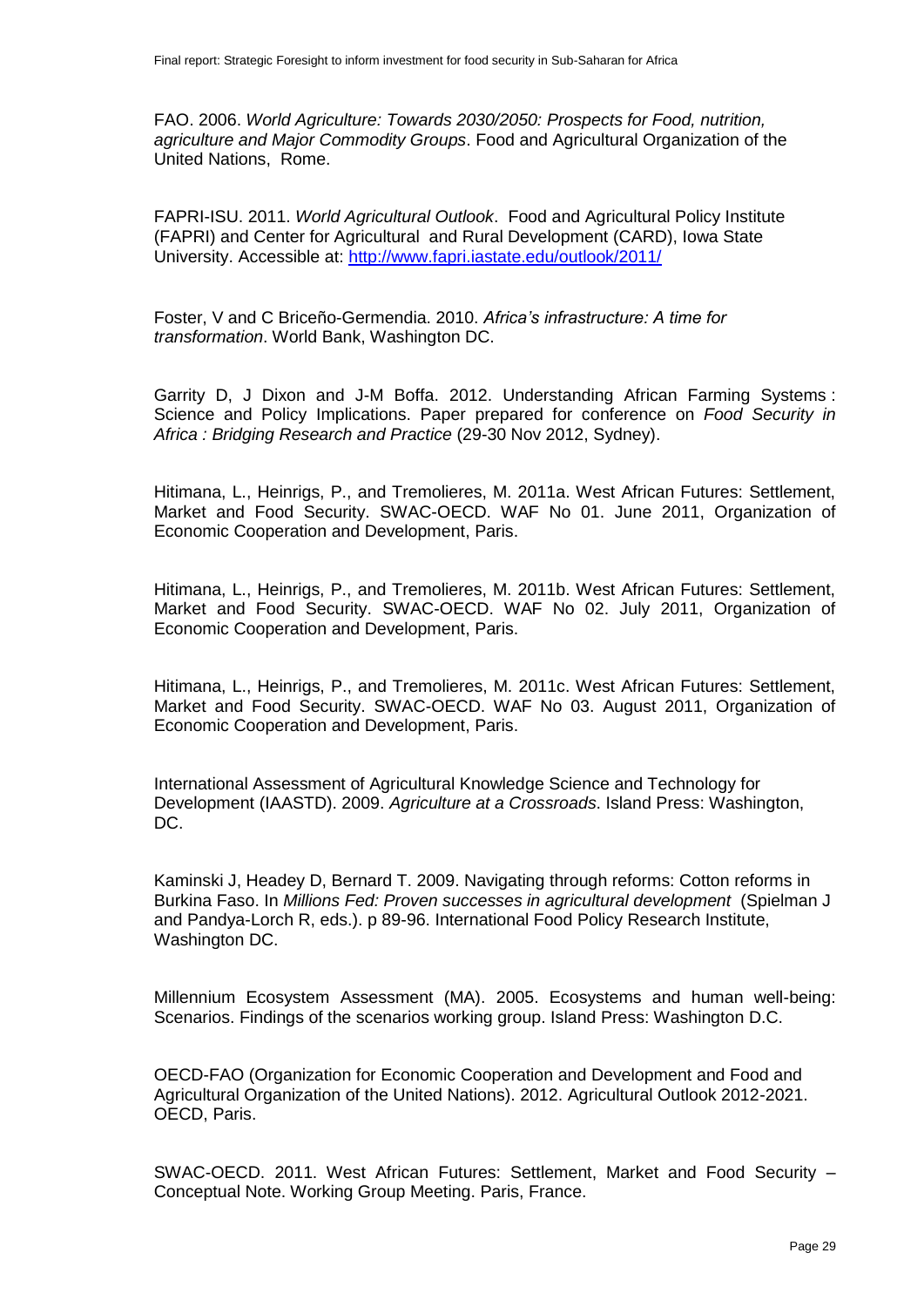Thorbecke E. 2009. The anatomy of growth and development in sub-Saharan Africa. Framework paper prepared for the African Economic Research Consortium (AERC) collaborative project on Growth and Poverty, presented at AERC conference, 20-22 April 2009, Accra, Ghana. Accessed on 16 Feb 2013, accessible at: [http://acp-eu](http://acp-eu-trade.org/library/files/Thorbecke_EN_200409_AERC_The%20anatomy%20of%20growth%20and%20development%20in%20SSA.pdf)[trade.org/library/files/Thorbecke\\_EN\\_200409\\_AERC\\_The%20anatomy%20of%20growth](http://acp-eu-trade.org/library/files/Thorbecke_EN_200409_AERC_The%20anatomy%20of%20growth%20and%20development%20in%20SSA.pdf) [%20and%20development%20in%20SSA.pdf](http://acp-eu-trade.org/library/files/Thorbecke_EN_200409_AERC_The%20anatomy%20of%20growth%20and%20development%20in%20SSA.pdf)

UNEP (United Nations Environment Programme). 2007. Global Environmental Outlook (GEO4): Environment for Development. Progress Press.

USDA. 2012a. World Agricultural Supply and Demand Estimates (WASDE). Office of the Chief Economist, United States Dept of Agriculture,WASDE-511..Washington, DC.

USDA, 2012b. USDA Agricultural Projections to 2021. World Agricultural Outlook Board, U.S. Department of Agriculture. Long-term Projections Report OCE-2012-1. Washington, D.C.

## <span id="page-29-0"></span>**12.2 List of publications produced by project**

Msangi, S, A Utah and M Batka. 2012. African agricultural futures: Opportunities, Challenges and Priorities. Paper written for a conference on 'Food Security in Africa', 29- 30 Nov 2012, Sydney Australia.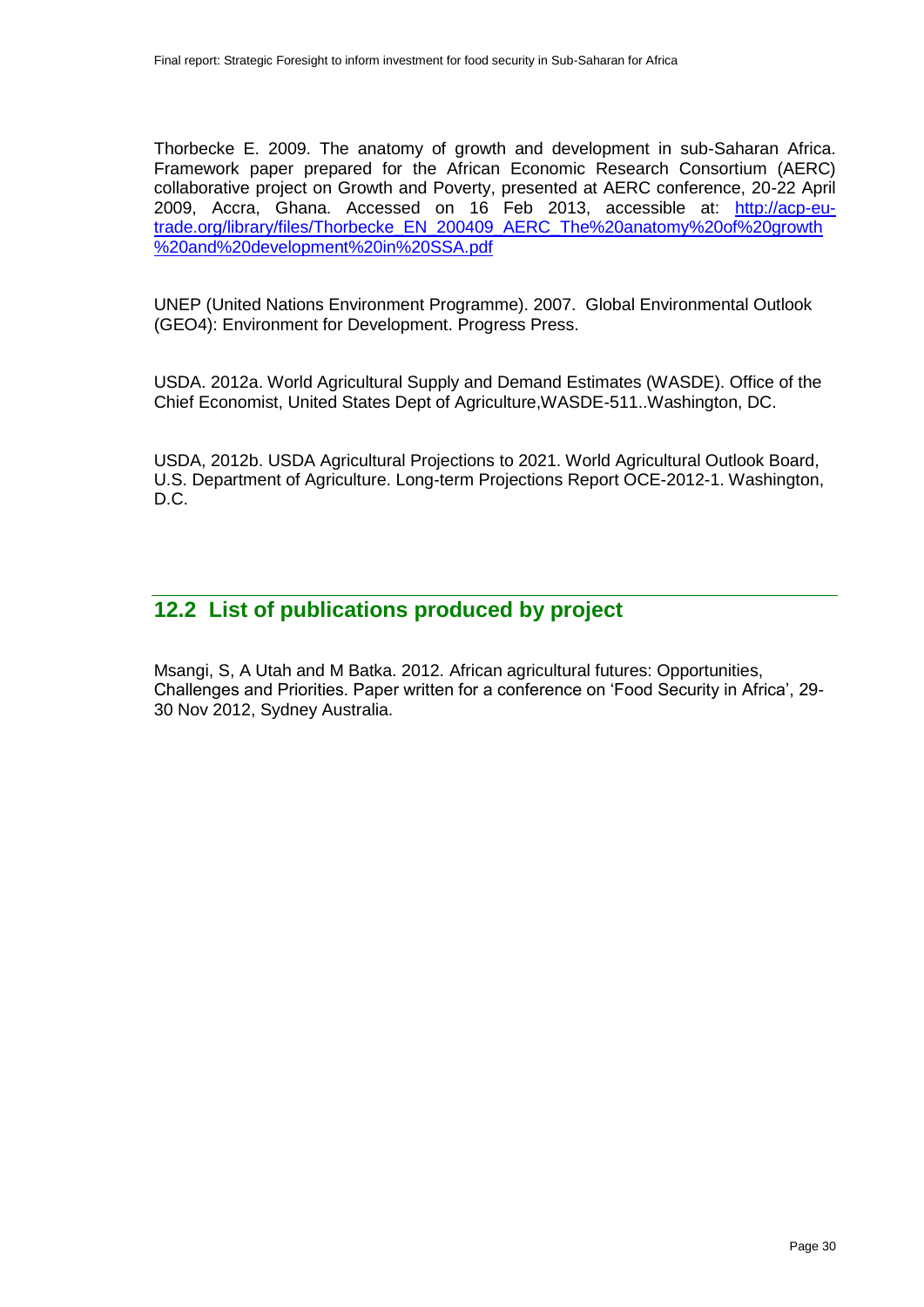# <span id="page-30-0"></span>**13 Appendixes**

## <span id="page-30-1"></span>**13.1 Appendix 1: Agenda/Program for Expert Consultation**

This is the Agenda and program for the expert consultation that was held in Pretoria, South Africa, and which provided direct input into this project

## **Workshop on Foresight and Projection-based Assessments for African**

## **Agriculture**

**Pretoria, South Africa, 24-25 October 2012**  *Conference Room, Umzoxolo Lodge, Hatfield*

## **AGENDA**

## Objectives:

- Review and discuss the results from various foresight exercises on African agriculture
- Identify key areas of uncertainty concerning important drivers of change in the African agriculture sector and related markets
- Identify important gaps in data and formulate strategies and priorities for obtaining them
- Synthesize some key messages emerging from various agricultural foresight messages coming from Africa and identify the implications for investments and policy change
- Discuss which messages to take forward to the upcoming AIFSC Conference
- Identify key messages for the GCARD II meeting and Foresight Expert group

## **Day One (October 24)**

- 08:30-09:00 Arrival/Distribution of workshop material
- 09:00-09:10 Welcome and workshop opening *Siwa Msangi*

09:10-09:15 Introductions of participants

## *Baseline projections for agricultural markets*

| 09:15-10:00 | Baseline and scenario projections for SS Africa from IMPACT |
|-------------|-------------------------------------------------------------|
|             | Siwa Msangi                                                 |
|             |                                                             |

10:00-10:30 Africa Farming Systems in 20 years: Key forward-looking questions *John Dixon [remotely]*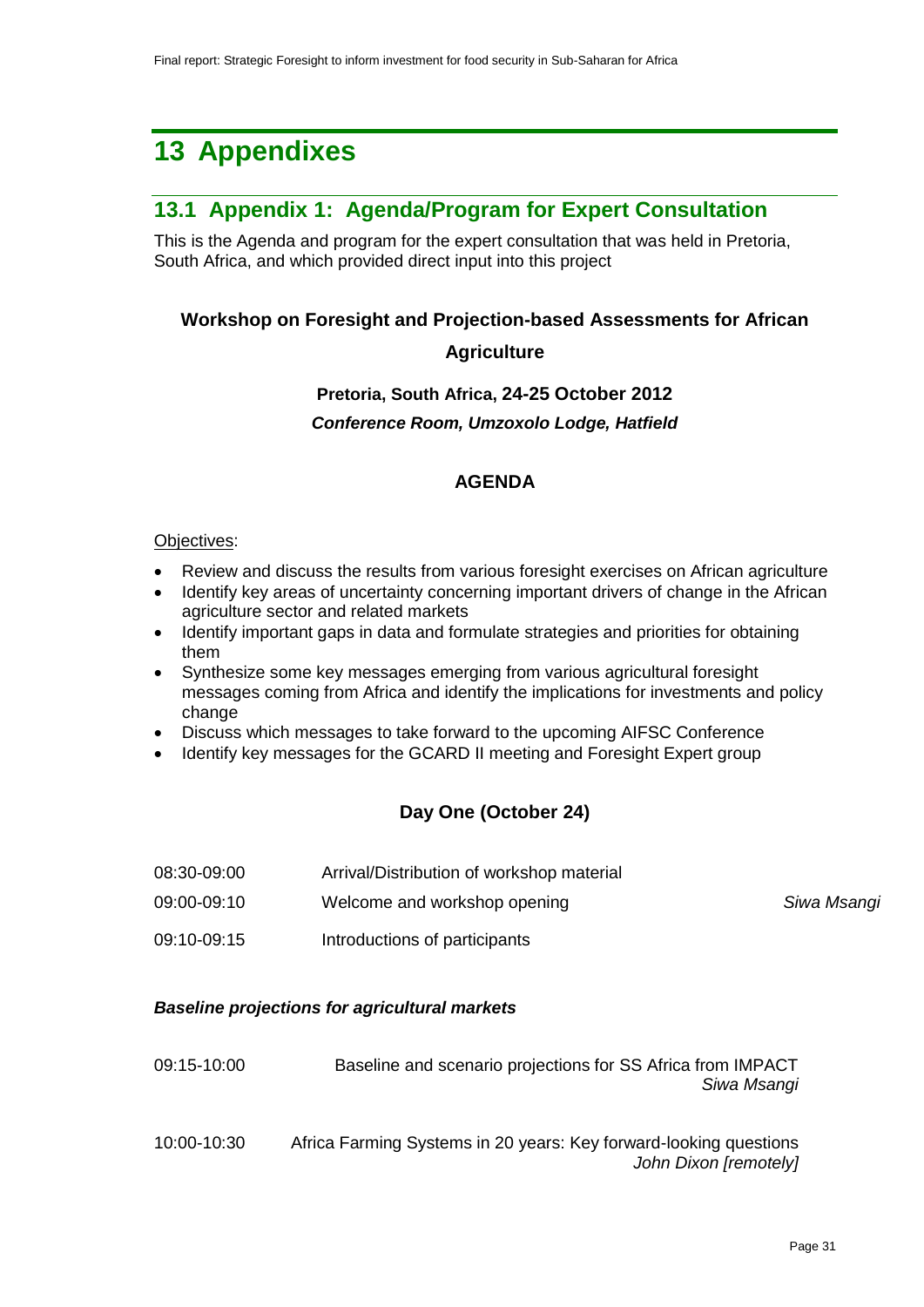| 10:30-11:00                            | <b>Coffee break</b>                                                                                                                                   |  |  |
|----------------------------------------|-------------------------------------------------------------------------------------------------------------------------------------------------------|--|--|
| <b>Foresight for SADC countries</b>    |                                                                                                                                                       |  |  |
| 11:00-11:45                            | Baseline results for Southern Africa from BFAP model<br><b>Ferdinand Meyer</b>                                                                        |  |  |
| 11:45-12:30                            | Key drivers of change in Southern African agriculture<br>Lulama Traub                                                                                 |  |  |
| 12:30-14:00                            | <b>Lunch break</b>                                                                                                                                    |  |  |
| 14:00-14:45                            | Priority investments for improving food security in Africa<br>Rhoda Mofya                                                                             |  |  |
| <b>Foresight for ECOWAS countries</b>  |                                                                                                                                                       |  |  |
|                                        | 14:45-15:30 Food security, market opportunities and ag transformation in West Africa<br>Léonidas Hittimana                                            |  |  |
| 15:30-16:00                            | <b>Coffee/Tea Break</b>                                                                                                                               |  |  |
| 14:45-15:30                            | Agriculture growth and CAADP: Perspective from West Africa<br><b>Ismael Fofana</b>                                                                    |  |  |
| 15:30-16:00                            | Key drivers of change in East African Agriculture<br>Siwa Msangi                                                                                      |  |  |
| Synthesis discussion                   |                                                                                                                                                       |  |  |
| 16:00-17:00                            | Discussion of participants relating to key themes                                                                                                     |  |  |
|                                        | Role of agribusiness as a driver of change<br>Diet change and consumption patterns in Africa<br>Future prospects for productivity change<br>$\bullet$ |  |  |
| <b>Wrap-Up and Summary for the day</b> |                                                                                                                                                       |  |  |
| 17:00-17:15                            | Wrap-up for the day, logistics and looking forward to tomorrow<br>Siwa Msangi                                                                         |  |  |
|                                        | ** Adjourn **                                                                                                                                         |  |  |

19:30 Reception/Dinner at local restaurant (TBD)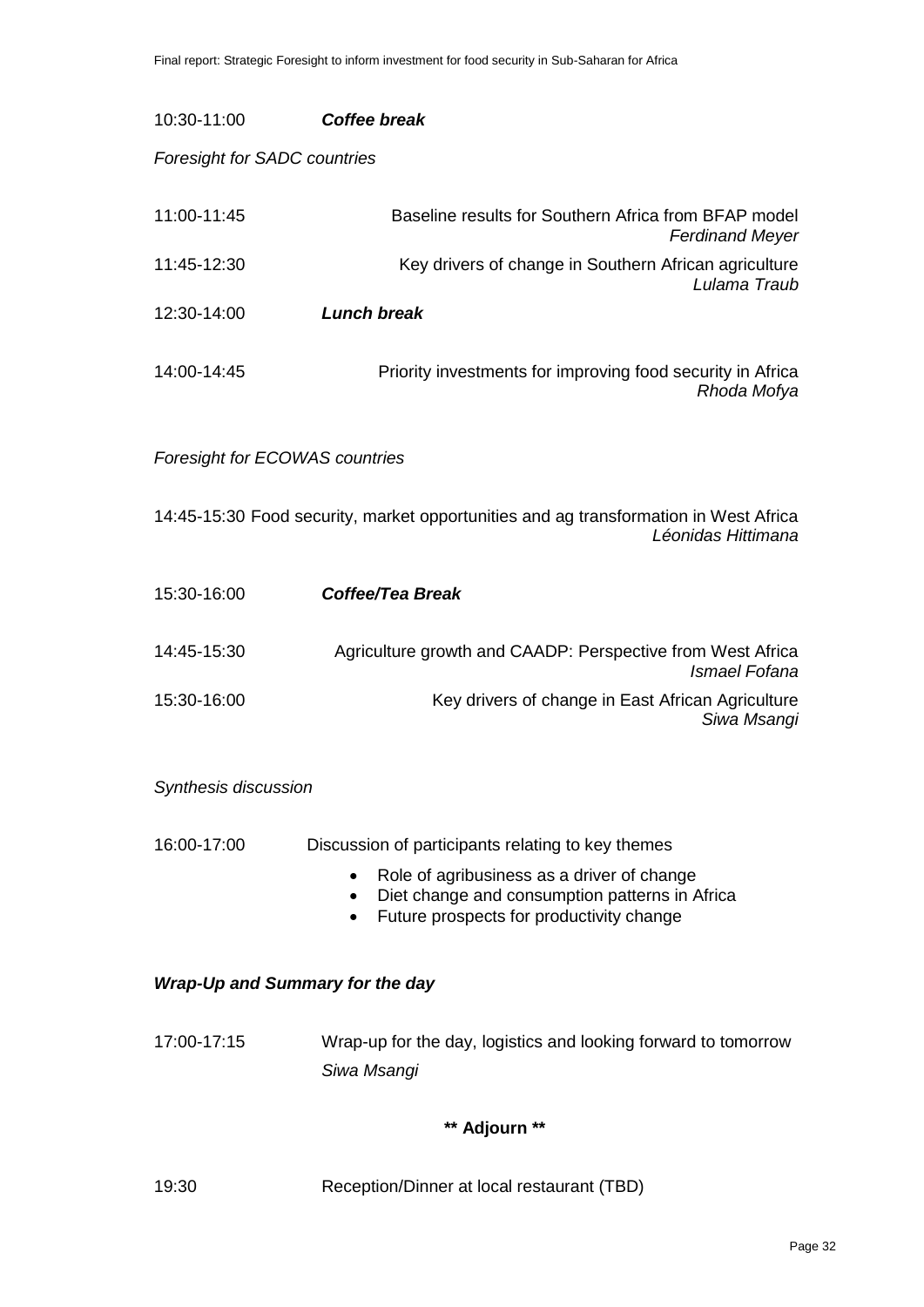## **Day Two (October 25)**

| 08:45-09:00      | Arrival of participants                                                                                                                                                                                                                                                                                                                                   |  |  |
|------------------|-----------------------------------------------------------------------------------------------------------------------------------------------------------------------------------------------------------------------------------------------------------------------------------------------------------------------------------------------------------|--|--|
| <b>Synthesis</b> |                                                                                                                                                                                                                                                                                                                                                           |  |  |
| 09:00-09:15      | Re-cap of main messages from previous day<br>Siwa Msangi                                                                                                                                                                                                                                                                                                  |  |  |
| 09:15-09:45      | Overview of GFAR Foresight Platform<br>Siwa Msangi                                                                                                                                                                                                                                                                                                        |  |  |
| 09:45-10:30      | Foresight and drivers of change in African agriculture<br>Tanya Hichert                                                                                                                                                                                                                                                                                   |  |  |
| 10:30-11:30      | Synthesizing key messages to take to AIFSC and GCARDII<br>Farming patterns of the future in Africa<br>Future consumption patterns in Africa<br>٠<br>Resource usage (land water)<br>Sources of agricultural productivity growth in Africa - with<br>emphasis on Eastern & Southern Africa<br>What do we need from the GFAR 'African Foresight<br>Academy"? |  |  |
| 11:30-12:00      | Synthesizing key messages to take to AIFSC and wider policy makers<br>Opportunities for cooperation and partnership<br>$\bullet$<br>Opportunities and needs for investment<br>٠<br>Opportunities for (mutual) capacity-strengthening<br>Collaboration on future foresight exercises                                                                       |  |  |
| Wrap-up          |                                                                                                                                                                                                                                                                                                                                                           |  |  |
| 12:00-12:15      | Wrap-up and summary + vote of thanks<br>Siwa Msangi                                                                                                                                                                                                                                                                                                       |  |  |

**\*\* Workshop ends \*\***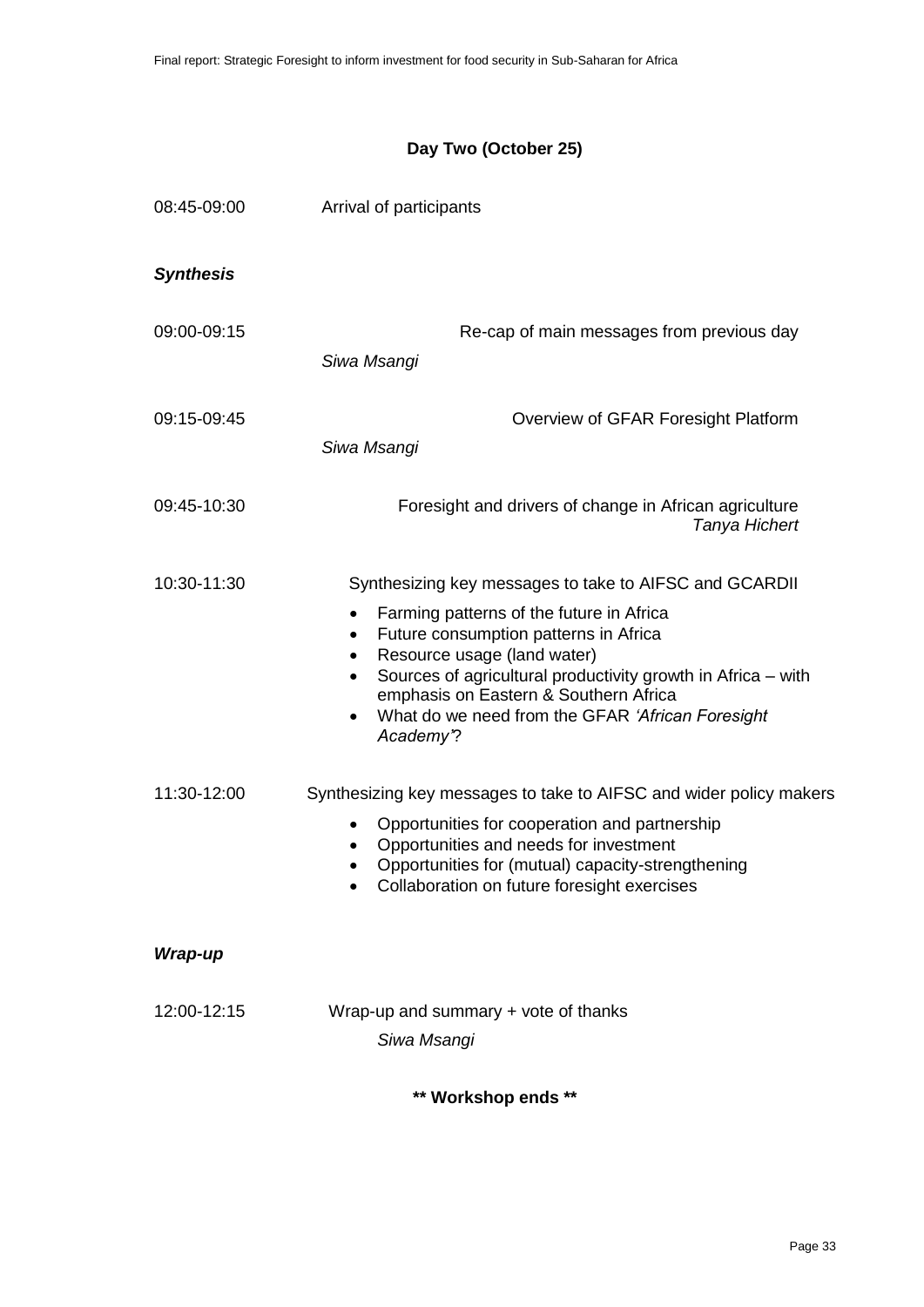## **Participant List**

| <b>Name</b>                         | <b>Affiliation</b>                                                     | <b>Email contact</b>       |
|-------------------------------------|------------------------------------------------------------------------|----------------------------|
| 1. Siwa Msangi                      | <b>IFPRI</b> - Washington                                              | s.msangi@cgiar.org         |
| 2. Ferdinand Meyer                  | University of Pretoria/ Bureau of<br>Food & Agricultural Policy (BFAP) | Ferdi.Meyer@up.ac.za       |
| 3. Lulama Ndibong Traub             | Michigan State University/BFAP                                         | ndibong2@gmail.com         |
| Johann Kirsten<br>$4_{\cdot}$       | University of Pretoria/BFAP                                            | johann.kirsten@up.ac.za    |
| 5.<br><b>Tanya Hichert</b>          | Hichert & Associates                                                   | tanja@hichert.co.za        |
| 6.<br>Rhoda Mofya                   | The Indaba Ag Policy Research<br>Institute (IAPRI)                     | mofyar@iconnect.zm         |
| Léonidas Hitimana<br>7 <sup>1</sup> | Sahel Club - OECD                                                      | Leonidas.HITIMANA@oecd.org |
| <b>Ismael Fofana</b><br>8.          | <b>IFPRI - Dakar</b>                                                   | i.fofana@cgiar.org         |
| Amarachi Utah<br>9.                 | IFPRI-Washington                                                       | a.utah@cgiar.org           |
| 10. John Dixon**                    | Australian Center for International<br>Agricultural Research (ACIAR)   | John.Dixon@aciar.gov.au    |

\*\* joining remotely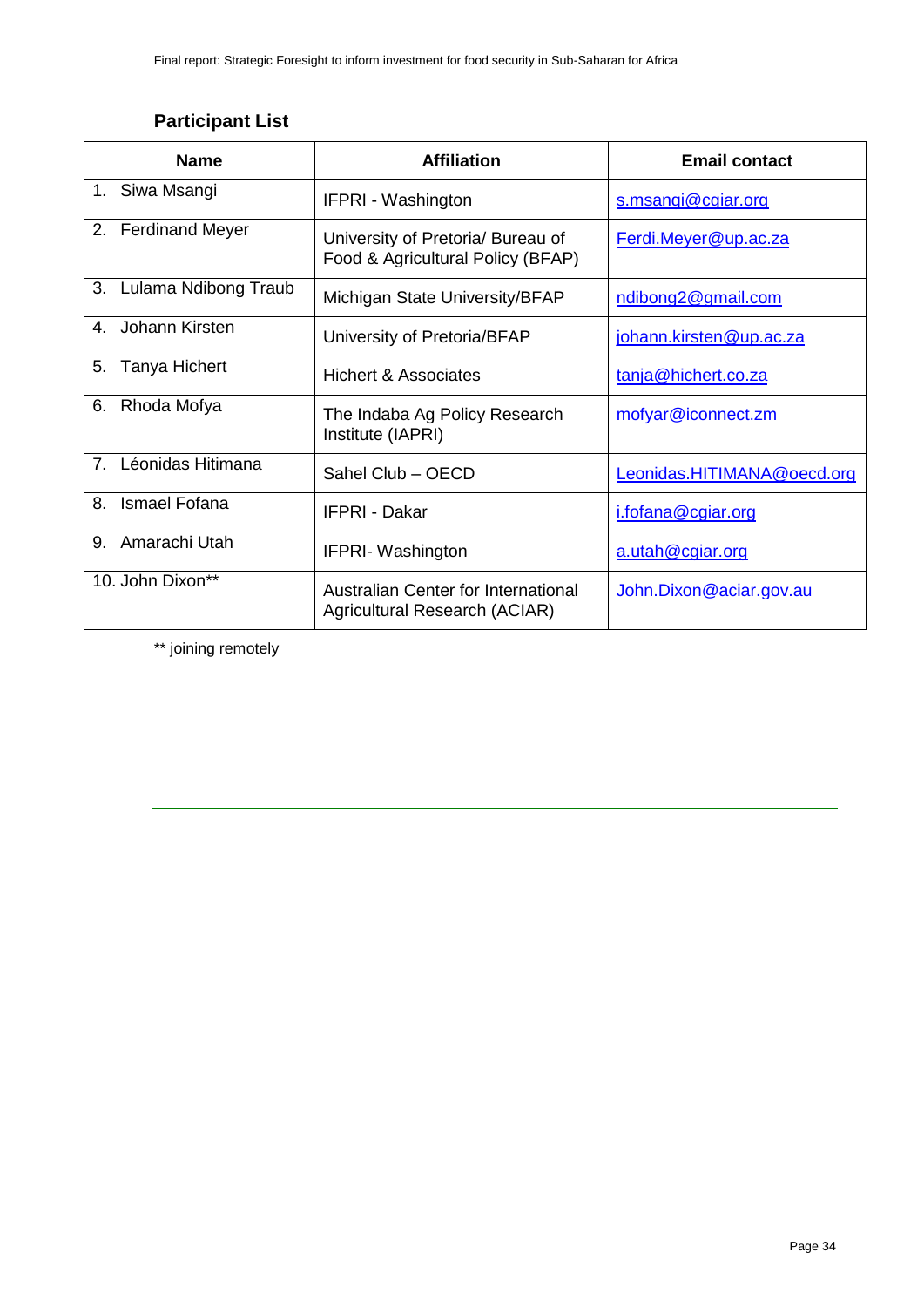## <span id="page-34-0"></span>**13.2 Appendix 2: Discussion Notes from Expert Consultation**

The following notes capture the discussion that took place during the two days of the expert consultation.

## **Foresight Workshop Day 1 [24 Oct]**

*Opening Remarks*

## **Siwa Msangi (IFPRI)**

## *Presentation Summary: Global Forum for Agricultural Research (GFAR)*

In an attempt to establish a dialogue on forward looking assessments for agriculture, the GFAR has sponsored workshops during which practitioners exchange ideas and research methodology, highlight key diversions and tensions in agricultural futures research and identify important research areas for the agricultural foresight research community.

GFAR has also undertaken a global survey of recent agricultural foresight studies and discovered that a number of efforts in this area are currently underway. However, some regions better represented than others with very little happening in sub-Saharan African compared to other regions such as LAC and Asia. The survey also highlighted issues of limited stakeholder involvement as well as some overriding tensions. The GFAR survey also highlighted some of the major drivers of change key among which are policies, urbanization, land acquisition and management, demand for non-food products, and future food consumption which is mostly affected by changing dietary patterns.

GFAR's main goal is to create a space that fosters dialogue and capacity building on agfocused foresight by stimulating debate on methodology, connecting science with society, building stakeholder capacity in the area of foresight research by targeting young professionals and building their skills to work on high priority areas.

## *Q & A/Comments:*

Q: Do you split population into various income levels? …because that is where you can make distinctions on your income elasticities…?

A: No, we are trying to divide into urban and rural. It is hard to do this on a global level but easier on a country level.

Q: How do you capture the income?

A: It is a fixed projection of per capita income. You find that you have to change income elasticities to reflect changes in population.

Q: On irrigation and natural resources, what database do you use?

A: There is hydrological model that underlies these results, and which determines the level of water availability that the market equilibrium model responds to. It uses a variety of databases, the most important of which is the historical data from the Univ of East Anglia (CRU2). What our water resource specialist does is to take the information that comes from a database like this, and calculate the water balance at the grid-level. So he uses the precipitation level and calculates the water balance for a particular area based on soil quality (which determines how much water is held in the soil profile), the deep percolation, how much is lost as evapotranspiration to the atmosphere – based on the type of vegetative cover, and (finally) how much is available as run-off – which is the water that's left available for human use. This includes household and industrial use – and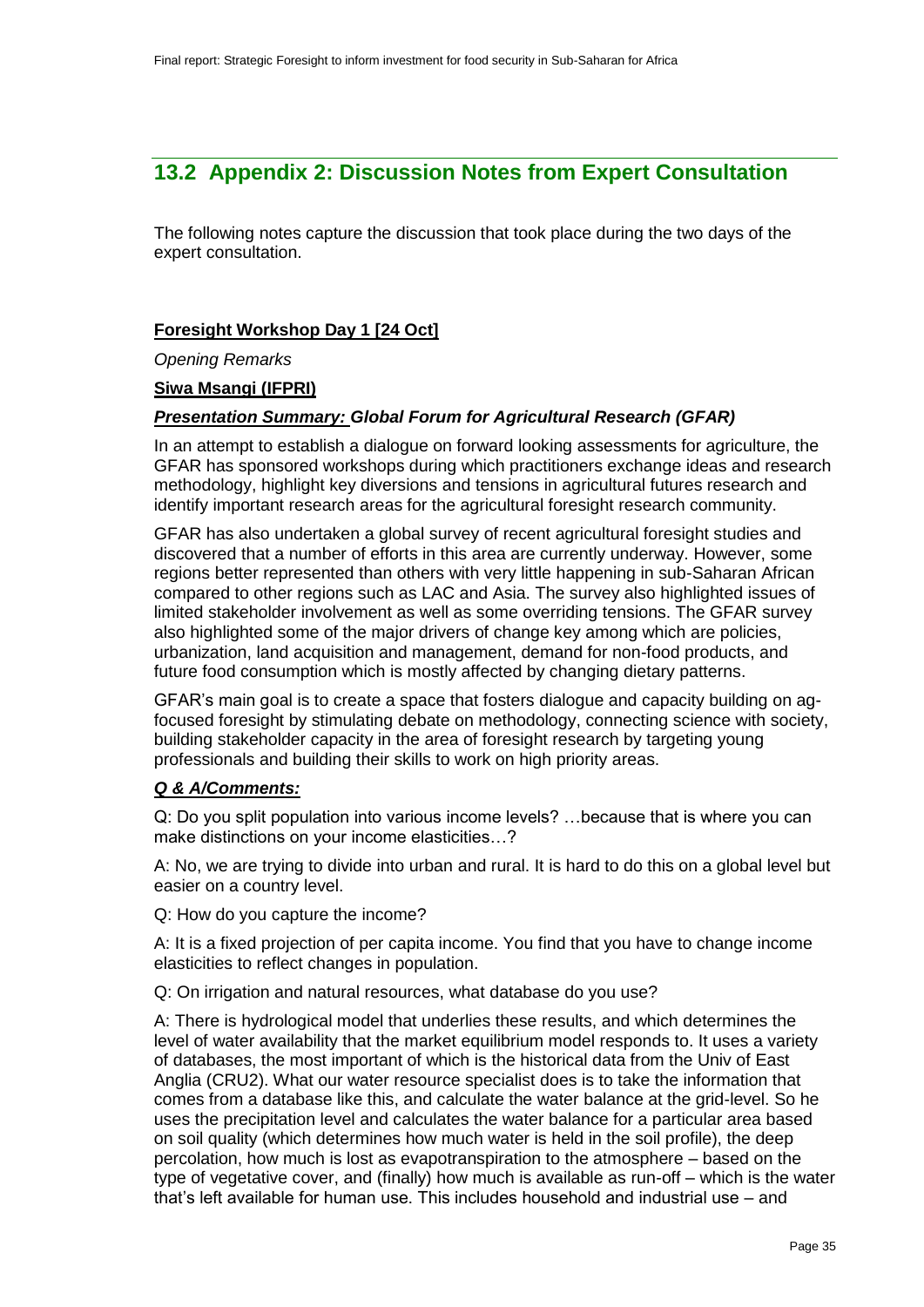whatever is left over is the amount that's available for agriculture (livestock and crops). So agriculture becomes the residual claimant.

Q: Is satellite data available for irrigated areas? IMWI uses a remote sensing approach. We have our own method of accounting for irrigated and rainfed cropping, within IFPRI, that draws upon a number of different data sources (AquaSTAT of FAO, the database of Döll/Siebert at Univ of Frankfurt). IFPRI irrigated/rain fed crop maps are also freely available on our website (which I can point you to).

Comment: IIAASA also has a database (Global AgroEcological Zones – GAEZ). It was a joint process where they set up a database where they have irrigated area and irrigated yields according to different parameters. It is the most reliable global database in terms of land use.

Comments:

- There are many ways of looking at the issue because some of the studies have shown that yield is likely to increase in areas where there is access to markets as opposed to just irrigation related issues. [Siwa: Yes – we do have own-price elasticities for yield, that allow positive response to higher prices. Many models do this]
- IFPRI has done work in the past that classified the agro-economic potential of regions based on proximity to roads and populations. These were named "Development Domains", and were based on a fixed point in time – although you can imagine these shifting endogenously as markets evolve and population and infrastructure adjusts….
- The World Bank did a diagnostic on infrastructure that revealed that about 60% of Africa's food is grown within the "urban hinterland" (which is roughly a 50 km radius around a particular urban center). This concept is somewhat analogous to the "food sheds" that some MSU researchers have tried to map in Africa. We don't capture this very well, but given the rate at which urbanization is happening this may be something we need to look more into.

Q: Do you know if ILRI has an IMPACT model? Because modeling livestock itself is a heavy task, sometimes there is a tradeoff on whether to have 2 different models as opposed to everything in one model, so if ILRI has something already, how can we team up to have one interface for the 2 models in order to have this feedback effect…

A: They have a bio-physical model called the RUMINANT model. We have tried to derive yield functions from it…what yields can be derived from certain diets etc. But the challenge is there are various feeding regimes, so we have to derive a function that is specific to each particular one. There are some models that run these kinds of biophysical calculations in real time and at grid-scale, but they sacrifice detail in other ways, because of the huge computational cost. But we have been trying to work with this type of information in a reduced form, so that we can keep the computational burden manageable.

Comment:

 Sometimes when discussing rural v urban, we think we have to pay special attention because this is true in countries where urbanization rate and GDP is low, but as urbanization grows, there is trend of having more non-agric activities in rural areas. So we concluded that when we want to define how things

## Q: Who drives GFAR?

A: the secretariat of GFAR is hosted by FAO, and it has regional components – like FARA (for Africa) and APAARI (for Asia & Pacific region).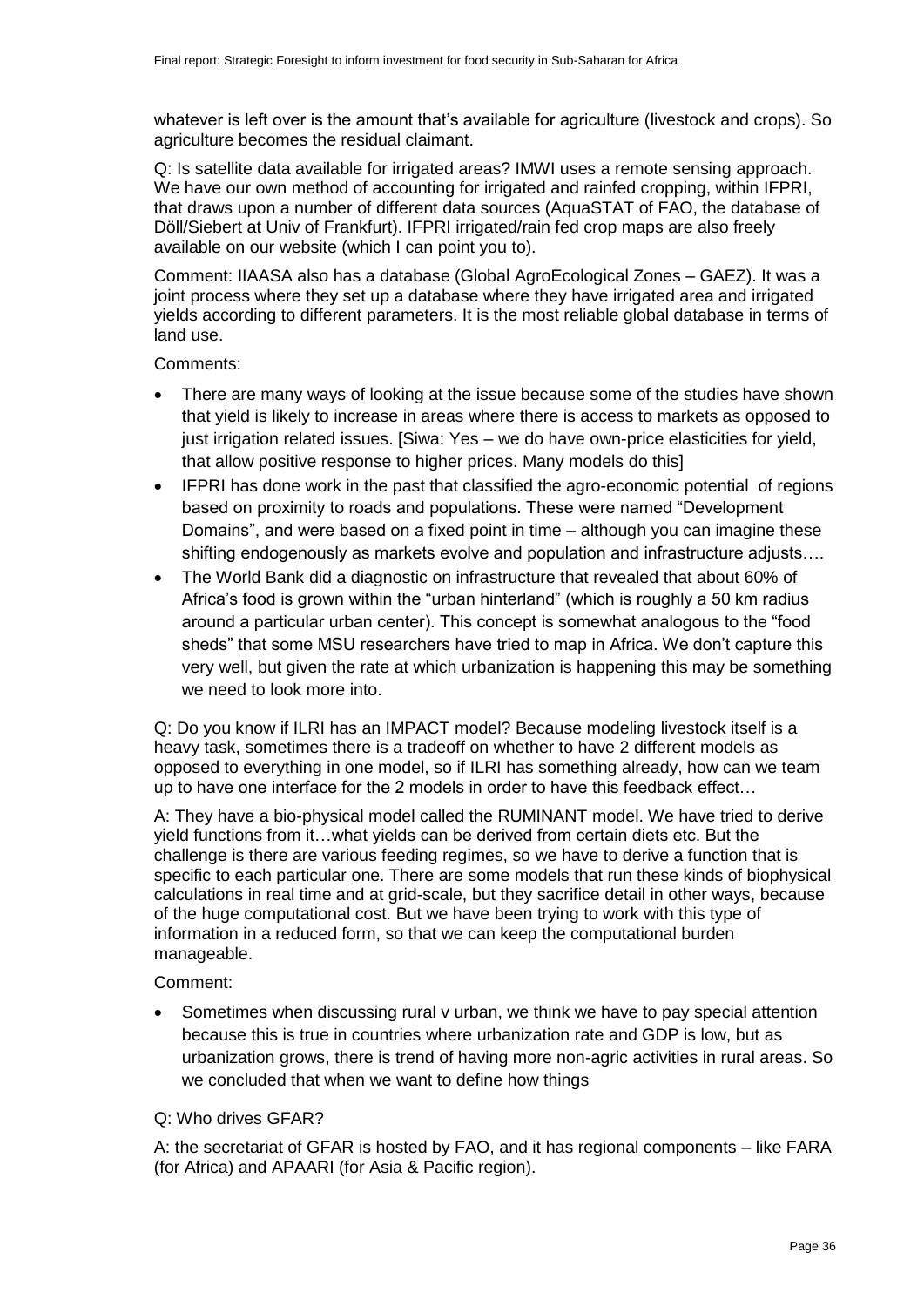Comment: Requesting feedback on status of Africa Foresight Academy after Uruguay conference. There is currently an inventory of futures and foresight work already being done on the future of Africa and foresight work. [\(www.foresightfordevelopment.org\)](http://www.foresightfordevelopment.org/)

## **John Dixon ACIAR)**

## *Presentation Summary*

**ACIAR focuses** on regional coordination for African and South and West Asia and manages projects related to cropping systems in economics as well as this study related to African agric foresight. John Dixon himself worked for a few years as director for impact and marketing and worked as well with FAO before that in all regions.

In addition to an overview of ACIAR, the discussion centered on the question of how to address the other parts of the economy that interact with and support the agricultural sector. Interaction with the minerals and mining sector was identified as critical, especially in relation with oil and gas. These activities create effects on the labor market that have impacts on agriculture such as increased competition for land. The informal sector was also identified as very dynamic and was highlighted as key especially in the urban settings.

## *Q & A/Comments:*

Q: On the "*pathways of farm households out of poverty and food insecurity slide*"…what is the source of the graphic?

A: the Farming systems and Poverty Book – WB/FAO @ www.fao.org/farmingsystems

Q: What was meant by diversification? Various farming system enterprises i.e. crop and livestock mix etc…?

A: we have used intensification in the natural sense, i.e. intensification of the natural pattern of production. Typically increasing productivity. Diversification involves significantly changing the pattern of production mostly by introducing new crops or trees, or significantly tipping the existing pattern from food to cash crop production etc.

Q: With the work you are doing in SA and the farmers you are looking at did the value chain integration techniques work?

A: Yes they did. We found that as we tried to find ways to increase farm prices of meat, there was more incentive for emerging farmers to improve feeding, husbandry, pasture management, vet services and genetics techniques. We did some studies that showed that indigenous breeds if managed well attracted equal prices and were as well regarded as cross or European breeds. The IRINI group has done some work on this, and the ideas developed in SA have been reintroduced in AUS and NZ. We are also taking it out to Botswana.

Q: I have not seen any reference to other parts of the economy because the non ag sector also impacts ag growth and food sec especially on the dd side…so what about the other factors that may have an impact on ag?

A: See key question 2 slide. The second question about effective demand should be broadened…do you agree?

Comment: we can be more specific when we refer to minerals and mining activities, also land use, intensification etc. will drive demand a lot.

A: I agree. It could be a game changer in a number of African countries. Many countries shave extractive industry potential perhaps  $\frac{1}{2}$  or 2/3 so this is an interesting question so things like labor, mining which provides employment. So the question should be to what degree we can foster policy discussion that will include infrastructure.

Q: There is a political/policy issue to recognizing the informal sector of the economy…but it is not a much recognized area and it would be key for the coming decades in food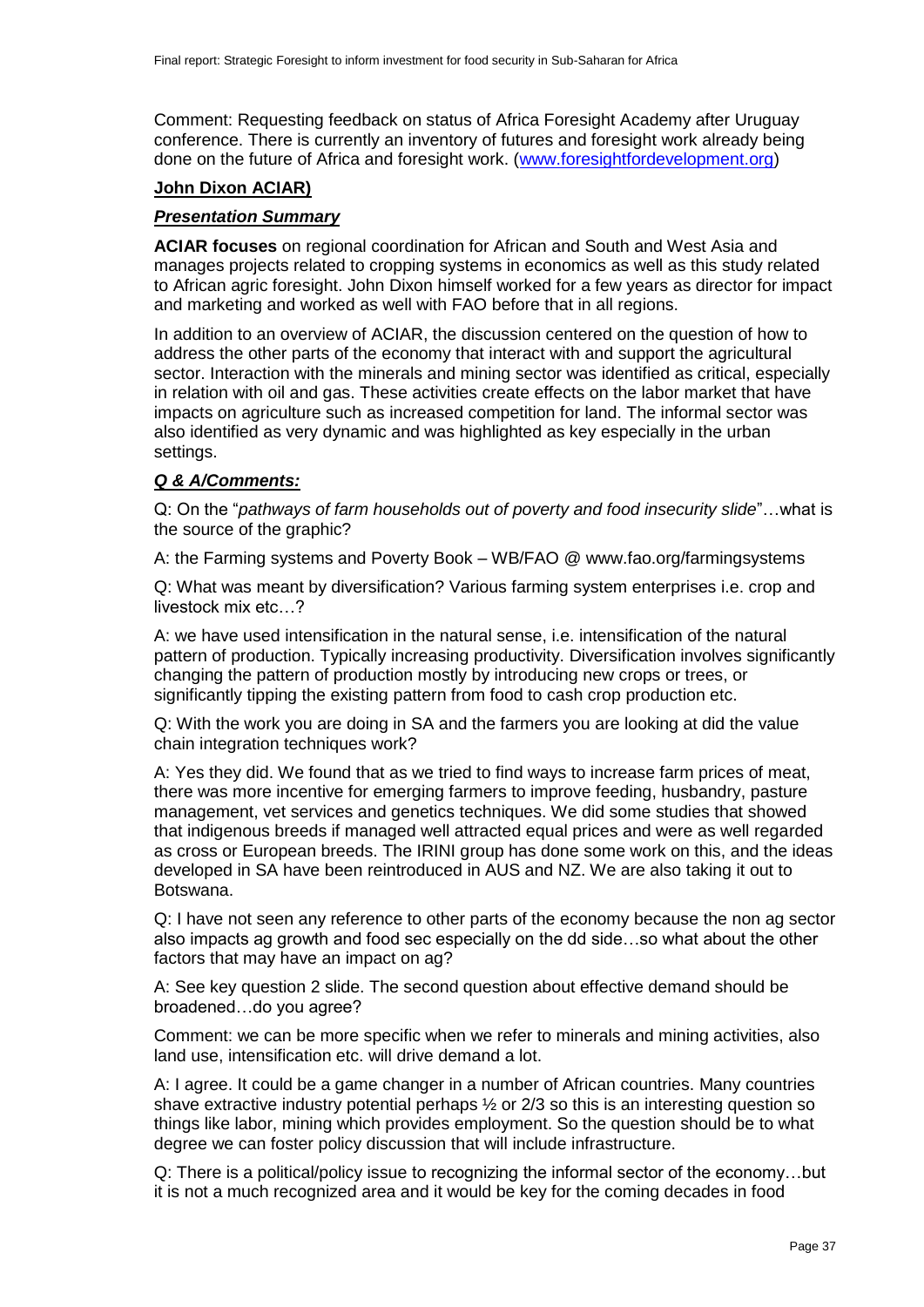security because if you look at the trends, a large proportion of the population may be working in the informal sector of the economy. So I think that this is area that may need more attention because it addresses the issue of effective demand.

A: There is illegal informal work such as logging and forest product collection, but in the longer haul, I would have thought that informal jobs that would be created along value chains for value adding to agric products including all the way to street vendors, plus the growing numbers of peri-urban and urban households producing food (as high as 35% of many African city populations) are engaged in some way in production of some sort of food, especially if you add all the other parts of informal value chains. So yes I fully agree with you and stats are not too good in this area but arguably this is a very responsive sub sector to ag opportunities, so we may see the small scale informal response much faster and the large scale formal come in with somewhat of a time lag…is this your hypothesis…?

Q: Yes, because the informal economy is also responding, many times more quickly and efficiently, to address different services and a large number of the population in cities or towns live on informal activities (not illegal). So the hypo is that the informal economy is very dynamic and transforms based on specific factors and is actually a market for the formal economy so should be an important consideration in the coming years.

A: I agree. What I would ask is to what degree is the informal sector is a reflection of our inefficient labor and capital markets? I.e. if they were more effective would we see better reactions from the formal rather than the informal sector? I will just leave that question open.

#### **Ferdinand Meyer Presentation (BFAP)**

## *Presentation Summary: Forward-looking assessments from BFAP*

Interesting points raised here centered on how scenarios are used to complement the modeling efforts and address the challenges of dealing with structural changes, how key information from global outlooks like FAPRI/OECD-FAO can be used to inform regional models, the role of subsidies on cons patterns, intra-regional trade, uncertainty resulting from oil prices, world prices and weather and importance of narrating a consistent story at the baseline.

## *Q & A/Comments:*

Comment: one other important scenario that did not come from John is the politicallydriven subsidy program to ag production. It is quite unpredictable but it is resurfacing, so we see a scenario that promotes ag production but effect on rural production is not as desired.

Q: Do you have a process for learning this system?

A: Yes. We have broken all econometric rules, if we learn out of the scenarios that relationships have changed, we go to the model, learn from this process and change the parameters. So we learn out of the uncertainties of the process by trying to build them back into the model.

Q; how do you include policy into the model?

A: We start off with policies as they are in the baseline, but this is very difficult to capture. We may have to think differently about the baseline, as the audience wants to see a lot of policy analysis.

Q: You have this medium-term projection of what the govt plans to do for the next 5-10 years…that should help…

A: Govts are not implementing what they say and that is the main problem with that.

Q: With the *SA long run area under production* graph, how does the weather impact?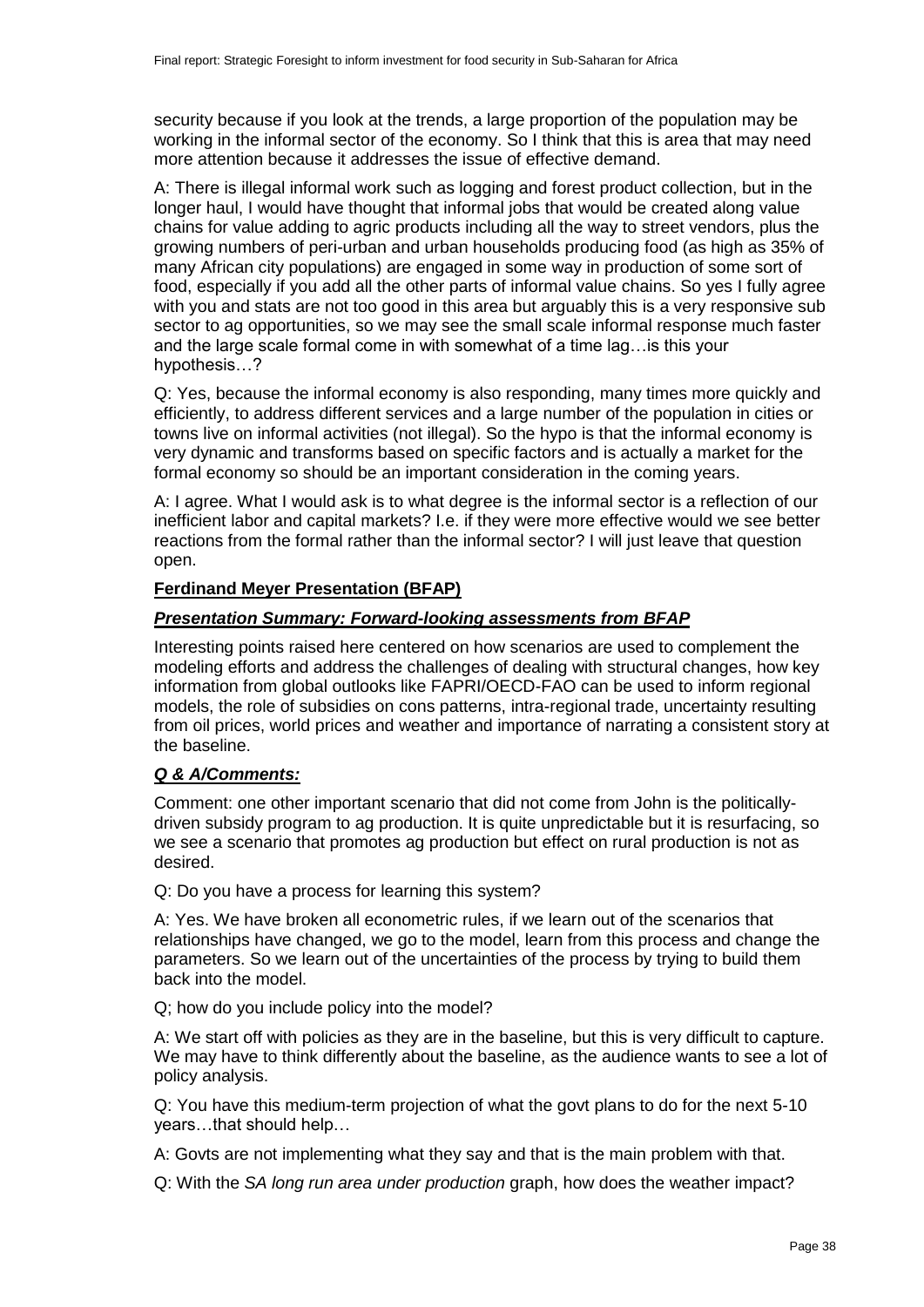A: We differentiate btw rainfall that affects area planted and yields. So we have a database for specific area where maize is planted and this variable drives area and yields. So Oct to Dec rainfall influences area and Dec to (??) rainfall influences yield.

Q: The *chicken meat graph*…what is observed and what is forecasted?

A: Up to 2011 is observed, and 2012-2021 is the forecasted value.

Q: is there a reason you did not include groundnuts?

A: It is a smaller industry in SA, we have to include it.

Q: when you talk about foresight and you have 4 scenarios, based on those 10 years with real data and projects can scenarios be narrowed to 2 or so. Because the projection exercise is to say what is going to happen. So to facilitate policy decisions, how do you see taking risks and reducing the number of scenarios.

A: I agree. As we improve information we select sometimes only 1 combination of plausible events. Scenarios are a very inelegant way of dealing with the future.

Comment: because I am just thinking of based on how decision makers may see things. They may want fewer as opposed to more options to contend with.

A: the storyline approach is nice in the sense that you can figure out that some scenarios have inconsistent stories and you can debunk scenarios based on the story line.

Comment: it is important to get the right people around the table the right combination of public and private sector.

 For policymakers, this may work because instead of giving him 1 number, you give him a plausible range of numbers doing a sensitivity analysis, you know the probability of where your projections will fall to a certain degree of error.

#### **Lulama Presentation**

#### *Presentation Summary - Drivers of Change in Southern Africa*

The presentation examined agribusiness as a key component of change. It emphasized the 6 main drivers of change; FDI (investment hotspots; EAC, Ghana, Nigeria), land acquisitions (uncertainty on land policy), urbanization*,* ICT (rapid penentration), biotech, and climate change. The presentation also highlighted the need for a flexible and dynamic policy framework, and the food safety issue.

#### *Q & A/Comments:*

Comment: one of the areas to discuss on tomorrow is food safety and quality…

A: this is an important area so yes we should definitely talk about this.

Comment: the tremendous implications of rapid urbanization and high penetration rates of ICT are also a significant driver. So how can policy help to navigate these trends?

A: We should maintain a flexible and dynamic policy framework in the fact of an uncertain future. We should seek harmonization of the regulatory environment. Interventions should be system-wide. Policy interventions should be non-distorting

#### **Rhonda Presentation**

#### *Presentation Summary - Investment to Improve Food Security*

The discussion brought out key issues involving the identificaltion of the food-insecure and ways to ensure better targeting. It also pointed to major driving forces on both the supply side (land crisis, stagnant productivity, climate chg, ag input & food mkting subsidies) and the demand side (volatile prices, urbanization, changing food preferences, food deficits). The discussion also highlighted important issues of smallholder commercialization (mkt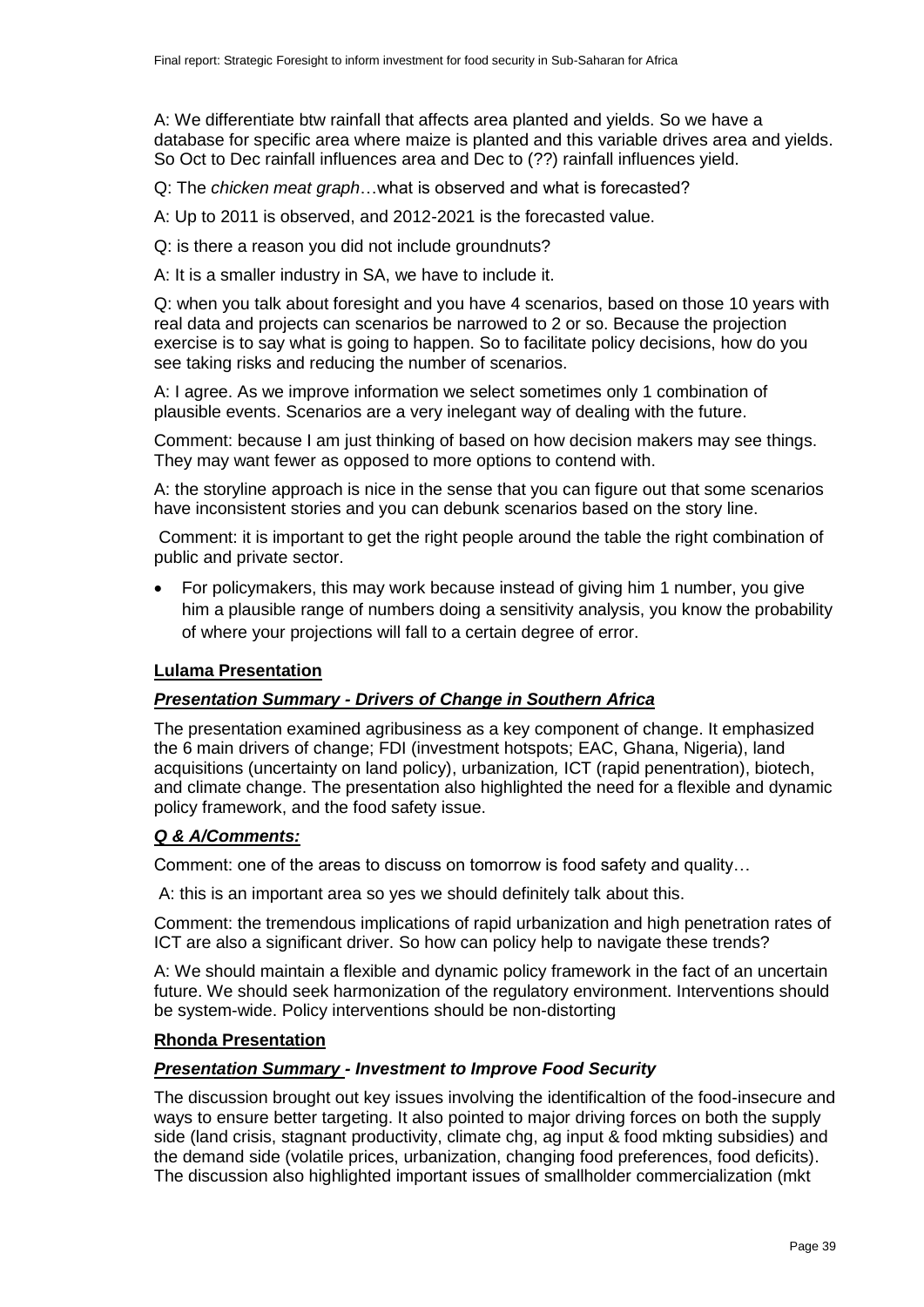access), the need for foresight in the private sector, and the continued need to improve crop productivity.

## *Q & A/Comments:*

Comment: In West Africa, the CAADP program has required each country to map out programs on where they want to spend money so now each govt has to earmark programs in which they want to invest. So there is a need for the government to know where there is a large multiplier effect that improves the overall health of the agric sector.

Q: If you are a CADDP signatory, do they stipulate how the money should be spent?

A: No. In fact in Zambia, govt has been known to say that CAADP is unnecessary because they spend over 10% of the budget on agriculture. But, in fact, this spending has only been going to the marketing boards, as opposed to priority areas for agricultural investments.

Q: Isn't the share of fertilizer a logical flow out of the size of the farm…i.e. the larger farmers will receive the larger share of the fertilizer.

A: That is the point…these poorer farmers cannot access the fertilizer due to the size of their plots, so the issue is these programs are not reaching the poor who really need the fertilizer.

Comment: we have to think more about commercialization of small scale farmers. If we are talking about the 3 bullets on the *Priority Area No 1* slide, I can say that the 10 hectare farm has a better chance of commercializing than the 1 hectare. Also you will have to have private investors invest in infrastructure for it to be sustainable over the long run. The government will not maintain it and it will be a one-off exercise.

Response: the first observation about the larger farms having more potential is correct. First we have to ask if there is a possibility for farmers to increase their land. Because right now the larger farming households sell more, so it is important to look for ways to increase land for the farmers. But our main thinking is that the smallholders should be part of agricultural growth regardless of how it is done. But in situations where there is no possibility for the farmer to increase her land then let us give her a way to get more out of her 1 hectare e.g. moving into higher value crops.

Q: So is it fair to say that it is not about the land not being there but about access to land…because you mentioned that there are people that have bought 40-50 hectares but are not using the plots…

A: I talked about land fallowing and opening up of land. For a small scale farmer to increase, the lands need to be opened up. There is also the issue of most of the land being under government game reserves. These are slowly being opened up, and investors are moving in.

Comment: I think the question of how best to integrate smallholders is very important and should be discussed tomorrow. We need to look at how the small holders can fit into the ag system for the next 10-20 years. The farmer org leaders always say that the smallholders have to be in the picture, but what we observe is that when the FDI comes, in the picture changes. In Senegal for example, a French company invested in a tomatoprocessing business. The productivity of the small producer increased by 3-5x and they had business models contracting with small holder and coops providing output while the company facilitated input.

Comment: so it is fair to say that the small scale farmer and out grower schemes are good, but we will only decrease poverty if these are strategically cropped.

The challenge question is how can you provide the govt alternative policy action to move to a more sustainable policy without affecting the production levels achieved? Since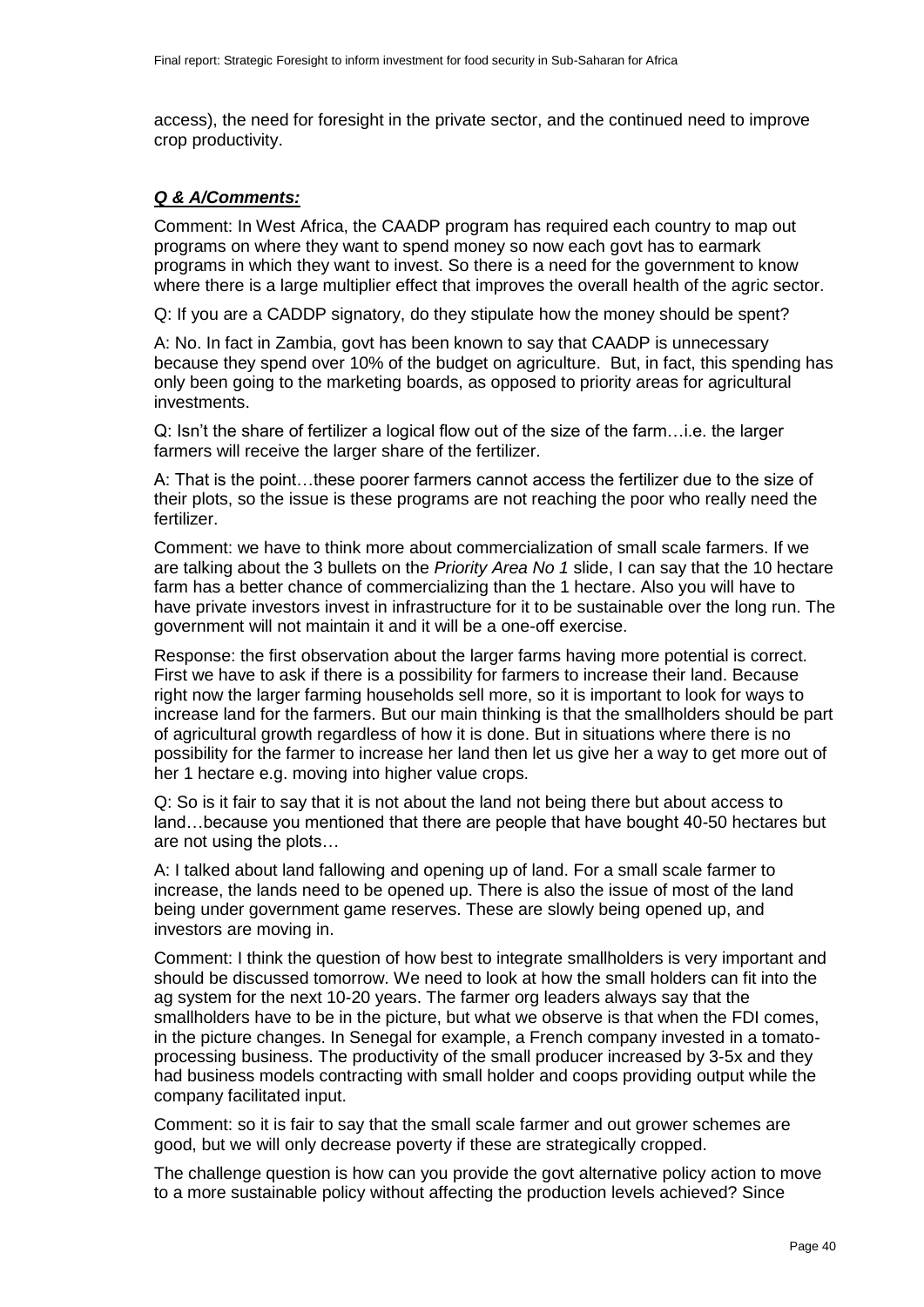increased production has already been achieved, how can its benefits translate to other areas?

Response: this program has not been diversified and the production increase has been only for maize so there is a demand for expansion to rice and groundnuts.

## **Hitimana Presentation**

## *Presentation Summary – Ag Transformation in West Africa; Resettlement, Markets & Food Security*

The presentation highlighted the remarkable demographic changes in W Africa (high popn growth, rapid urbanization), as well as the major challenges in quantifying these trends such as defining what's 'urban' (needs harmonization), and assessing the availability of land (AEZs). Some other important points of discussion included; the informal economy as an important sector but one for which we have little data on (up to 30% of GDP), how to keep track of internal trade flows (e.g. rice), the need for smallholders to gain access to markets and better targeting of infrastructure investment (roads, water).

## *Q & A/Comments:*

Q: so what you are suggesting is that the informal economy is important for focusing ag and food security because the informal sector drives migration from rural to urban areas, because generally it is the differential wage rate btw the 2 areas that drives people from one to the other. So when you have the flow from rural to urban there is less labor supply in ag, but it may translate to more demand for food processing in the urban areas.

A: This is true, and we are attaching some of the policy aspects. In many countries, many will assume that the informal sector is bad for the economy but it is not it is a dynamic sector that has a high potential for creating jobs and opportunities.

Q: What is the ideology behind the growth story? What type of agriculture are we projecting? How do the smallholders fit in?

Comment: it will be interesting to look at rural populations around cities as well as far from cities so we can figure out if those around the city are moving or not and if those further away are and why.

## **Ismael Presentation**

## *Presentation Summary - Growth & the CAADP Agenda*

This was a presentation of the framework used to evaluate CAADP-focused investments. The presentation how the framework involves an identification of major demand-side drivers such as population and income, tries to identify how urban/rural populations are affected by policies, uses an economy-wide framework to better capture the dynamics in important factor markets and the implications for hhold welfare, and evaluates alternative scenarios to reach CAADP and MDG goals. The presentation also pointed out some data/methodology challenges such as linking the macro & micro sides of the analysis, and quantifying links to the rest of the economy.

## *Q & A/Comments:*

Q: How do you account for critical shocks in the ag-focused CGE model?

A: technically there is no solution. So you do not need to go 20-30 years rather focus on recent trends, because if you account for 20 years before you are far from the reality of your economy today. So in this case you have to decide when to start and stop because you cannot start from a shock and end with a shock. You can so do some alt scenario analysis but CGE does not take these into account e.g. monetary policy shocks. Rather use a DSGE model and fee in the shocks. But in CGE you can analyze shocks like price of energy change etc.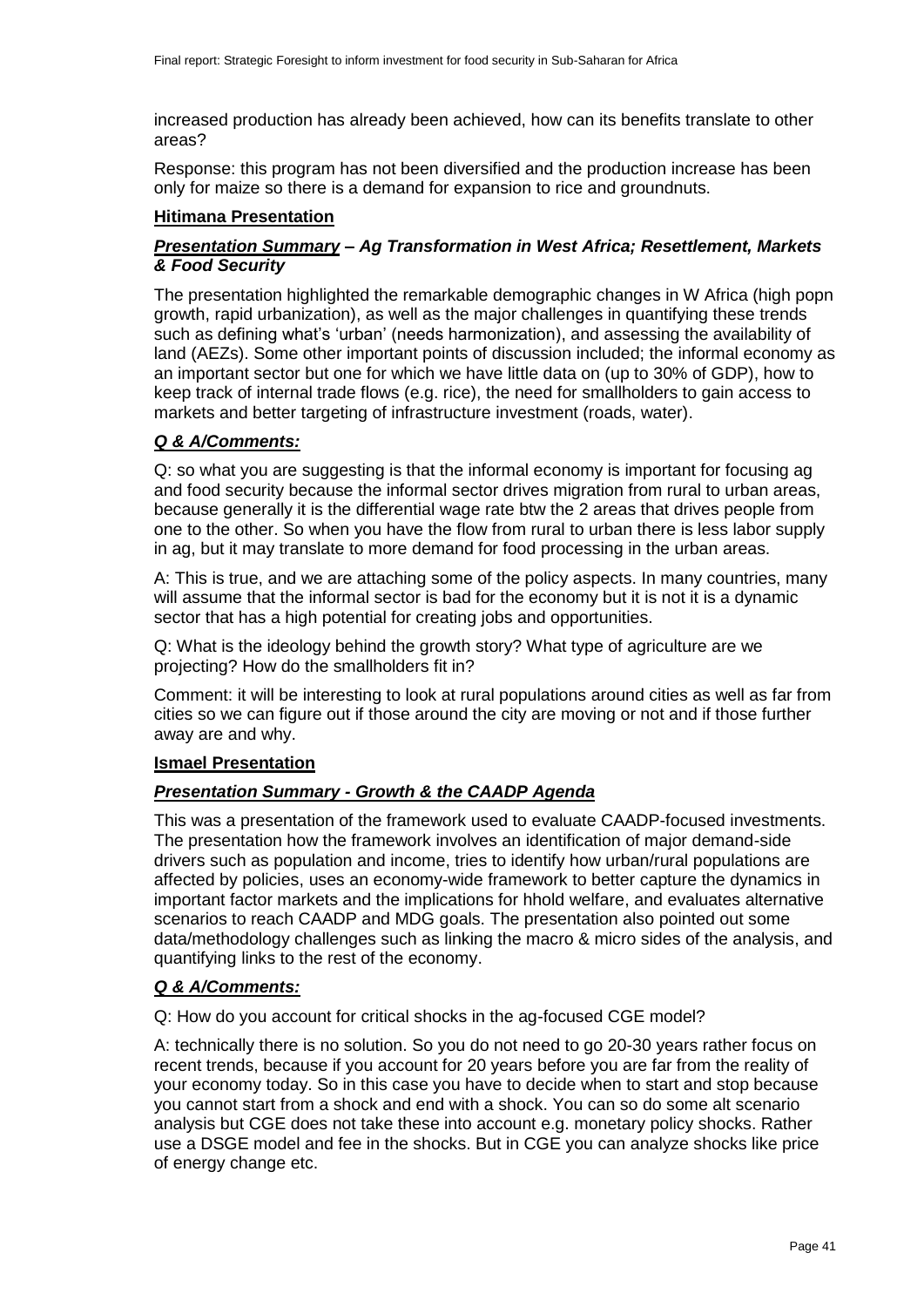Comments: we see that in some countries because of govt subsidies it is easy to achieve agric growth but that does not necessarily translate to poverty reduction. So there is a need for projections that determine exactly how much growth is necessary to achieve the desired MDG goal of 50% poverty reduction by 2015.

Q: Does sequencing matter in your work? I.e. if there is a series of projects a country wants to implement, does doing one project first affect the performance of others that come after?

A: this is something we are thinking about. Probably the different investments may not have the same efficiency or return depending on sequencing. But the first thought is what type of investments the govt is involved in. For example investment in public goods is supposed to have a higher return than fertilizer. A lot also depends on how you define return. So sequencing is important because it can help prioritize and follow through on investment and connect sectors.

## **Foresight Workshop Day 2 [25 Oct]**

#### **Tanja Presentation**

#### *Presentation Summary - Foresight & Drivers of Change*

Futures thinking/studies/research is used interchangeably with foresight which is fine. All 4 are very different from forecasting and predicting. Forecasting is more about a causal quantitative model unlike foresight which does not use causal quant modeling. However forecasting results can feed into foresight and vice versa.

The idea is to go back and forth between the 2 and create the most robust system.

Foresight underpinned by systems thinking and has many different methodologies some of which are qualitative, some are quantitative. Futures studies is an academic discipline but can be studied under different disciplines, pol science, social change theory, management studies.

## **Why futures work?**

There are many futures. Begin with a unit of analysis – a person, company, country etc. most units have a fairly good idea of the future in terms of the next 6 months. If you go further into the future, the possibilities increase enormously and you have a wider range of possibilities.

If you have decided on a preference in terms of future options, the next question is what are the choices/decisions I need to take NOW to make it more likely that I end up in the future that I want?

The idea is not to try to guess where you are going to be, but rather to take the best decisions now with the hope that you end up in the best possible future. Tiny changes now can have a huge impact later/over time. This is social systems thinking.

The smaller the system, the more likely you are to have a bigger impact.

#### **Why Scenario Planning?**

Systems thinking is synonymous with an iceberg. Most people are reactive, but it is important to go below the surface to see how a system is structured and related.

So if you have a unit of analysis with all the basic influences, political, economic, social, technological, legal and environmental, what shapes the unit of analyses is not the surface, but the relations and interactions between these factors.

There are futures research tools for analyzing these relationships.

*WEF slide* - World Economic forum work looking at systemic global risks looks at these various factors and how they work in on each other and how one risk can trigger another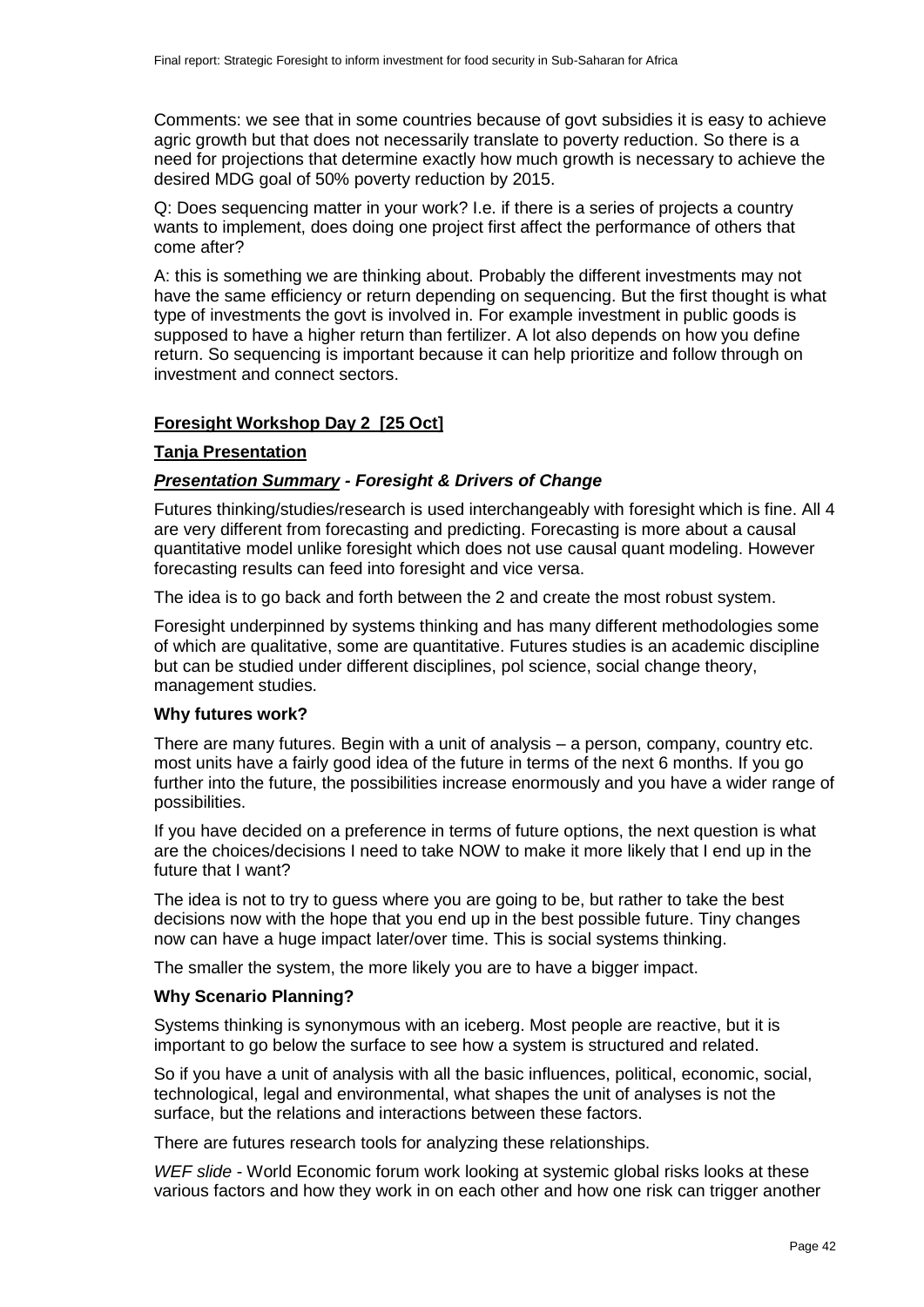as well as different strengths of relationships. Virtuous and vicious circles determine how things will occur and result.

What is driving the future of African agriculture – the 20:30:40 – (note to self: see author of this book based in Pakistan affiliated with NYU)

(See Life Sustaining resources diagram) - see *Global stresses give rise to complexity slide* (note to self: see titles by Tom Hommer Dixon) In order to manage the future we need – complexity, resilience, adaptively, creativity, diversity.

(Note to self: look up Mckinsey global institute study of Africa in 2020)

#### **Discussion on assumptions:**

Informal trade in Africa is far surpassing the formal regional trade agreements (see spaghetti bowl of trade agreements slide) proving the idea that many of these regional trade practices and agreements are more form over substance. (See FEWSNET for analysis of informal trade).

Assumptions about what is happening along the agricultural development process should be mindful of the fact that we have skipped a lot of steps (industrialization, etc) and moved straight into ICT and mobile technology. Paul collier wrote that the only way to bridge this gap is through waged labor funded by the development of extractive industries.

(note to self – see Brookings poverty map article)

There are still a lot of questions surrounding the presumed benefits of urbanization – people moving out of urban areas to cities are not necessarily gaining the presumed welfare benefits and are ending up just moving back out again and those that stay still stay poor and have large families and the urbanization mindset does not take over.

(See slide on key agricultural uncertainties and scenario game board)

The stories of the future from the game boards are what informs the quantitative modeling and vice versa. If the foresight exercises want key messages for decision making they can be informed by the game boards.

(see slide on scenarios for different purposes)

#### *Q & A/Comments*

Q: what is the time frame to get from the present to the *Full Monty*? Because when you forecast you can forecast 20-30yrs ahead

A: this is not prescriptive i.e. saying we are going there. Initially we were working with a 30 year time change, but I decided to work with 10 years due to the dynamic nature of Africa. I thought that once we do this, then we can project out into the longer term future. The rule of thumb is always more than 5 years because less than that causes you to fall into the early trap.

There are other techniques that you can use such as looking at first second and third horizons and you can look at the game boards and determine/pinpoint where these horizons are. But the first go at it was for 30 years because we were also considering climate change.

What we were saying is that we are likely to get some sort of progress on market access before land ownership, but if there is a lot of FDI and infrastructural development we may get onto a faster path.

Q: in general we have more than 2 dimensions and what people generally do is to say that we have maybe 10 dimensions with intervals of possibility and we pick up stochastically for each dimension a value then you have your scenario. But what you are saying here is you are trying to build a scenario based on your understanding of the paths you are having then you do some tentative analysis?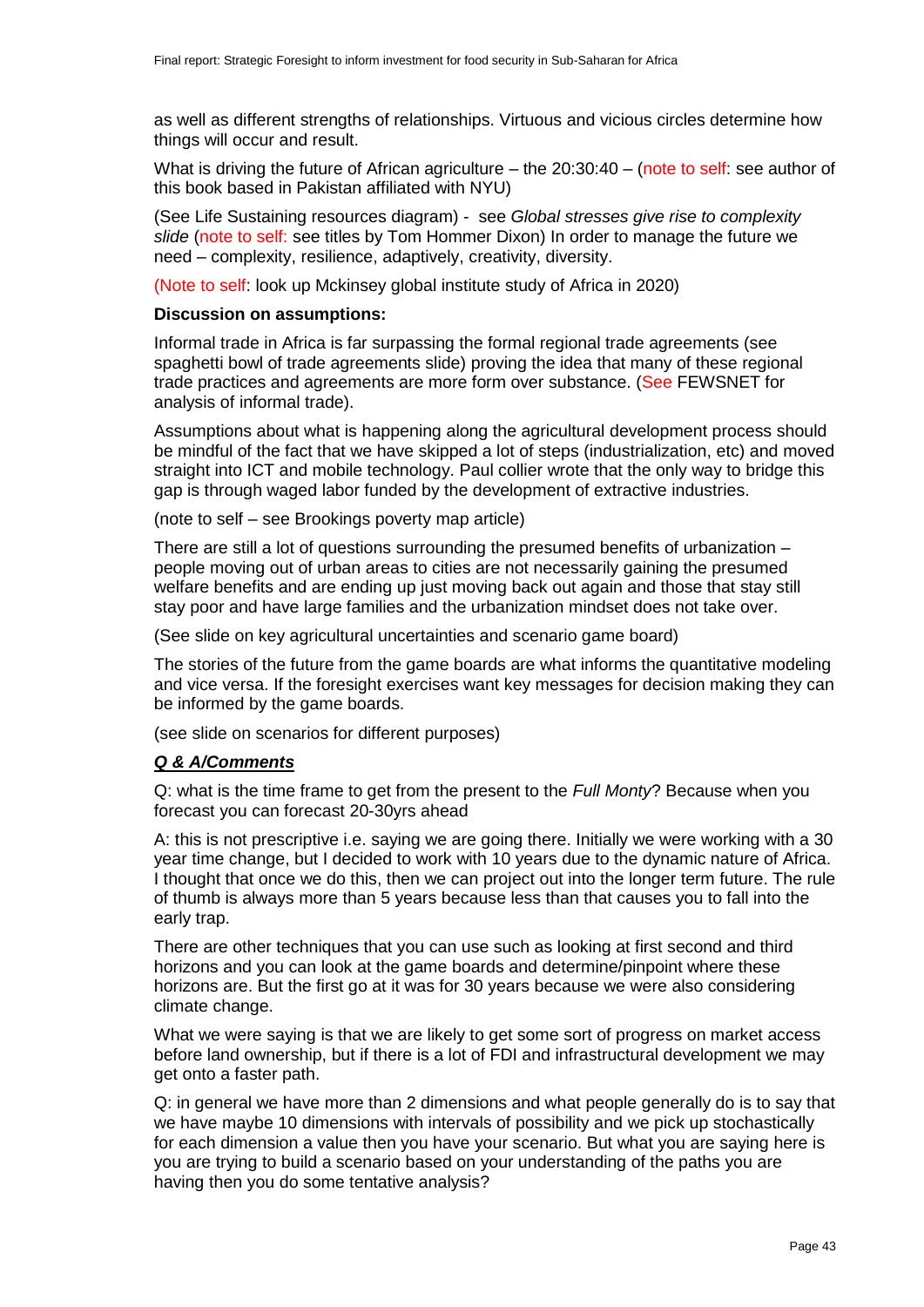A: the value is not in the output but the process. If you spend 2 days with policy makers coming up with their own game boards it makes the process richer. So you are facilitating strategic conversation.

The Process:

- Begin by getting 10-20 people from different disciplines and you begin a conversation about scope and context i.e. ask what is the unit of analysis? Contextual environment? Timeline? …and you capture these.
- Next you ask who are the players in the game called the future of African agric? We say game because game theory is underpinning this.
- Then you ask what are the driving forces and the key part here is which of these are certain and which are uncertain e.g. we know for sure that ICT is going to change ag future for sure and the you have uncertainties (see ag uncertainties slides) you can use any 2 of the uncertainties from the slide and work in the rest. So you pick ones that are very uncertain and have a very high impact.
- Then you use the uncertainties to generate some scenarios.
- Once you have scenarios and the game board, you play it out and look at what is preferable, where driving force is pushing you, where feedback is pushing you, what are risks and opportunities.
- Based on this you do the back-casting and then ask now what? What are the things we need to do? Where are we going to put time money and energy? Which of these things are  $1<sup>st</sup>$  and/or  $3<sup>rd</sup>$  horizon i.e. to do now or in 3 years.

If you want you can stop at the scenarios and use that as a tool to frame thinking about inputs into the stochastic model, because what this method does is that it takes you away from having multiple scenarios that are oversimplified and are just variations of the base case and give you completely different versions of the future.

The 3 planning horizons:  $1<sup>st</sup>$  horizon is what we are seeing and doing now. The  $2<sup>nd</sup>$  is where policy and strategy conflicts are played out. It is where the  $1<sup>st</sup>$  becomes less and less relevant but the  $3^{rd}$  where we should be going has not kicked in yet. This is where we generate scenarios and use these to take better decisions and allocate money to where we want to go in the  $3<sup>rd</sup>$  horizon (see paper on how to make multiple decisions across horizons for planning purposes paper)

## **How to cope with transformation**

- Do not try to predict but experiment
- Act exuberantly via diverse adventures in living this leads to a strategic sense of how to proceed
- Do not try to plan the details- invent and build
- Encourage innovation though a rich variety of transformative approaches
- Encourage experiments that have low cost of failure that have a low cost of failure because many will fail
- Incentivize people to take risks and experiment
- Protect and communicate the accumulated knowledge and experience need for change.

Q: how can we find solution to be at the middle btw trying to solve today's issues while taking care of tomorrow?

A: try to get them to be experimental. Do the things you need to do today, but do not put it all in there. Take a little bit for the future. (see paper on Singapore in drop box). This stuff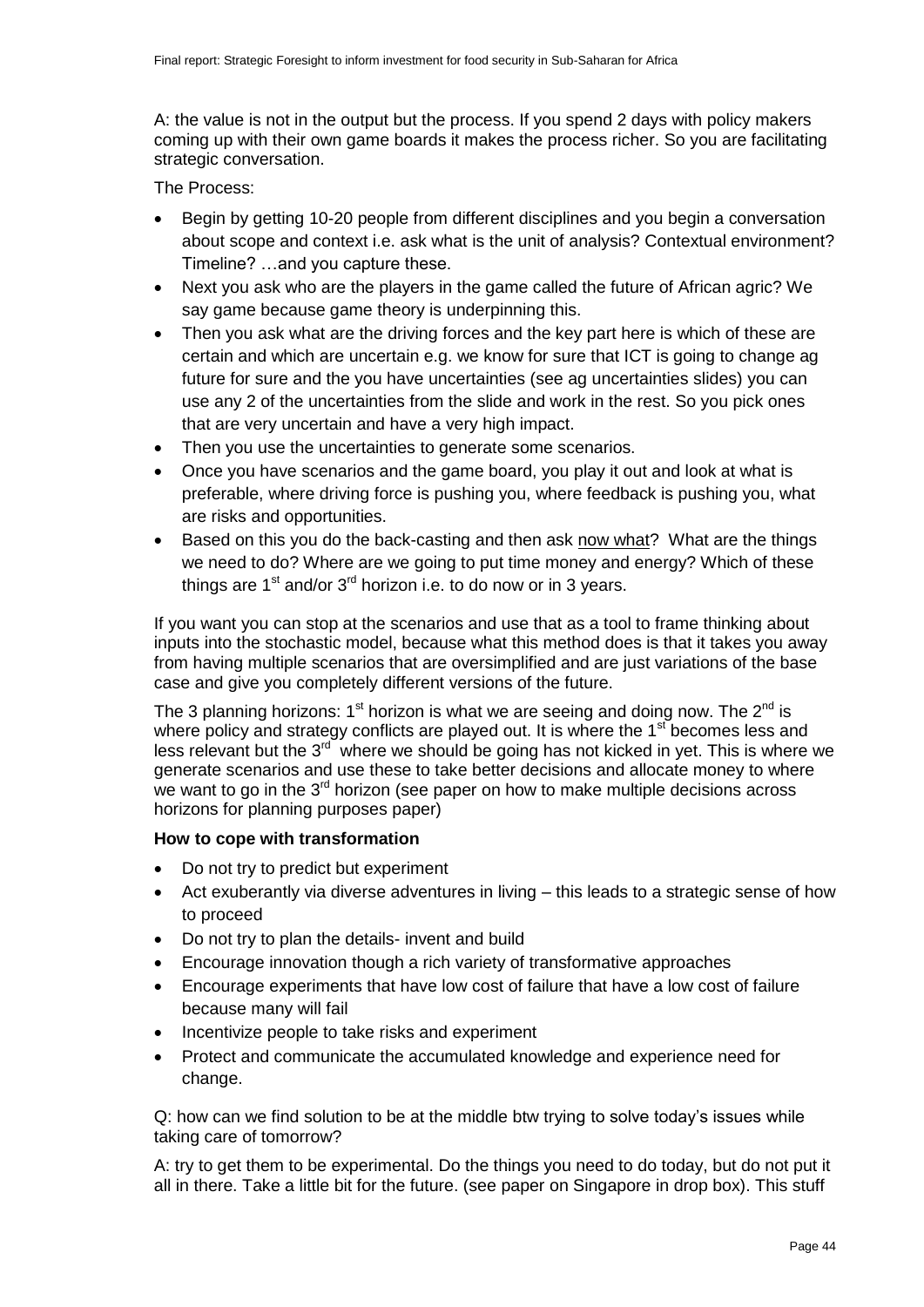does not go well liberal democracy but better with benign dictatorships who are not as concerned with their 4 or 5 year terms.

Comment: in India they have organs of government that try to do some forward thinking but knowing that the politicians themselves will change but the body as a whole still looks forward.

This is a powerful method especially when working with smaller systems e.g. a provincial transport department. They completely changed the way they work and changed their reward and incentive system which was very useful. They had a supportive head but they had to convince a not so supportive policy maker. So you may not be able to get all of African ag into the *Full Monty* but you may be able to get small groups ahead.

## **Discussion of "Key Questions" slide from John's Presentation.**

The linkages between the ag and non-ag sectors are very important – as they are key in determining the way the extent to which agriculture can lift people out of poverty. Essentially, you need non-agricultural policies to accelerate growth and to encourage the demand for agricultural products that small-holders produce. Take the example of Guinea – where there's almost zero transformation of agricultural products (since most of the finished goods come from the outside). So policy interventions don't have as much of an effect as in other places. Without transformation into agro-industrial products, it becomes difficult to keep surpluses.

It might be possible for agriculture to piggy-back on opportunities created by infrastructure development – like is happening in Southern Tanzania along the TAZARA railway corridor.

What pathways other than ag will become important food security and agriculture – there is a lot of urban ag/food production in Africa right now, but it is not ag really, but there is a lot of work in this area happening in other fast growing cities of world, and this is something that can be replicated, scaled or replicated in Africa. Take the case of Antananarivo (Madagascar), where 75% of food is coming from there – although mostly from small-scale farms.

That sort of farming generates a whole new range of activities that surround and support. We are entering a complex system by what is happening in the urban areas with agriculture. Different inputs, different value chains, different range of services. So we are moving from simple farming to a complex agricultural system. It is important to give it a name that makes sure that people recognize the ag support services and not just the food production. Maybe we can move towards "more proper" urban farming, Southeast Asiastyle…..

Take as an example; groundwater pumping in East and South Asia, there is a cottage industry of people that make, service and deliver groundwater pumps. In Africa, we have a whole industry about the service of mobile phones. Projected into the future it could be services around rain water harvesting, effective management around space if we are talking about urban slums. This will not be called agriculture but something else.

An important aspect to mention here is that there is urbanization happening in Africa that will continue and affect the demand for food. But more income is also an important factor. Urbanization follows income growth, but in Africa we have urbanization but people are not getting richer, so here is a demand for increase but not a huge one. We have found in Senegal that urbanization is demand driven but more supply because people just want to leave rural areas. However their productivity is lower in urban areas than in the rural. So the income part of the story is important and is linked to what is going to happen to the non-ag sectors.

So how does the role of the missing middle-class come in? In pre-colonial period new middle class grew from the expansion of the civil service but this was not sustainable as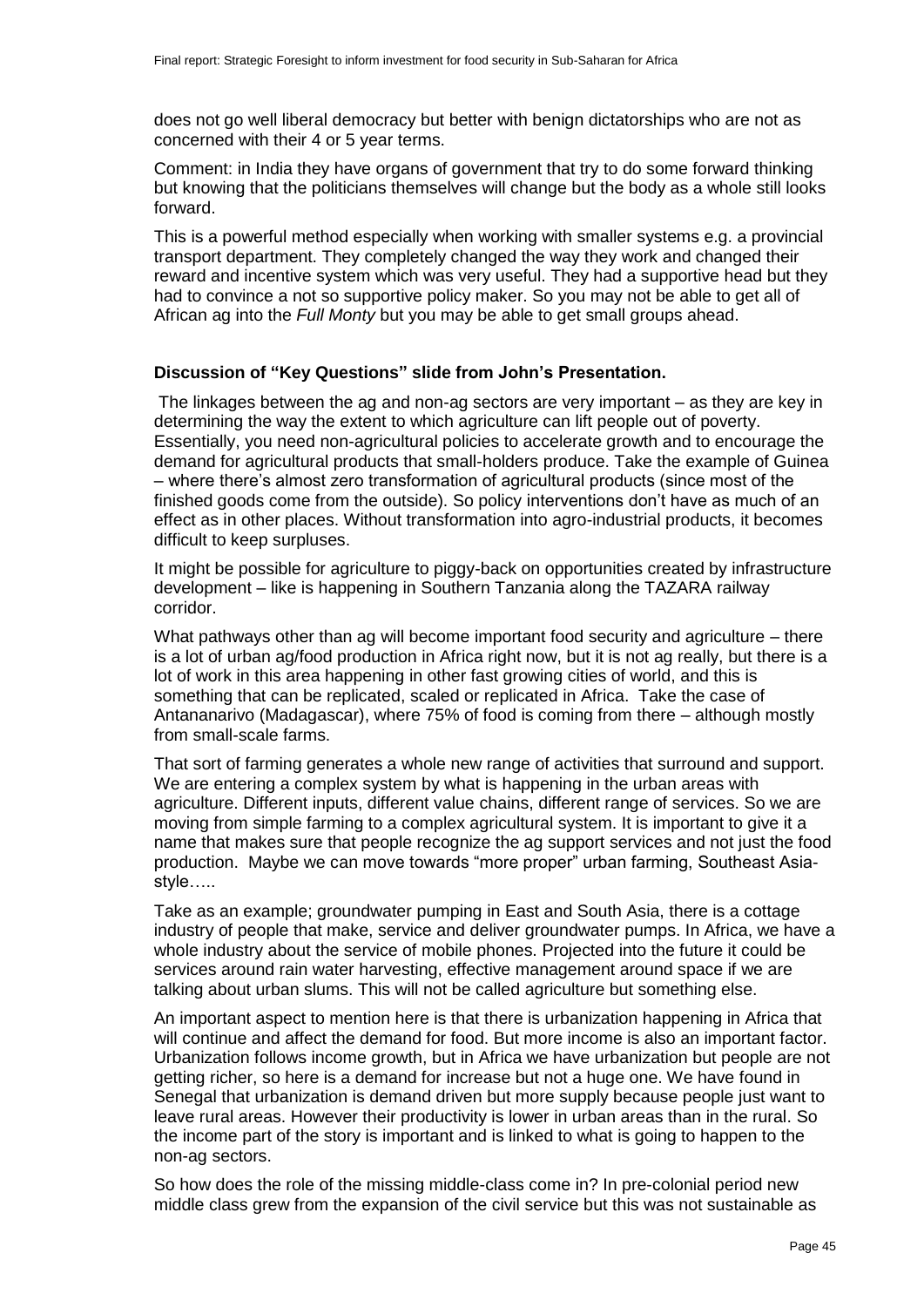we know because these were jobs aimed at providing government services that are nontradable – and which relies on taxing the few tradeable exports that the countries produce. But now it looks like there is a new growth of the middle class. There are also increasing trends of urbanization, but since this is not being driven out of a strong growth in manufacturing sector (e.g. electronics, textiles or anything similar), and mostly consists of people moving to bare subsistence in the informal sector – this is not producing the kind of income growth and demand-side effects that would help pull up the rest of the economy. So there has been a persistence of peri-urban subsistence patterns.

Even among very poor people you see nutrition transmission from staples into wheat and this is a lifestyle change. This exacerbates vulnerability and protectionism again because of wheat price volatility (both Rhoda and Ferdi touched on this in their presentations).

Do you think the private sector would be interested in collaborating/establishing case studies?

Perhaps – but one needs to keep aware that the private sector has their own agenda (e.g. Syngenta, Croplife, etc.) – so you always have to think of 'what's in it for them?'

When the money comes for this kind of work, it is very proprietary. If they are interested in funding this stuff, they want it for themselves. But you can motivate it in a way that convinces the private organizations to allow you to use the process derived from their analysis to other relevant sectors.

Perhaps start with a simple case, and try to learn from that.